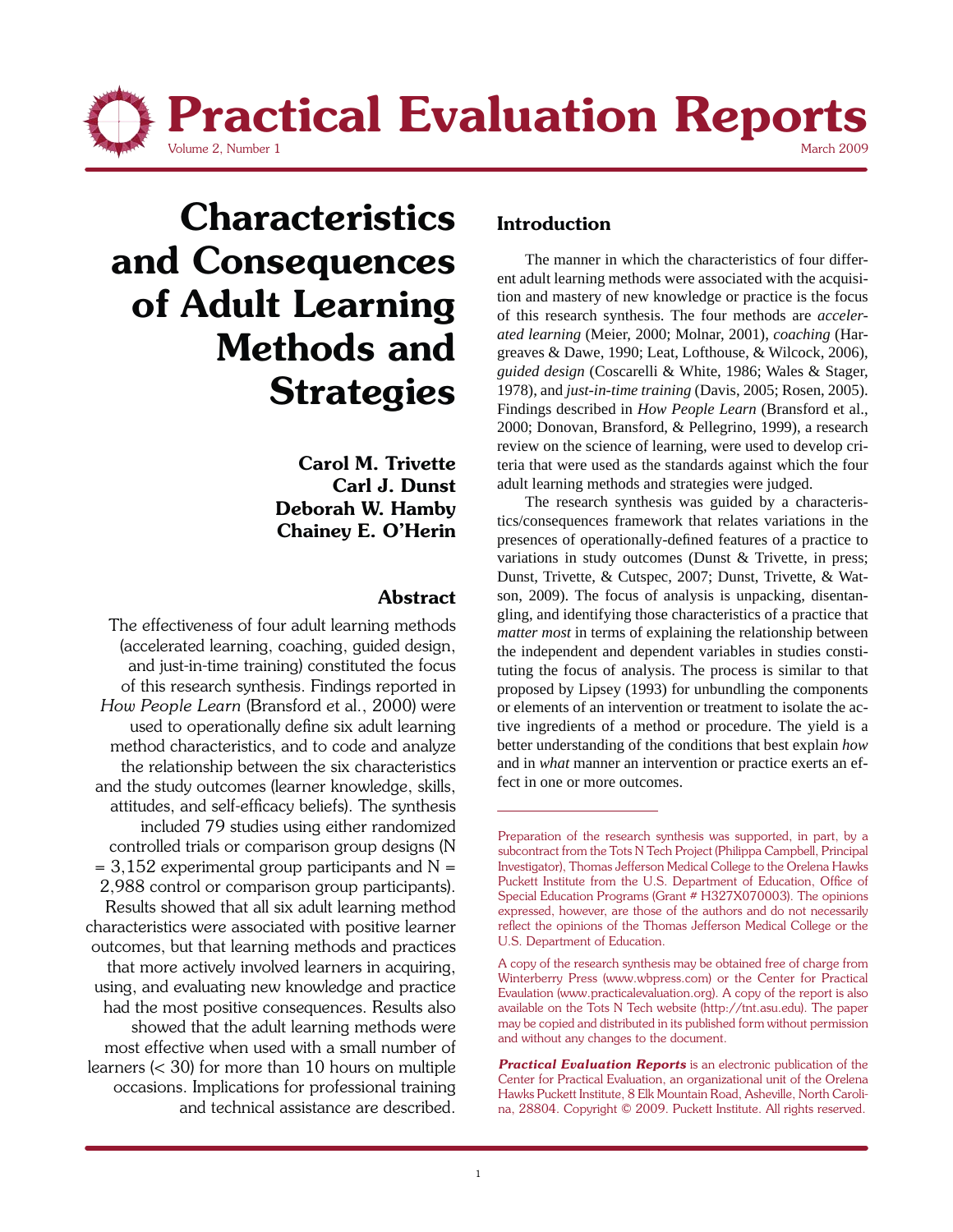### **Background**

*Adult learning* refers to a collection of theories and methods for describing the conditions under which the processes of learning are optimized (Merriam, 2001; Trotter, 2006; Yang, 2003). Knowles (1984) used the term *andragogy* to describe the assumptions of adult learning: Readiness-to-learn, self-directedness, active learner participation, and solutioncentered. Nearly all adult learning methods and strategies include at least several of these elements. The four adult learning methods constituting the focus of this research synthesis include, to different degrees, the characteristics that Knowles et al. (1998) as well as others (Trotter, 2006; Yang, 2003) consider the principles of adult learning. The four methods were selected for analysis because they all have received considerable attention and their effectiveness has been assessed using either randomized controlled trials or comparison group designs.

#### *Adult Learning Methods*

 Each adult learning method constituting the focus of analysis includes similar features as well as elements unique to each strategy. The following are brief descriptions of the four adult learning methods.

*Accelerated learning.* First called suggestopedia (Lozanov, 1978), this adult learning method includes procedures for creating a relaxed emotional state, an orchestrated and multi-sensory learning environment, and active learner engagement in the learning process (Meier, 2000). A relaxed emotional state includes relaxation and breathing exercises, suggestion, and a positive learning atmosphere. An orchestrated environment includes imagery, dramatic readings, instructional videos, and peripherals (posters and visual displays). Active learning includes plays or skits, role playing, practice exercises, group activities, and journal writing. Accelerated learning is considered a holistic adult learning method that is intended to promote creation (and not consumption), enhance retention, and quicken the learning process.

*Coaching*. "Coaching is a…method of transferring skills and expertise from more experienced and knowledgeable practitioners…to less experienced ones" (Hargreaves & Dawe, 1990, p. 230). This adult learning method includes procedures for joint planning and goal setting, coach information sharing and modeling, learner information gathering and practicing, analysis of and reflection on the learner's experiences, and coach feedback (Leat et al., 2006). Coaching is a learner driven process facilitated by a coach's encouragement and use of his or her knowledge and skills to promote learner understanding and use of newly acquired knowledge and skills (Gallacher, 1997). Coaching is conceptualized as a cyclic process that improves knowledge and skills, selfconfidence, and collegial relationships as a result of ongoing coaching episodes.

 *Guided design.* Guided design was developed to promote critical thinking and self-directed learning (Hancock, Coscarelli, & White, 1983). This adult learning method is characterized by a decision-making and problem solving process that includes procedures for using real world problems for mastering learning content using small-group or team processing and facilitator guidance and feedback (Wales & Stager, 1978). The procedure was first used to teach decision making skills to engineering students (Colvin, Kilmer, & Smith, 1972) but is now widely used in a number of fields that involve decision-making and problem solving (e.g., Goldberg & Shuman, 1984b; Turner & Bechtel, 1998; Yang, He, & Drueckhammer, 2001). The benefits of this adult learning method include higher-order problem solving and metacognitive thinking abilities.

*Just-in-time training.* Just-in-time training includes a number of different methods and strategies used in the context of real-life challenges and in response to learner requests for guidance or mentoring (Beckett, 2000). This adult learning method provides individualized, tailored training in response to a request specific to an immediate concern or need (Redding & Kamm, 1999). According to Brandenburg and Ellinger (2003), just-in-time training is "often conceived as anywhere, anytime learning that is just enough, just for me, and just in time" (p. 309). The key characteristics of this adult learning method include access to or provision of information needed to improve performance or complete a task, on-thejob use of the information or guidance, and the availability of input from a mentor, supervisor, or coach on an as-needed basis (Bersin & O'Leonard, 2005). The primary outcome of just-in-time training is context specific improvement of knowledge and performance.

#### *How People Learn*

 Examination of the characteristics of the four adult learning methods finds that they share common features as well as have elements unique to each strategy. The extent to which the characteristics of the methods and strategies rather than the procedures per se account for learner outcomes was the focus of this research synthesis. This was accomplished by using the features of adult learning identified by Donovan et al. (1999) in a research review of how people acquire, learn, and master new material and information as benchmarks for developing operationally defined characteristics that were used to evaluate the effectiveness of the adult learning methods.

 The research review conducted by Donovan et al. (1999) identified three key elements of the "science of learning." These were: (1) New material and information is more easily learned when it is related to existing learner knowledge and is relevant to the learner, (2) mastery of new material and information requires application of the knowledge in the context of a conceptual, procedural, or practical framework, and ongoing monitoring of learning and self-assessment of progress facilitates deeper understanding and continued application of new knowledge or practice. According to Bransford et al. (2000), teachers, trainers, instructors, etc. play a "critical role in assisting learners to engage their understanding, building on learners' understanding, correcting misconceptions, and observing and engaging with learners during the process of learning" (p. 238). These conditions, in various forms, define the key features and elements of the four adult learning meth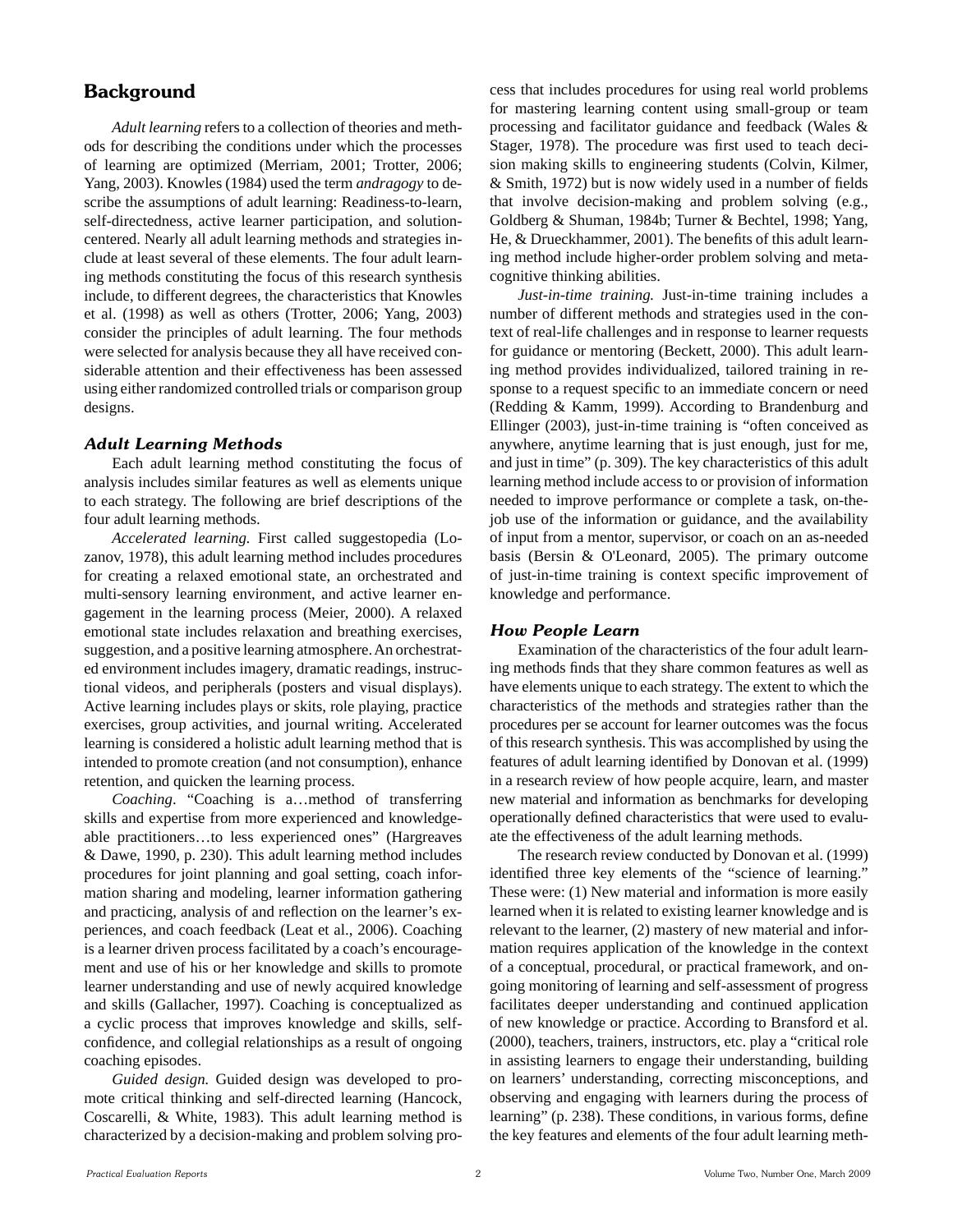ods constituting the focus of this research synthesis.

 The Donovan et al. (1999) findings were used to identify six adult learning method characteristics, two for each adult learning element, and to code the studies in this research synthesis using these characteristics to determine the extent to which the presence of the characteristics were related to variations in study outcomes. Table 1 shows the characteristics that were the focus of analysis. The three main features were planning, application, and deep understanding. Planning included the methods and procedures for both: (1) Introducing new knowledge, material or practices and (2) illustrating and demonstrating the use of the knowledge, material or practices. Application included the methods and procedures for both: (1) Learner applied use of the knowledge, material or practices and (2) the evaluation of the outcome or consequence of application. Deep understanding included the methods and procedures for: (1) Engaging the learner in reflection on his or her learning experience and (2) self-assessment of knowledge and application mastery as a foundation for identifying new learning opportunities. The six characteristics are almost identical to those described by Graham and Wedman (1989) as the key features of effective adult learning practices.

 A number of analyses were performed to identify which adult learning method characteristics and practices were associated with variations in learner outcomes. First, we assessed the extent to which the different adult learning method characteristics were related to the study outcomes. Second, the particular types of practices for each adult learning method characteristic were analyzed to determine which kinds of practices for each characteristic were related to the study outcomes. For example, six different practices were used for *Introducing New Information*, and the relative effectiveness of each of the practices was assessed in terms of the study outcomes. (The same was done for each of the adult learning method characteristics.) Third, we determined whether the relationships between the adult learning method characteristics and practices differed as a function of a number of moderator variables (e.g., length of training).

 The main focus of analysis was the identification of those characteristics that could be used to inform changes and improvements in inservice training opportunities of adult learners being introduced and taught new knowledge or new practices. The characteristics identified as most important, however, have broad-based applicability to other types of learning or training.

### **Search Strategy**

 Studies that investigated the effectiveness of the four adult learning methods were identified by four searches, one for each method. Table 2 lists the search terms used to locate studies of each adult learning method. The terms used to identify studies of each adult learning method are ones that have at different times been used interchangeably to describe the learning methods. The search terms were used with *train*, *learn*, *educate*, or *instruct* as Boolean conditions. In each of the searches, the term *adult* was also used as a Boolean condition to limit the studies to adult learners.

 Several searches had additional delimiters. For example, the Boolean NOT operator was used with coaching to screen out studies involving sports, athletics, personal trainer, and other types of practices that use some type of a coach. Similarly, the NOT operator was used with just-in-time training to screen out studies that included inventory, management, debugger, and other terms that involve the use of the phrase *just-in-time* to describe practices but were not adult learning methods.

Table 1

*Characteristics of the Adult Learning Methods That Were the Focus of Analysis*

| Features/Characteristics | Definition                                                                                                                                                                              |
|--------------------------|-----------------------------------------------------------------------------------------------------------------------------------------------------------------------------------------|
| Planning                 |                                                                                                                                                                                         |
| Introduce                | Engage the learner in a preview of the material, knowledge or practice that is the focus of<br>instruction or training.                                                                 |
| <b>Illustrate</b>        | Demonstrate or illustrate the use or applicability of the material, knowledge or practice for the<br>learner                                                                            |
| <b>Application</b>       |                                                                                                                                                                                         |
| Practice                 | Engage the learner in the use of the material, knowledge or practice.                                                                                                                   |
| Evaluate                 | Engage the learner in a process of evaluating the consequence or outcome of the application of<br>the material, knowledge or practice.                                                  |
| Deep Understanding       |                                                                                                                                                                                         |
| Reflection               | Engage the learner in self-assessment of his or her acquisition of knowledge and skills as a basis<br>for identifying "next steps" in the learning process.                             |
| <b>Mastery</b>           | Engage the learner in a process of assessing his or her experience in the context of some<br>conceptual or practical model or framework, or some external set of standards or criteria. |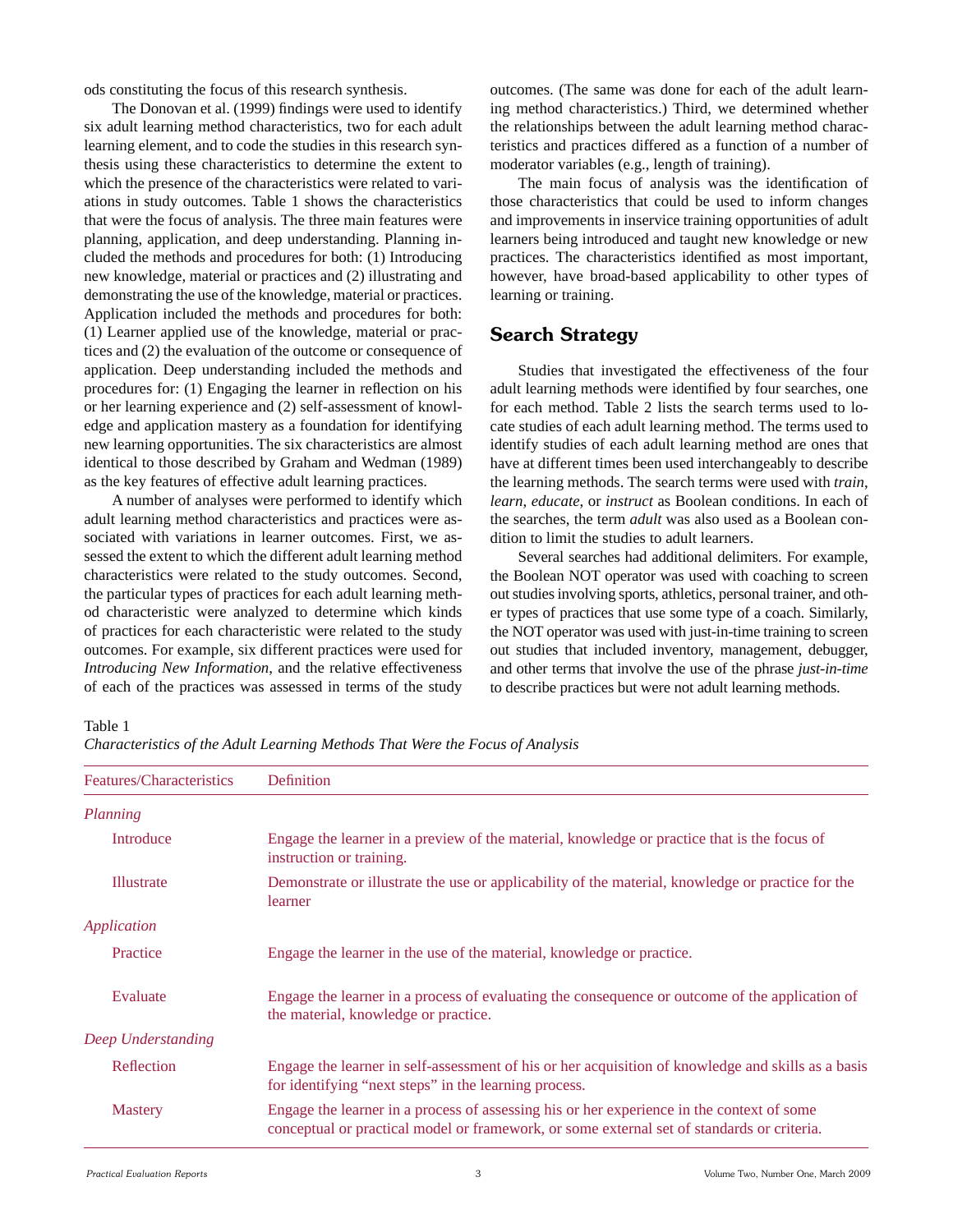Table 2 *Search Terms Used to Identify Studies of the Adult Learning Methods*

| <b>Accelerated Learning</b>      | Coaching                      | <b>Guided Design</b>               | Just-in-Time Training        |
|----------------------------------|-------------------------------|------------------------------------|------------------------------|
| <b>Accelerated Learning</b>      | Coaching                      | <b>Guided Design</b>               | <b>Just in Time</b>          |
| Suggestopedia                    | Mentoring                     | <b>Learning Strategies</b>         | Just-in-Time                 |
| <b>Accelerative Learning</b>     | Co-Coaching                   | <b>Participant Decision Making</b> | <b>Personnel Development</b> |
| <b>Active Learning</b>           | <b>Collaborative Training</b> | Problem Solving                    | <b>Career Development</b>    |
| <b>Hyperlearning</b>             |                               |                                    | <b>Employee Development</b>  |
| Superlearning                    |                               |                                    |                              |
| <b>Brain Compatible Learning</b> |                               |                                    |                              |
| <b>Brain Compatible Teaching</b> |                               |                                    |                              |

#### *Sources*

 ERIC (Educational Resources Information Center), Psychological Abstracts (PsychInfo), Academic Search Elite, Business Source Elite, World CAT, Social Sciences Citation Index, InfoTRAC Expanded Academic ASAP, Medline, OCLC PapersFirst, and Dissertation Abstracts were searched to identify studies. These were supplemented by searches of Ingenta, Google Scholar, ABI/IFORM Global, the Cochrane Databases, and an EndNote library maintained by the Puckett Institute.

 Hand searches of the reference sections of all retrieved journal articles, book chapters, and books were examined to identify additional studies. Journals dedicated to the adult learning methods were also reviewed to identify studies (e.g., *Journal of Accelerated Learning and Teaching; Coaching: An International Journal of Theory, Research and Practice*). Websites dedicated to the adult learning methods were also reviewed to identify additional studies (e.g., International Alliance for Learning; National Center for Guided Design). We also conducted Social Science Citation Index author searches of seminal papers and studies by individuals who either developed the different adult learning methods or are leaders in the use of the methods to identify additional investigations. These individuals included, but were not limited to, Georgi Lozanov and David Meier (accelerated learning), Joyce Showers and Frank Kohler (coaching), Samuel Colvin and Charles Wales (guided design), and DeLayne Hudspeth and Laura Dorsey (just-in-time training).

#### *Inclusion Criteria*

 Studies were included if the: (1) Participants were adult learners (defined as post high school age), (2) sufficient information was included to code the use of the different adult learning method characteristics, (3) the adult learning method was compared to some control or contrasting condition, and (4) either a randomized controlled trial or comparison group design was used to evaluate the effectiveness of the adult learning methods.

*Exclusion criteria.* Studies were excluded if the participants were elementary or secondary school students, insufficient information was included about specific elements of the adult learning procedures, and pre-experimental or single participant research designs were used. Single participant design studies were excluded because they were only used for evaluating the effectiveness of coaching. A research synthesis of coaching that includes both group and single participant design studies is in the process of being completed.

#### **Search Results**

 Seventy-nine (79) studies were located in 66 research reports. An investigation was considered a separate study in a single research report if two or more intervention groups in any one investigation examined the effects of different adult learning method characteristics. Thirty-two (32) studies investigated accelerated learning, 23 investigated coaching, 16 investigated guided design, and 8 investigated just-in-time training. Fifty-eight (58) of the studies used randomized control designs and 21 used non-equivalent comparison group designs.

#### *Study Participants*

 Appendix A shows the study participants (learners), the settings in which the adult learning methods were implemented, and the knowledge or skill areas that were the focus of instruction or training. The 79 studies included 3,152 experimental group participants and 2,988 control or comparison group participants.

 The learners included classroom teachers, student teachers, undergraduate students, graduate students, medical personnel, counselors, English-as-a-second-language learners, and business personnel (e.g., sales and customer service personnel). The settings in which the adult learning methods were implemented included college classrooms; elementary, junior and high schools; special education classrooms; hospitals and private physician practices; and various business and work settings. The learner outcomes in the studies included teaching practices, foreign language learning, nursing and medical practices, science and engineering, mathematics and statistics, economics, and rare vocabulary, among other outcomes.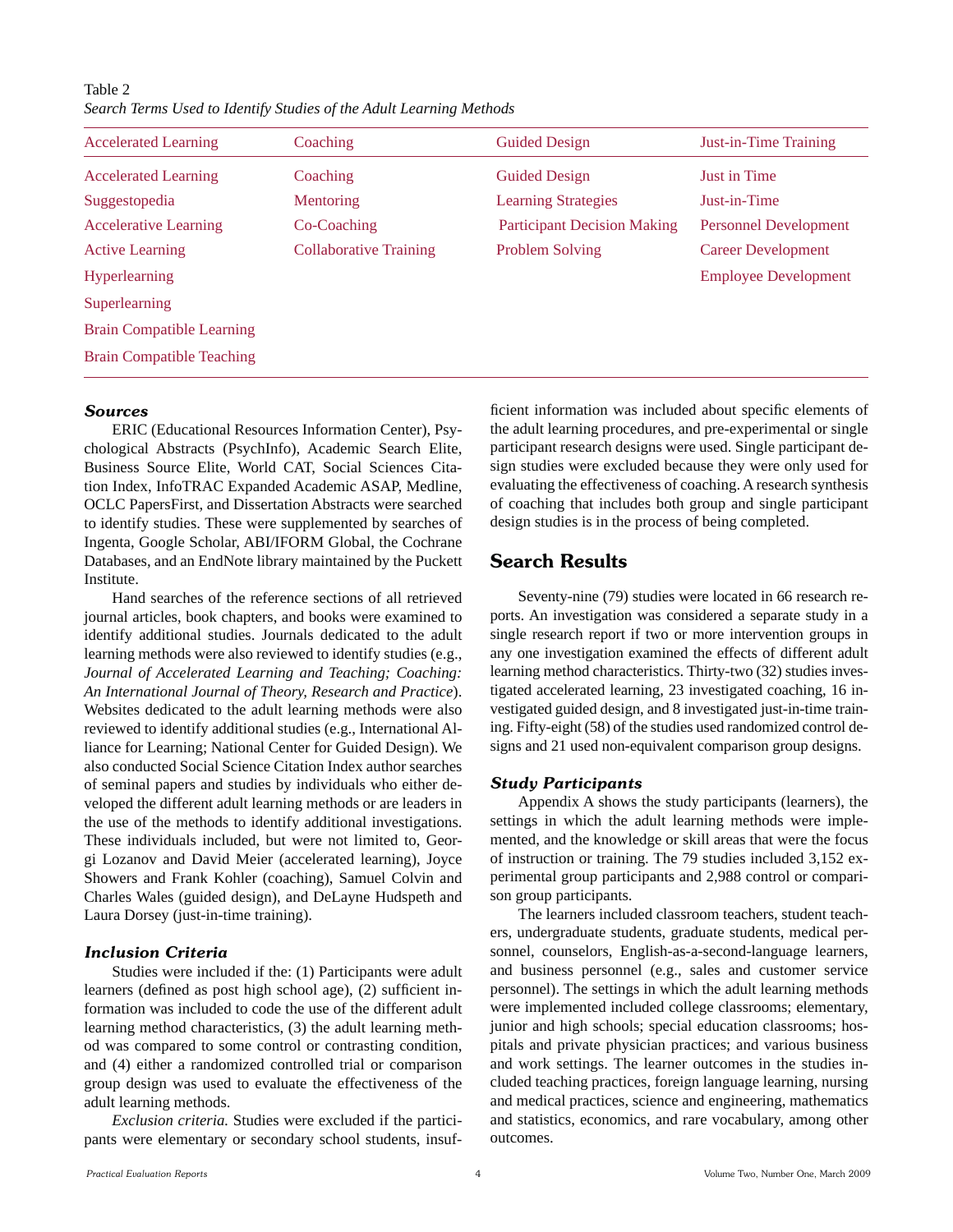#### *Adult Learning Method Characteristics*

 Appendix B shows the length of training and the particular practices coded for each of the six adult learning method characteristics. The length of training ranged from one to over 100 hours. One third of the studies evaluated training provided between 1 and 10 hours, one third of the studies evaluated training between 11 and 40 hours, and one third of the studies evaluated training of more than 40 hours. The largest majority of studies (85%) provided training on multiple occasions, although the exact number of sessions was generally not reported.

 Coding of the adult learning method characteristics showed that 76 studies included the introduction of some type of knowledge, material or practices, and 37 studies included the demonstration or illustration of some type of knowledge, material or practice. Fifty-eight (58) studies included some type of learner application, and 31 studies included some type of learner evaluation of their use of the knowledge, material or practices. Thirty-three (33) studies included some type of learner reflection, and 29 studies included some type of learner self-assessment of mastery.

*Planning.* Sixteen (16) different practices were used to introduce new knowledge or practices to the study participants which were subsequently grouped into six categories: (1) Class lectures, (2) warm-up exercises and pre-class quizzes, (3) self-instruction and out-of-class activities, (4) dramatic readings, (5) imagery, and (6) a combination of dramatic readings and imagery. There were 15 different methods used to illustrate or demonstrate application which were subsequently grouped into four categories: (1) Real life demonstrations, and real life demonstrations and role playing, (2) role playing (simulations, skits, plays), (3) instructional videos, and (4) learner informed lecture content. The latter included instructor incorporation of learner experiences into class lectures or the inclusion of results from pre-class exercises for illustrating the targeted content.

*Application.* Sixteen (16) different practices were used to engage the learners in the application of newly acquired information or material which were subsequently grouped into five categories: (1) Real life use of the knowledge or practice, (2) role playing (simulations, skits, plays), (3) real life demonstrations and role playing, (4) problem solving activities, and (5) games/writing exercises. Eight (8) different methods were used to have learners evaluate the consequences of application which were grouped into two categories: (1) Instructor assessment, review, and feedback on the learners' application and (2) learner review and self-assessment. The latter included either individual or group review and assessment of learner use of the targeted information, material, or practice.

*Understanding.* Four (4) different methods were used to engage learners in reflection on knowledge acquisition and practice application which were organized into three categories: (1) Performance improvement reviews, (2) journaling and behavioral suggestions, and (3) group reflection on instructor feedback. Performance improvement reviews involved joint learner and instructor discussions of learner application for the purpose of deciding "next steps" in the learning process. Journaling and behavioral suggestions involved strategies for engaging learners in self-reflection on their learning as a way of focusing their attention to "next steps." Group reflection involved learner processing of instructor feedback on application to promote deeper understanding of the learning topic.

 Learner mastery was determined by: (1) self-assessment of personal strengths (and weaknesses) and (2) evaluation of learner performance against a set of standards or practice criteria. Both methods involved the same type of learner judgments of their own knowledge and performance in the context of some framework against which application was assessed. Self-assessment of learner strengths and weaknesses was done either individually or as a group in response to instructor feedback as a basis for self-assessing learner mastery. Learner assessment of mastery used *a priori* established standards or competencies as criteria against which learner knowledge and performance was assessed.

#### *Study Outcomes*

 The outcomes listed in Appendix A (and also Appendix C below) were organized into four categories: (1) Knowledge, (2) skills, (3) learner attitudes, and (4) self-efficacy beliefs. Knowledge included learner mastery of course content, second language learning, memorization, job requirements, medical procedures, and other content. Skills included learner teaching methods, computer use, medical procedures, interviewing skills, job performance, and practitioner intervention capabilities. Learner attitudes included evaluation of the learning experience and satisfaction with the learning procedures. Class attendance and completion of the learner intervention were used as proxy measures of learner attitudes. Self-efficacy included learner judgments of their competence and confidence in their own abilities and perceived control in the ability to produce intended outcomes. Both standardization and investigator-developed measures were used to assess learner outcomes.

#### **Synthesis Findings**

 Cohen's *d* effect sizes for the mean difference in the post-test study outcomes between the experimental groups and the control or comparison groups were used for assessing the effectiveness of the adult learning methods. The average Cohen's *d* was computed for each of the six adult learning method characteristics as well as type of practice for each characteristic to ascertain which characteristics and practices accounted for the largest between group differences. The average sizes of effect and the 95% confidence intervals for the mean effect sizes were used for substantive interpretation. A confidence interval not including zero indicates that the average effect size is significantly greater than zero at the .05 level (Hedges, 1994).

 Appendix C includes the complete list of studies, the research designs, the comparisons that were made, the outcomes that constituted the focus of analysis, and the Cohen's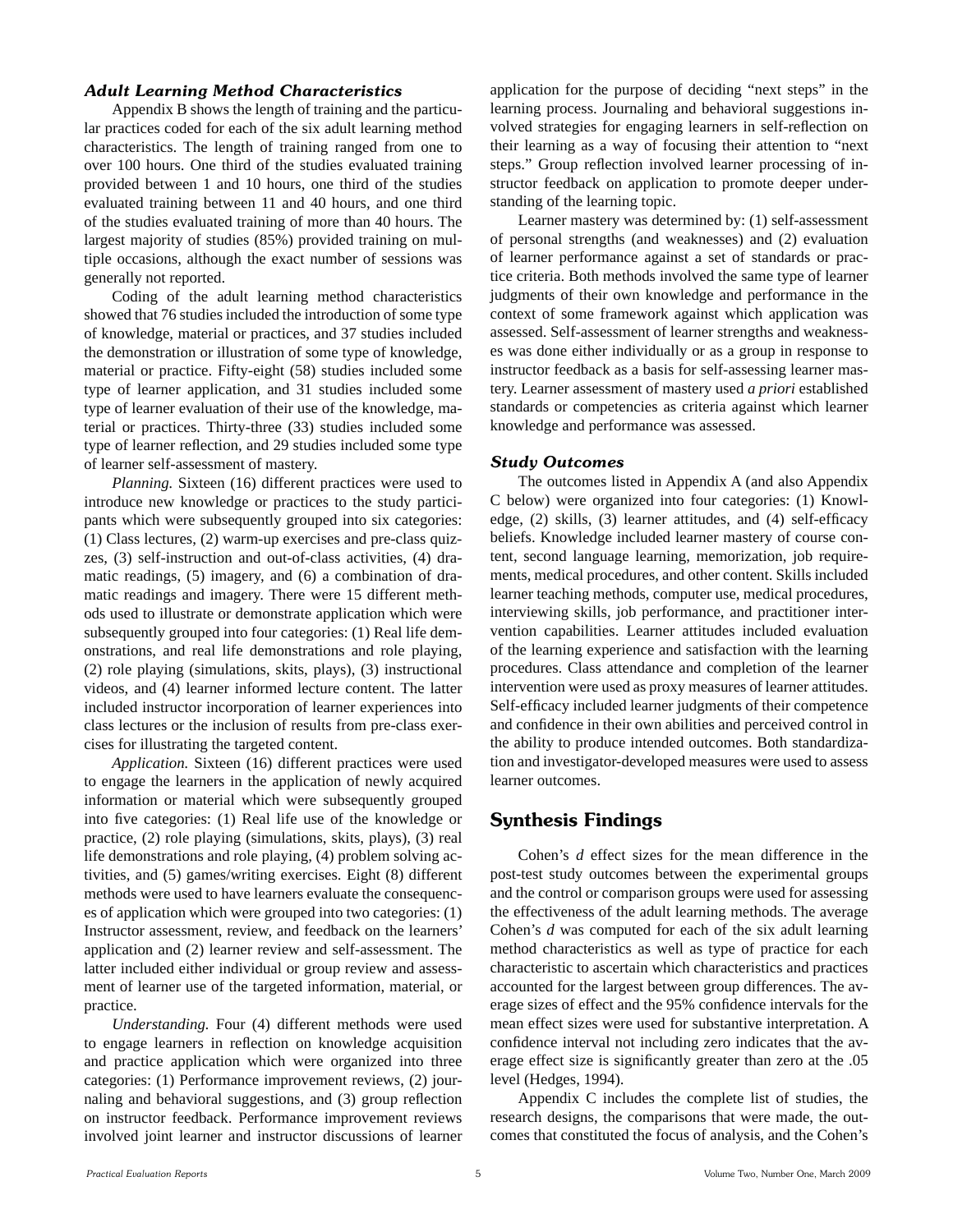*d* for each outcome measure. The average effect size and 95% confidence interval (CI) for all studies and outcomes combined was .58 (CI = .45-.70). Each of the four adult learning methods were associated with positive post-test outcome differences between the experimental and control or comparison groups. The average effects sizes and 95% confidence intervals for the individual adult learning methods was .86 (CI  $= .41 - 1.31$ ) for just-in-time training,  $.68$  (CI  $= .47 - .90$ ) for coaching, .67 (CI = .39-.95) for guided design, and .35 (CI = .20-.51) for accelerated learning.

#### *Omnibus Findings*

 Figure 1 shows the average effect sizes and 95% confidence intervals for each of the six adult learning method characteristics. What is shown is the average sizes of effects for all practice characteristics combined and for all outcomes measures combined.

 Each of the adult learning method characteristics was moderately to highly related to the study outcomes. The average effect sizes for the six adult learning method characteristics ranged between .58 and .85, which indicates that there was one-half to one standard deviation difference between the experimental and control or comparison groups on the posttest outcome measures. The pattern of results show that the more actively involved the learners were in judging the consequences of their learning experiences (evaluate, reflection, & mastery), the stronger the relationship between the adult learning method characteristics and the study outcomes. The latter indicates the relative importance of active learner participation in learning new knowledge or practice, and learner engagement in judging his or her experience in learning and using new material.

#### *Adult Learning Method Characteristics*

 Table 3 shows the results for the different practices used for each adult learning method characteristic. All of the methods, except a combination of imagery and dramatic readings for introducing new information, were significantly related to the study outcomes. The effects of the different adult learning method practices, however, were not the same as evidenced by the variability in the average effect sizes and 95% confidence intervals for the different practices for each adult learning method characteristic.

*Introduction of the learning topic.* Two methods proved to be the most effective in terms of introducing new knowledge, material or practices to the learners: (1) Out-of-class activities and self-instruction and (2) warm-up exercises and pre-class quizzes. Both practices actively involved learners in some type of exercise or task prior to instructor presentation or explanation of the learning topic as a means of introducing new information or practice. Classroom lectures were also significantly related to the study outcomes but not as strongly as active learner participation in having them introduced to the learning topic. Dramatic readings and imagery, either alone or in combination, had considerably smaller effects or no effect on learner outcomes.

*Illustrating the learning topic.* Two methods for illustrat-



Figure 1. Average effect size and 95% confidence inter**vals for the relationship between the six adult learning method characteristics and the study outcomes.**

ing the use of new knowledge, material or practices were most strongly related to the study outcomes: (1) Instructor use of role playing or simulations and (2) incorporating learner input into demonstrating the applicability of the new knowledge, material or practices. A combination of real life demonstrations and role plays also proved to be an effective strategy for illustrating the learning topic. Passively watching an instructional video was effective but not nearly as effective as strategies more actively involving the learners in the illustrations.

*Practicing the use of the learning topic.* A combination of real life application and role plays proved to be the most effective method for engaging learners in the use of the newly-learned knowledge, material or practice. Problem solving tasks, real life application, and some type of learning game or writing exercises also proved to be highly effective for engaging learners in application. Role plays, simulations or skits were also significantly related to the study outcomes but not as strongly as the other methods for engaging learners in application.

*Evaluating the consequences of application.* The two methods for engaging learners in the evaluation of the consequences of their use of the new knowledge, material or practices proved equally effective: (1) Assessing learner strengths and weaknesses related to the application experience and (2) reviewing learner solutions to problems or answers to quizzes about their experiences.

*Reflection on learner acquisition.* Engaging the learner in a process of determining the next steps in learning targeted knowledge or practice was most effective (performance improvement). Engaging learners in journaling about their newly acquired knowledge and skills or positive learner feedback were also effective strategies for learner reflection. Group reflection on instructor feedback or peer feedback was an effective method of reflection as well.

*Learner assessment of mastery.* Actively involving learners in some type of self-assessment of their mastery of the learning topic or having learners use a set of standards or external criteria for assessing their learning were both strongly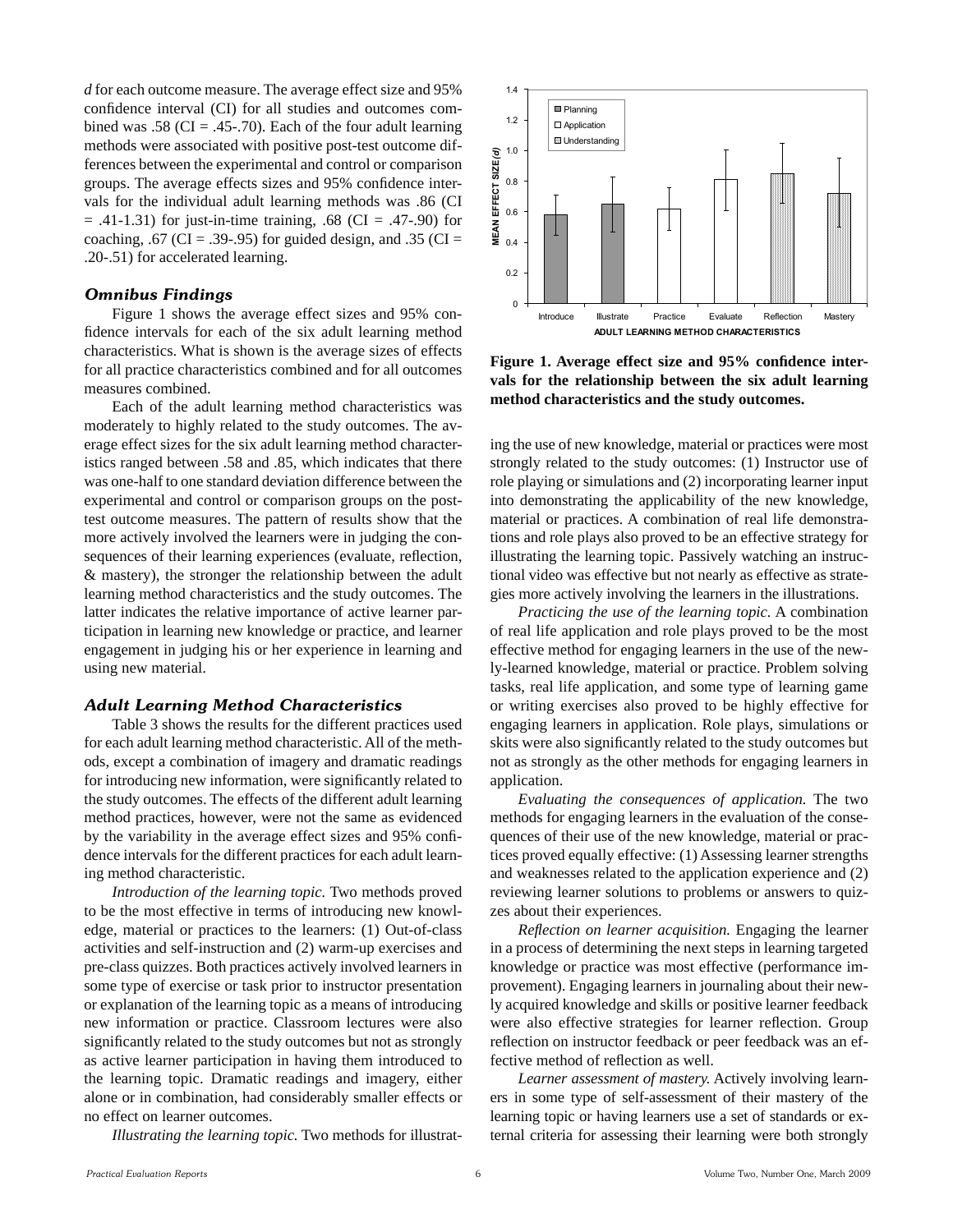#### Table 3

*Effect Sizes for the Different Adult Learning Method Characteristics and Practices*

| Number                                    |                |                     | Mean Effect | 95% Confidence |  |
|-------------------------------------------|----------------|---------------------|-------------|----------------|--|
| Characteristics / Practices               | <b>Studies</b> | <b>Effect Sizes</b> | $(d)$ Size  | Interval       |  |
| Introducing Information                   |                |                     |             |                |  |
| Pre-class exercises                       | 9              | 9                   | 1.02        | $.63 - 1.41$   |  |
| Out of class activities/self-instruction  | 12             | 20                  | .76         | .44-1.09       |  |
| Classroom/workshop lectures               | 26             | 108                 | .68         | $.47 - .89$    |  |
| Dramatic readings                         | 18             | 40                  | .35         | $.13 - .57$    |  |
| Imagery                                   | 7              | 18                  | .34         | $.08 - .59$    |  |
| Dramatic readings/imagery                 | 4              | 11                  | .15         | $-.33-.62$     |  |
| Illustrate/Demonstrate                    |                |                     |             |                |  |
| Learner input                             | 6              | 6                   | .89         | $.28 - 1.51$   |  |
| Role playing/simulation                   | 20             | 64                  | .87         | $.58 - 1.17$   |  |
| Real life example/real life + roleplaying | 6              | 10                  | .67         | $.27 - 1.07$   |  |
| Instructional video                       | 5              | 49                  | .33         | $.09 - .59$    |  |
| Practicing                                |                |                     |             |                |  |
| Real life application $+$ role playing    | 5              | 20                  | 1.10        | $.48 - 1.72$   |  |
| Problem solving tasks                     | 16             | 29                  | .67         | $.39 - .95$    |  |
| Real life application                     | 17             | 83                  | .58         | $.35 - .81$    |  |
| Learning games/writing exercises          | 9              | 11                  | .55         | $.11 - .99$    |  |
| Role playing (skits, plays)               | 11             | 35                  | .41         | $.21 - .62$    |  |
| Evaluation                                |                |                     |             |                |  |
| Assess strengths/weaknesses               | 14             | 48                  | .96         | $.67 - 1.26$   |  |
| Review experience/make changes            | 19             | 35                  | .60         | $.36 - .83$    |  |
| Reflection                                |                |                     |             |                |  |
| Performance improvement                   | 9              | 34                  | 1.07        | $.69 - 1.45$   |  |
| Journaling/behavior suggestion            | 8              | 17                  | .75         | $.49 - 1.00$   |  |
| Group discussion about feedback           | 16             | 29                  | .67         | $.39 - .95$    |  |
| <i>Mastery</i>                            |                |                     |             |                |  |
| Standards-based assessment                | 13             | 44                  | .76         | $.42 - 1.10$   |  |
| Self-assessment                           | 16             | 29                  | .67         | $.39 - .95$    |  |

related to the study outcomes for assessing their performance.

#### *Learner Outcomes*

 The average effect size between the adult learning methods (taken together) and all outcomes measures combined was  $d = .58$ , CI = .45-.70. The influences of the adult learning method characteristics on the four different outcome measures found that learner skill acquisition ( $d = .66$ , CI = .43-.88) and learner attitudes were most strongly related to the practices ( $d = .68$ , CI = .40-.96), followed by learner knowledge  $(d = .49, CI = .29-.69)$  and learner self-efficacy beliefs  $(d = .47, CI = .28-.65).$ 

Figure 2 shows the average sizes of effects and 95% confidence intervals for the relationships between the six adult learning method characteristics and the four types of learner outcomes. In every analysis except one (learner evaluation and self-efficacy beliefs), the different adult learning method characteristics were significantly related to the measures in the four categories of study outcomes. Close inspection of



Figure 2. Average effect sizes and 95% confidence inter**vals for the relationships between the six adult learning method characteristics and four categories of study outcomes.**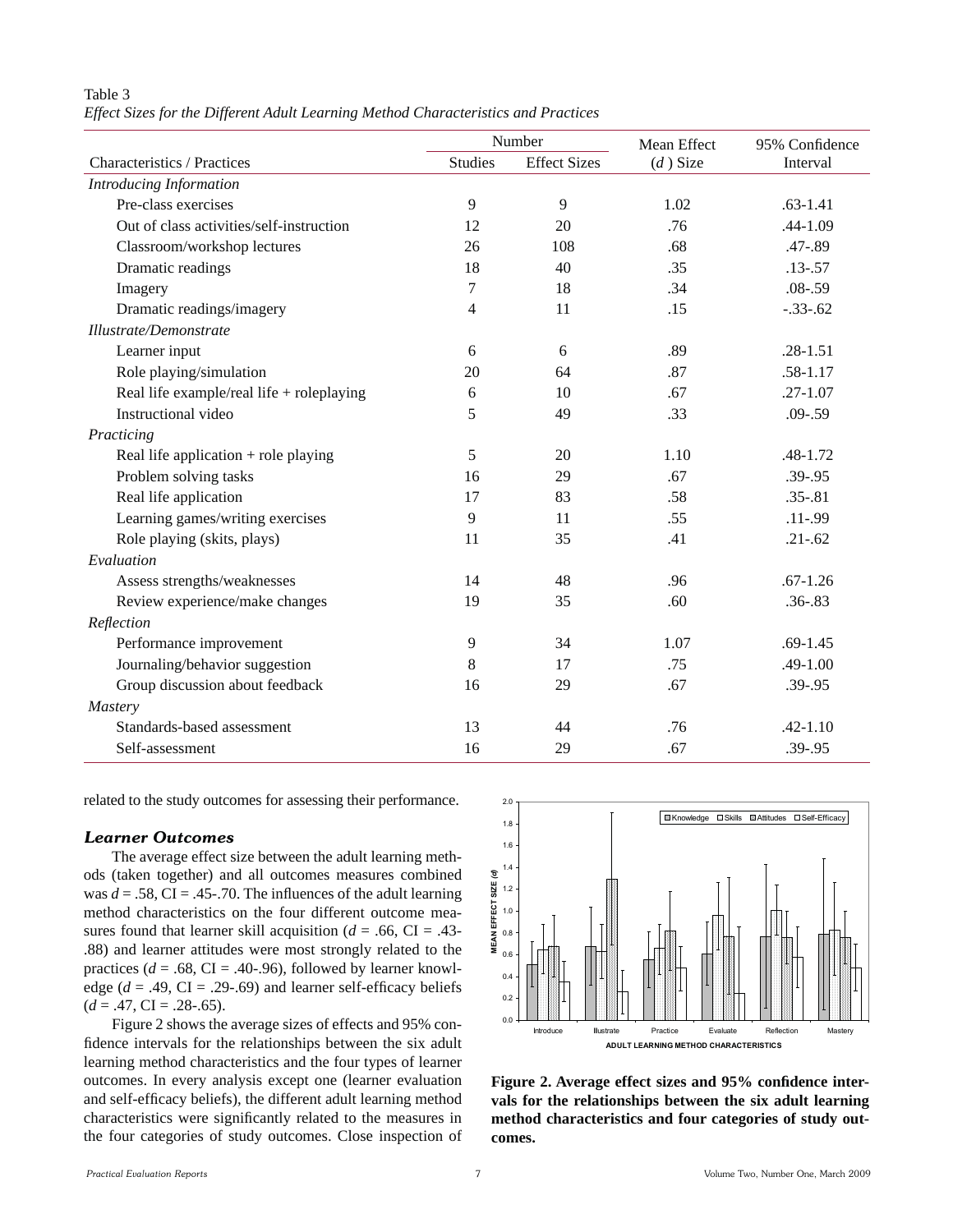the findings, however, shows that the different adult learning method characteristics were differently related to the four study outcomes.

In almost every set of analyses, the six adult learning method characteristics were more strongly related to learner knowledge, skills, and attitudes compared to learner selfefficacy beliefs. Instructor illustration or demonstration of the targeted knowledge or practice was most strongly related to learner attitudes, whereas both learner evaluation of and reflection on the targeted knowledge or practice was more strongly related to learner skill acquisition compared to the other adult learning method characteristics.

#### *Combined Influences of the Adult Learning Method Characteristics*

 The extent to which the simultaneous presence or use of the different adult learning method characteristics was differentially related to the study outcomes was determined by summing the number of characteristics per study and relating variations in this measure to learner outcomes. The presence of a characteristic was limited to only those practices that had effect sizes of .66 or higher (Table 3) in order to include those practices that were most strongly associated with positive learner consequences. The average number of characteristics per study was  $2.18$  (SD = 1.63, Range = 0 to 5) using this metric.

 Figure 3 shows the results for the relationship between the number of practice characteristics and the learner outcomes. The patterns of findings are both clear and illuminating. The more adult learning method characteristics that were used, the larger the sizes of effects between the practices and the study outcomes. Studies where none or only one characteristic was used had little or no effect on learner outcomes. Studies that included 2, 3, or 4 characteristics were associated with an average effect size of about .75. In those cases where 5 of the 6 adult learning method characteristics were used, the average effect size was almost 1.25. The latter indicates that there is value-added benefits of adult learning methods that included multiple characteristics.

#### *Moderators of the Effects of the Adult Learning Methods*

 Whether the relationships between the adult learning method characteristics were moderated by study, learner, setting, or intervention variables was assessed by constituting contrasting moderator variable groups and examining the sizes of effects of the independent and dependent measures for each moderator group. The study variables that were examined included research design and study sample size. One learner variable was examined: College students vs. non-college students (practitioners and English language learners). The effect of setting was examined by comparing the use of the adult learning methods in college classrooms vs. work settings. One intervention variable was examined as a moderator: Length of the learning experience.

 Table 4 shows the result of the analyses. The relationships between the adult learning methods and the study out-



**Figure 3. Average effect sizes and 95% confidence interval for the relationship between the number of the different adult learning method characteristics included in a study and the learner outcomes.**

comes were all significantly related to learner benefits regardless of moderator variable. The strength of the relationships, however, were either similar or different depending on the moderator. The differences in the research designs, types of study, settings, and the learners constituting the focus of investigation did not influence the relationship between the independent and outcome variables. The relationship between the independent and dependent variables did differ as a function of both study sample size and length of training or instruction. The adult learning methods were more effective when used with a relatively small number of learners where the learning experience occurred for 10 or more hours.

#### **Discussion**

 The extent to which the characteristics of four different adult learning methods were associated with improved learner outcomes was the focus of the research synthesis presented in this paper. Findings described in *How People Learn* (Bransford et al., 2000; Donovan et al., 1999) were used to operationally define six adult learning method characteristics and to code the use or presence of each characteristic in the studies included in the research synthesis (see also Graham, 1989). Results showed that all six characteristics were associated with more positive learner outcomes, and that adult learning method practices that more actively involved learners in using, processing, and evaluating their knowledge and skills as part of learning and mastering new information or practices were most effective. The optimal benefits of the adult learning methods were realized when the majority of the adult learning method characteristics were simultaneously used in an intervention, the intervention was implemented with a small number of learners, and the learning experience was implemented for more than 10 hours on different occasions.

 The findings reported in this paper, taken together, are consistent with the *science of learning* described by Brans-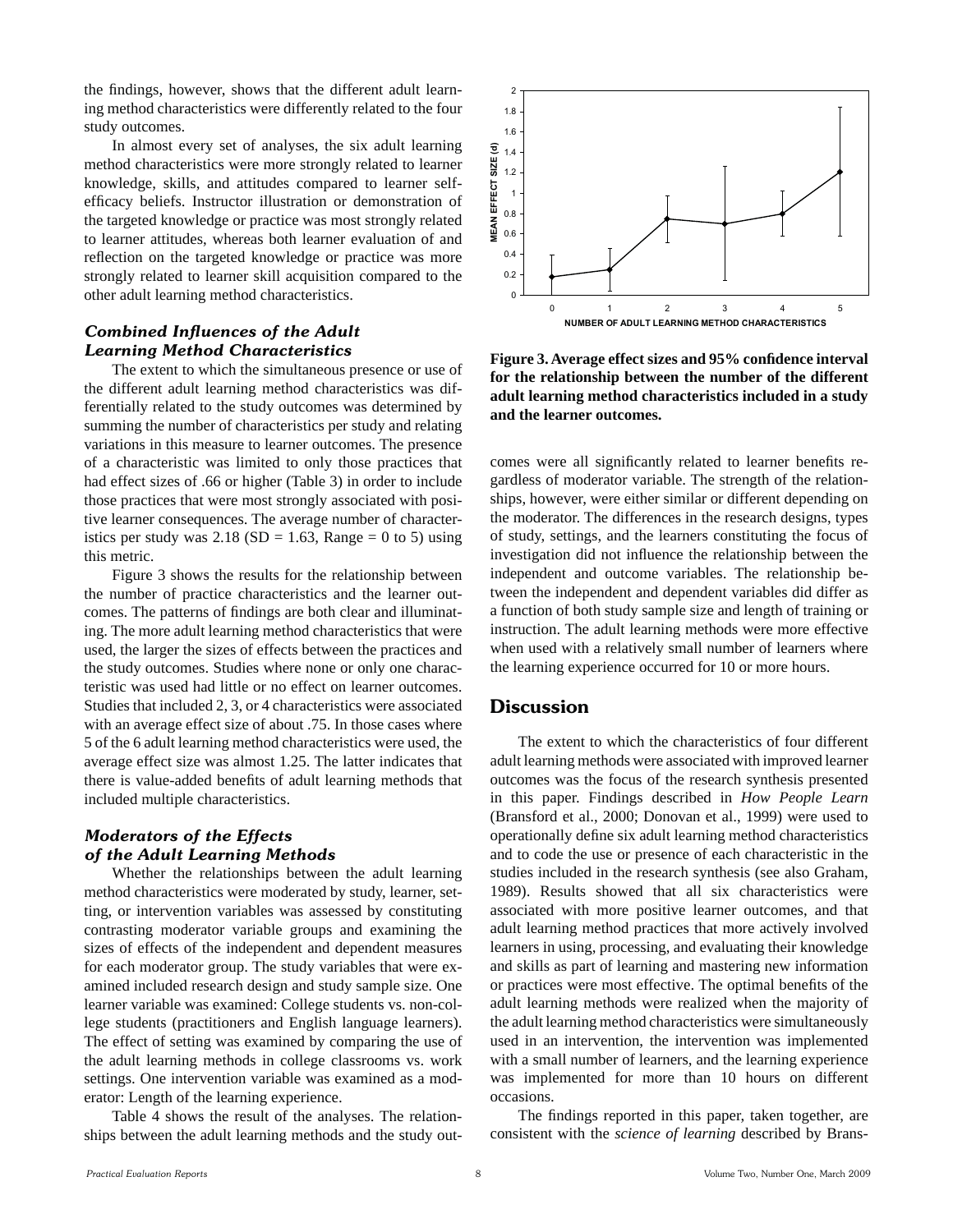#### Table 4

*Moderators of the Relationships Between the Adult Learning Method Characteristics and the Study Outcomes*

|                                  |                | Number              | Mean Effect | 95% Confidence |  |
|----------------------------------|----------------|---------------------|-------------|----------------|--|
| Moderators                       | <b>Studies</b> | <b>Effect Sizes</b> | $(d)$ Size  | Interval       |  |
| <b>Research Design</b>           |                |                     |             |                |  |
| <b>Randomized Studies</b>        | 58             | 175                 | .56         | $.41 - .71$    |  |
| <b>Comparative Group Studies</b> | 21             | 39                  | .64         | $.46 - .82$    |  |
| Type of Study                    |                |                     |             |                |  |
| Published                        | 43             | 81                  | .67         | $.41 - .93$    |  |
| Unpublished                      | 36             | 133                 | .52         | $.39 - .64$    |  |
| Sample Size                      |                |                     |             |                |  |
| Small (9 to 34)                  | 21             | 88                  | .76         | $.52 - 1.00$   |  |
| Medium $(35$ to $75)$            | 30             | 74                  | .46         | $.28 - .64$    |  |
| Large $(76 \text{ to } 300+)$    | 25             | 49                  | .37         | $.21 - .53$    |  |
| Learners                         |                |                     |             |                |  |
| <b>College Students</b>          | 46             | 83                  | .49         | $.33 - .65$    |  |
| Practitioners                    | 33             | 131                 | .63         | $.45 - .81$    |  |
| <b>Setting</b>                   |                |                     |             |                |  |
| Classroom                        | 62             | 167                 | .55         | $.41 - .69$    |  |
| Work                             | 15             | 42                  | .50         | $.33 - .67$    |  |
| Length of Training               |                |                     |             |                |  |
| 1 to 10 Hours                    | 24             | 57                  | .30         | $.10 - .50$    |  |
| 11 to 40 Hours                   | 28             | 101                 | .73         | $.52 - .95$    |  |
| $40+$ Hours                      | 25             | 49                  | .66         | .49-.82        |  |

ford et al. (2000) and Donovan et al. (1999). The findings are also consistent with the basic tenets of most adult learning theories (e.g., Knowles et al., 1998; Merriam, 1987; Trotter, 2006; Yang, 2003). Results from the research synthesis extend previous theory and research by isolating *what matters most* in terms of adult learning and the *conditions under which* the benefits of adult learning methods are likely to be optimally effective. According to Bransford et al. (2000), one difference between novice and expert learners is the ability to understand new knowledge or practice in the context of some conceptual or operational framework which leads to deeper understanding of the knowledge or practice. This is often not an explicit part of how training is implemented or instruction is provided, yet the indicators of deep understanding examined in this research synthesis were found to be the particular characteristics most strongly associated with learner outcomes (Table 3). Indeed, engaging learners in a process of self-assessment of their performance using some type of conceptual or operational framework proved to be a practice that resulted in the largest sizes of effects between the adult learning method characteristics and the learner outcomes.

 A finding from the research synthesis that is not explicit but deserves comment is the fact that the results contradict tenets of some theories of learning and some adult learning methods that emphasize learner discovery as a key element of the learning process (e.g., Denis, 2008; Hanft, Rush, & Shelden, 2004; Ozuah, 2005; Quay, 2003); namely learner self-discovery in the absence of instructor guidance or feedback, a characteristic of individualistic constructivism (Smith & Ragan, 1999). According to Bransford et al. (2000),

A common misconception [of] "constructionist" theories of knowing (that existing knowledge is used to build new knowledge) is that teachers should never tell [learners] anything directly, but, instead, should always allow them to construct knowledge for themselves. This perspective confuses a theory of pedagogy (teaching) with a theory of knowing…. There are times when [instructor guided learning] can work extremely well. (p. 11)

The latter was found to be the case in this research synthesis where the use of practices by instructors that facilitated learner knowledge acquisition and mastery helped learners assess their learning experience or judge their experience against some set of standards or criteria. Both practices proved an important element of optimal learner outcomes. Learners are not likely to become experts without instructors engaging them in a process of evaluating their experiences in the context of some framework, model, or operationally defined performance standards or expectations (e.g., Henry, McTaggert, & McMillan, 1992; Otis-Wilborn, Winn, & Ford, 2000). Learner discovery in the absence of guided instruction would therefore appear misguided.

 It is also worth noting which adult learning method practices were not effective or were only minimally effective. Imagery and dramatic readings, alone or in combination, were generally ineffective for introducing new information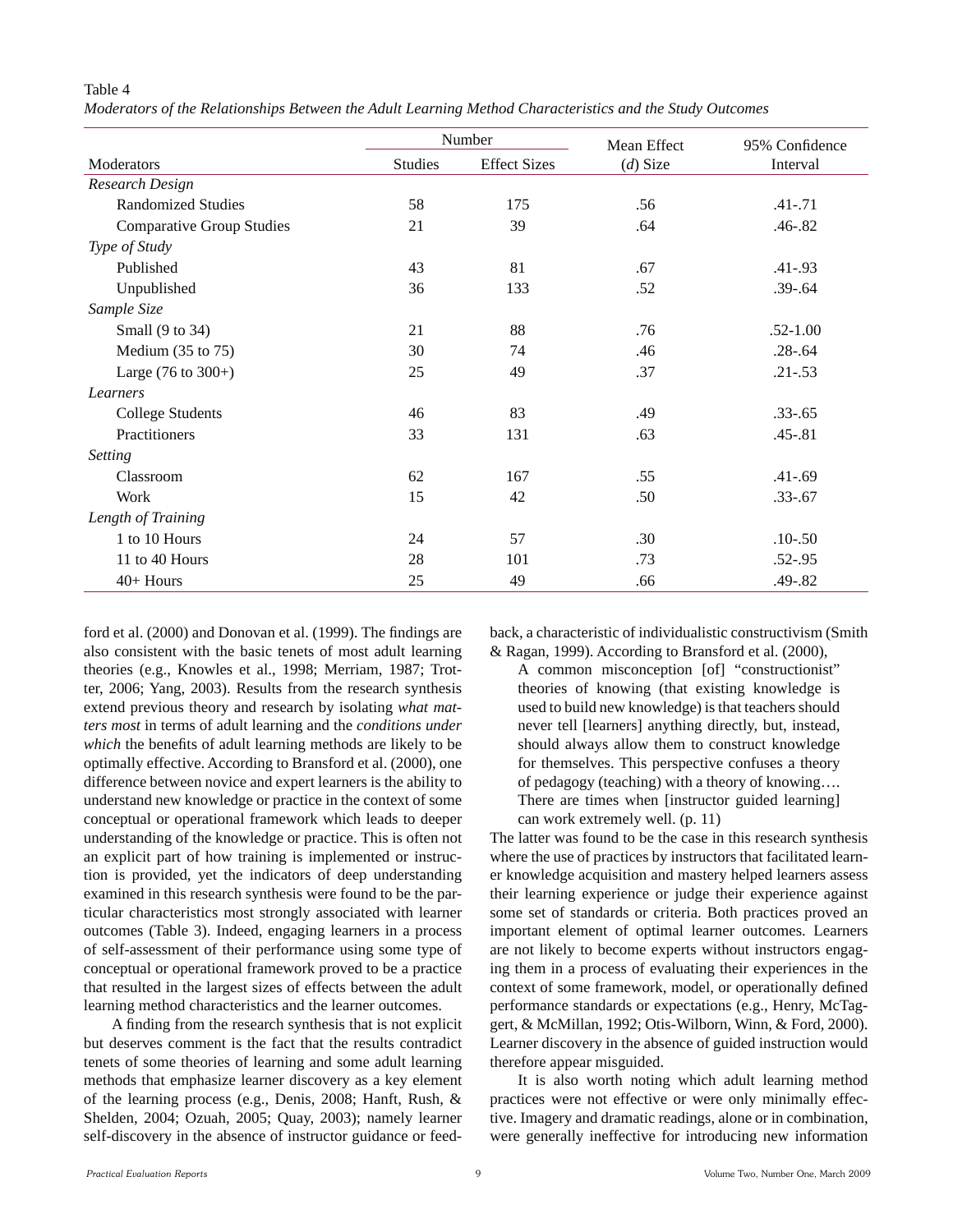or practice to learners, and (passively watching) instructional videos was not the most effective approach for illustrating or demonstrating the application of new information or practice. The former (imagery and dramatic readings) are clearly not warranted as part of adult learning, whereas the latter (instructional videos) are perhaps effective when used in combination with other methods of illustration (e.g., learner input).

#### *Implications for Practice*

This research synthesis was conducted with the aim of identifying those adult learning method characteristics that could be used to inform changes and improvements in inservice training opportunities. The findings clearly have direct implications for this purpose. The results also have implications for other kinds of instruction with both adults and children. The implications for inservice training include the following:

- The six adult learning method characteristics constituting the focus of investigation provide guidance and structure for developing effective training and technical assistance programs and practices. The most effective training is likely to include learner experiences and opportunities in each of the three main components of adult learning (planning, application, and deep understanding–Table 1).
- The more adult learning method characteristics that are incorporated into a training program or practice, the more likely the learning experiences will have optimal positive benefits (Figure 3). The six characteristics each provide a different vantage point for promoting learner acquisition, use, and evaluation of new knowledge, material, or practice.
- The common element of adult learning methods that are most effective is *active learner participation* in the learning process. This is consistent with both the basic tenets of adult learning theory as well as research showing that active participation in learning new knowledge or practice has value-added benefits.
- Training opportunities are likely to be most effective if they include multiple learning experiences, large doses of learner self-assessment of their experiences, and instructor facilitated learner assessment of his or her learning against some set of standards or criteria (Table 3). The more opportunities a learner has to acquire and use new knowledge or practice, the more frequently those opportunities occur, and the more the learner is engaged in reflection on those opportunities using some external set of standards, the greater the likelihood of optimal benefits.
- To the extent possible, the training provided to learners should include a small number of participants where the training is provided on multiple occasions (Table 4). The fewer the number of learners, the more likely the instructor can give the necessary attention to the largest majority of learners. The more occasions the training is provided, the more opportunities for processing, reflection, and assessment of mastery.

These, as a minimum, are indicated as the focus of training based on the results reported in this paper.

 The type of professional development (training, technical assistance, etc.) suggested by the findings in this research synthesis would necessitate changes in both the organization of training and the ways in which learners are involved in training opportunities. On the one hand, the results indicate that professional development includes multiple opportunities to learn and master new knowledge, material, and practices, and that any one opportunity includes varied experiences to learn, practice, and process the target of training. On the other hand, the results indicate that learners be as actively involved as possible in all aspects of the training experiences.

 Further implications for professional development have to do with the role teachers and trainers play in promoting learning. Professional development as currently practiced falls along a continuum from one-time didactic workshops to discovery and experiential learning. Findings from our research synthesis "point to" a middle ground where professional development personal structure learning opportunities where learners are provided guidance, feedback, support, etc. to develop deeper understanding of the focus of learning. Findings reported in *How People Learn* (Bransford et al., 2000; Donovan et al., 1999) as well as elsewhere (e.g., Kirschner, Sweller, & Clark, 2006) indicate, as was found in our research synthesis, that guiding but not directing learning can promote and facilitate mastery of new knowledge or practice.

### **References**

- Anderson, L. D., & Render, G. F. (1987). The effects of Superlearning on retention/hypermnesia of rare English words in college students. *Journal of the Society for Accelerative Learning and Teaching, 12*(1, 2), 3-13. (ERIC Document Reproduction Service No. ED362045).
- Baker, R. G. (1983). The contribution of coaching to transfer of training: An extension study. *Dissertation Abstracts International, 44*(11), 3260 (UMI No. 8403713).
- Bartley, R. (1997). The effects of access to test item pools on student achievement and student study habits. *Dissertation Abstracts International, 58*(02), 0368A (UMI No. 9722593).
- Bass, J. A. F. (1985). The effects of the suggestive-accelerative learning and teaching method and a structural analysis method on vocabulary learning. *Dissertation Abstracts International, 47*(01), 0135A. (UMI No. 8606022).
- Beckett, D. (2000). Just-in-time training as anticipative action and as inferential understanding. In C. Symes (Ed.), *Working knowledge: Productive learning at work: Proceedings [of the] international conference*. Sydney, New South Wales, Australia: University of Technology, Research Centre for Vocational Education and Training.
- Benedict, J. O., & Anderton, J. B. (2004). Applying the justin-time teaching approach to teaching statistics. *Teaching of Psychology, 31*, 197-199.
- Bersin, J., & O'Leonard, K. (2005). Performance support systems. *T + D, 59*(4), 67-69.
- Best, J., & Ilyin, D. (1976). *Structure test: English language*. Rowley, MA: Newbury House.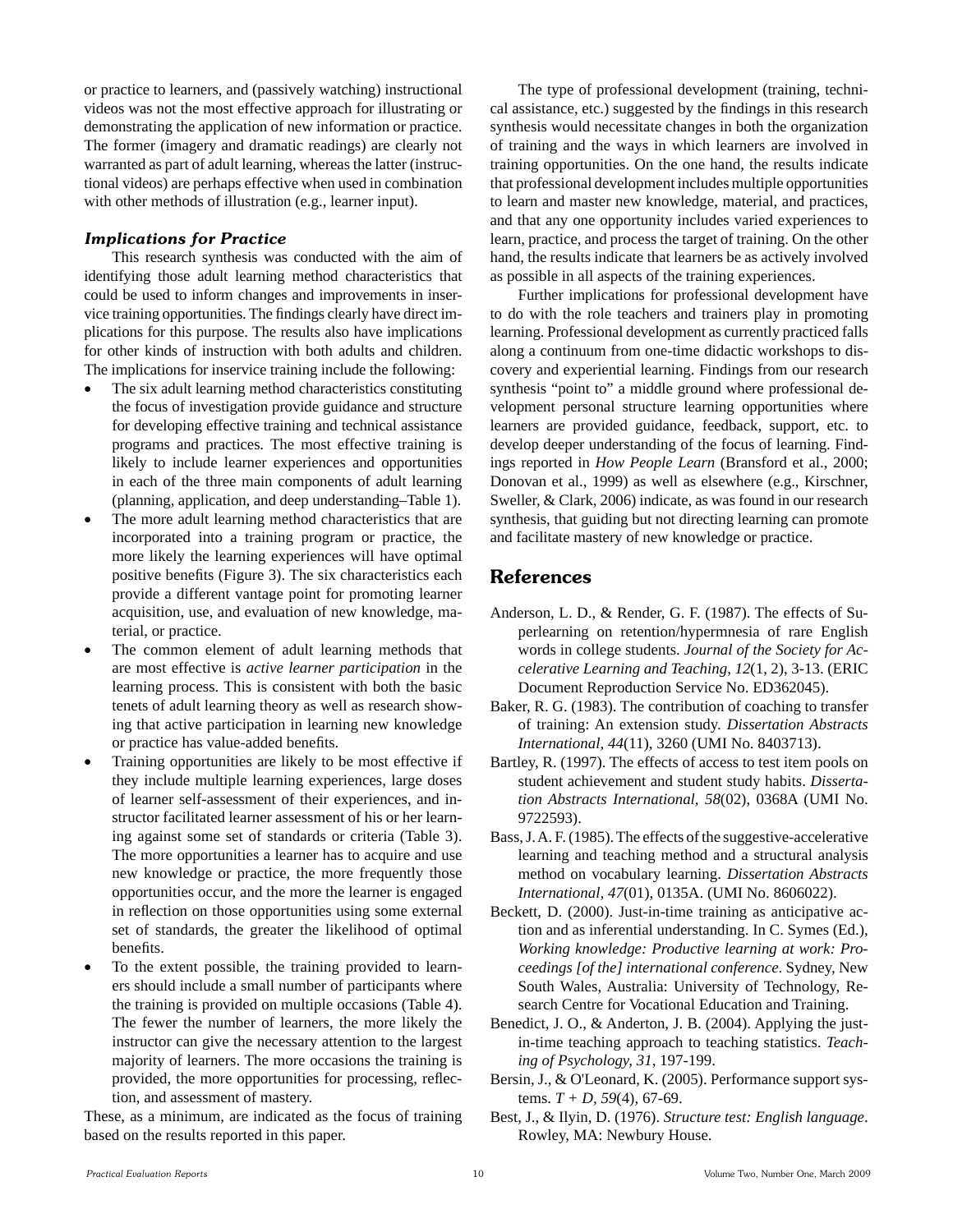Bing-You, R. G., Bertsch, T., & Thompson, J. A. (1998). Coaching medical students in receiving effective feedback. *Teaching and Learning in Medicine, 10*, 228-231.

- Bodine, B. (1978). Development of biochemistry activities and laboratory experiences for nursing students based on clinical cases and using the guided design approach. *Dissertation Abstracts International, 39*(08), B3804. (UMI No. 7902809).
- Bowman, C. L., & McCormick, S. M. (2000). Comparison of peer coaching versus traditional supervision effects. *Journal of Educational Research, 93*, 256-261.
- Bradner, D. A. (1996). Accelerated learning methodology applied to a corporate training program. *Dissertation Abstracts International, 57*(06), 2318A. (UMI No. 9635313).
- Brandenburg, D. C., & Ellinger, A. D. (2003). The future: Just-in-time learning expectations and potential implications for human resource development. *Advances in developing human resources, 5*, 308-320.
- Bransford, J. D., Brown, A. L., Cocking, R. R., Donovan, M. S., Bransford, J. D., & Pellegrino, J. W. (Eds.). (2000). *How people learn: Brain, mind, experience, and school*. Washington, DC: National Academy Press.
- Bullard, B. D. (1986). Linear communications and signal processing: A guided-design approach. *Dissertation Abstracts International, 48*(03), A0634. (UMI No. 8713582).
- Byrnes, H., Buck, K., & Thompson, I. (1989). *The ACTFL Oral Proficiency Interview: Tester training manual*. New York: American Council on the Teaching of Foreign Languages.
- Cain, D. W., Rudd, L. C., & Saxon, T. F. (2007). Effects of professional development training on joint attention engagement in low-quality childcare centers. *Early Child Development and Care, 177*, 159-185.
- Campbell, C. M. (1984, April). *Guided design in foreign language education: Its potential as a viable model, method, and conversation strategy*. Paper presented at the Annual Meeting of the Central States Conference on the Teaching of Foreign Languages, Chicago, IL. (ERIC Document Reproduction Service No. ED255058).
- Campbell, C. M. (1986). The effects of guided design instruction on foreign language learning (Doctoral dissertation, Purdue University, 1986). *Dissertation Abstracts International, 47*(09), 3292A.
- Caux, P. (1995). Accelerated learning in a beginning collegelevel French class at the University of Houston. *Journal of Accelerative Learning and Teaching, 20*, 1-26.
- Ciba Foundation Symposium 33. (1975). *Parent-infant interaction*. Amsterdam: Associated Scientific.
- Clerici-Arais, M., Maier, M., & Simkins, S. (2003, January). *Using just-in-time teaching techniques in the principles of economics course: A preliminary report*. Paper presented at the Allied Social Science Association Meetings, Washington, DC.
- Coker, J. G., & Coker, H. (1982a). *Classroom observations keyed for effectiveness research: Observer training man-*

*ual* (Rev. ed.). Atlanta: Georgia State University/ Carroll County Teachers Corps Project.

- Coker, J. G., & Coker, H. (1982b). *Classroom observations keyed for effectiveness research: User's manual*. Atlanta: Georgia State University/ Carroll County Teachers Corps Project.
- Colvin, S. T., Kilmer, D. A., & Smith, J. E. (1972). Guided design in environmental education. *Engineering Education, 62*, 907-908.
- Confer-Owens, V. A. (1992, November). *Effectiveness of suggestive-accelerative learning techniques in teaching underprepared college freshmen*. Paper presented at the 21st annual meeting of the Mid-South Educational Research Association, Knoxville, TN. (ERIC Document Reproduction Service No. ED355236).
- Coscarelli, W. C., & White, G. P. (1982). Applying the ID process to the guided design teaching strategy. *Journal of Instructional Development, 5*(4), 2-6.
- Coscarelli, W. C., & White, G. P. (1986). *The guided design guidebook: Patterns in implementation*. Morgantown, WV: National Center for Guided Design.
- Craven, H. H. (1990). The relationship of peer coaching to the frequency of use of effective instructional behaviors in inservice teachers in three selected junior high schools. *Dissertation Abstracts International, 51*(05), 1491A. (UMI No. 9028508).
- Davis, N. (2005). Just in time support for educational leadership. In T. J. van Weert (Ed.), *Education and the knowledge society: Information technology supporting human development* (pp. 271-277). Boston: Kluwer Academic.
- Denis, D. L. (2008). *Essential coaching*. Unpublished master's thesis, University of Pennsylvania, Philadelphia, PA. Retrieved January 23, 2009, from http://repository. upenn.edu/od\_theses\_msod/14/.
- Dipamo, B., & Job, R. F. S. (1990). An evaluation of SALT (suggestive-accelerative learning and teaching) techniques. *Australian Journal of Educational Technology, 6*, 36-55.
- Dipamo, B., & Job, R. F. S. (1991). A methodological review of studies of SALT (Suggestive-accelerative learning and teaching) techniques. *Australian Journal of Educational Technology, 7*, 127-143.
- Dolan, J. G. (1999). A method for evaluating health care providers' decision making: The Provider Decision Process Assessment Instrument. *Medical Decision Making, 19*, 38-41.
- Donovan, M. S., Bransford, J. D., & Pellegrino, J. W. (Eds.). (1999). *How people learn: Bridging research and practice*. Washington, DC: National Academy Press.
- Du Babcock, B. (1986). The effectiveness of the suggestopedic approach in teaching English as a second language to adult learners. *Dissertation Abstracts International, 47*(08), 2926A. (UMI No. 8624331).
- Du Babcock, B. (1988). Suggestopedia: A suggestive-accelerated teaching technique in teaching English as a second language to adult learners. *Journal of the Society for Accelerative Learning and Teaching, 13*, 123-144.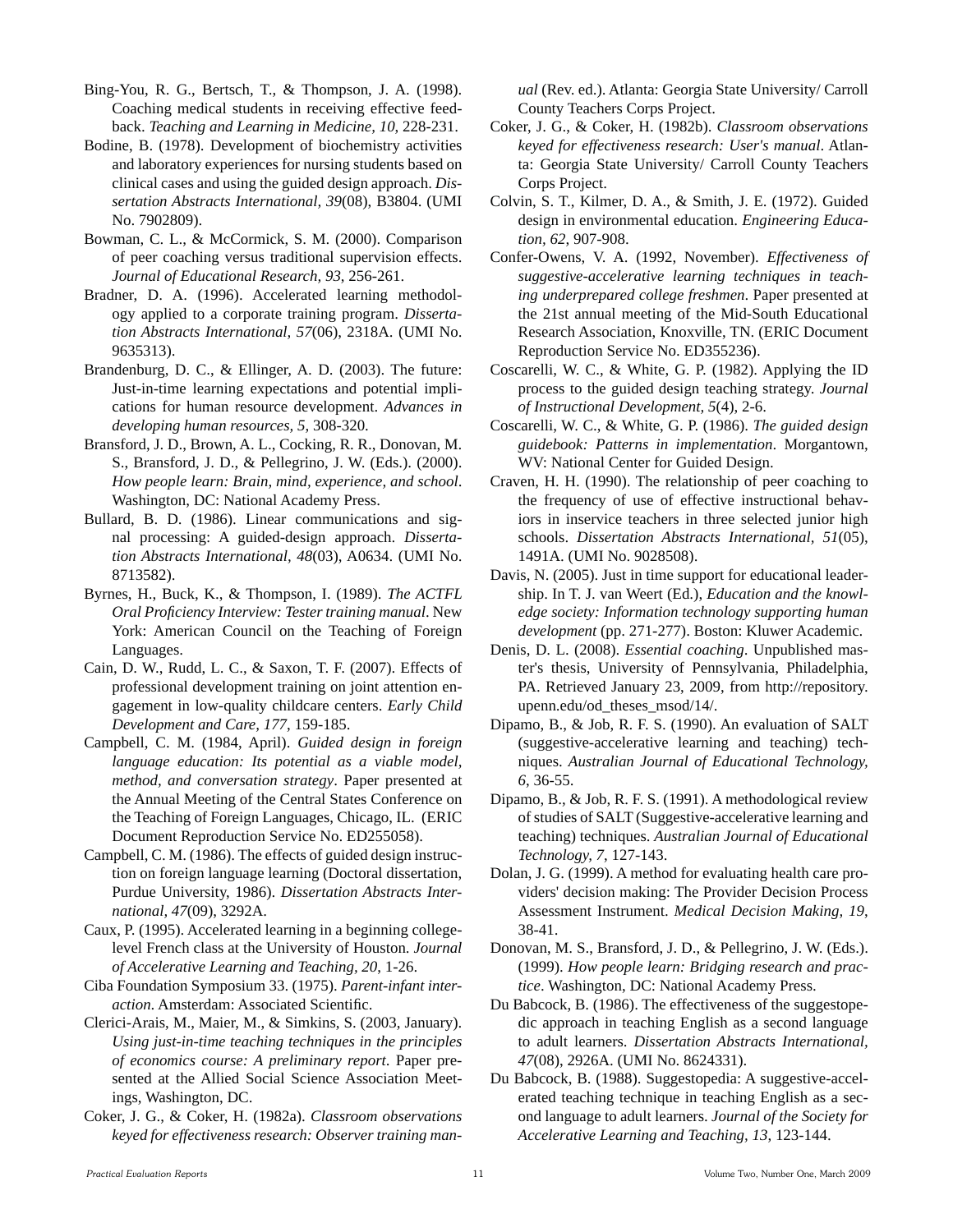Dunst, C. J., & Trivette, C. M. (in press). Using research evidence to inform and evaluate early childhood intervention practices. *Topics in Early Childhood Special Education*.

Dunst, C. J., Trivette, C. M., & Cutspec, P. A. (2007). *Toward an operational definition of evidence-based practices* (Winterberry Research Perspectives Vol. 1, No. 1). Asheville, NC: Winterberry Press.

Dunst, C. J., Trivette, C. M., & Watson, A. (2009). *Procedural manual for conducting a practice-based research synthesis*. Asheville, NC: Winterberry Press. (in preparation).

Earl, G. B. (1993). A comparison of accelerated learning and lecture methods on managerial retention and training transfer. *Dissertation Abstracts International, 54*(04), 2254B. (UMI No. 9324332).

Eastman, V. (1993). The effects of music and imagery on learning and attitudes in an industry training class. *Journal of the Society for Accelerative Learning and Teaching, 18*(3-4), 305-340. (ERIC Document Reproduction Service No. ED386910).

Educational Testing Service. (2008). *Test of English as a foreign language*. Princeton, NJ: Author.

Edwards, J. L. (1993). The effect of cognitive coaching on the conceptual development and reflective thinking of first year teachers. *Dissertation Abstracts International, 54*(03), A895-896. (UMI No. 9320751).

Edwards, J. L., Green, K. E., Lyons, C. A., Rogers, M. S., & Swords, M. E. (1998, April). *The effects of cognitive coaching and nonverbal classroom management on teacher efficacy and perceptions of school culture*. Paper presented at the annual meeting of the American Educational Research Association, San Diego, CA. (ERIC Document Reproduction Service No. ED439113).

Edwards, J. L., & Newton, R. R. (1995, April). *The effects of cognitive coaching on teacher efficacy and empowerment*. Paper presented at the annual meeting of the American Educational Research Association, San Francisco, CA. (ERIC Document Reproduction Service No. ED388654).

Gallacher, K. K. (1997). Supervision, mentoring, and coaching: Methods for supporting personnel development. In P. J. Winton, J. A. McCollum, & C. Catlett (Eds.), *Reforming personnel preparation in early intervention: Issues, models, and practical strategies* (pp. 191-214). Baltimore: Brookes. (ERIC Document Reproduction Service No. ED409664).

Garcia, Y. L. (1984). A suggestopedic study in second language acquisition using Hispanic non-English speaking adult learners. *Journal of the Society for Accelerative Learning and Teaching, 9*, 271-275.

Gattellari, M., Donnelly, N., Taylor, N., Meerkin, M., Hirst, G., & Ward, J. E. (2005). Does 'peer coaching' increase GP capacity to promote informed decision making about PSA screening? A cluster randomised trial. *Family Practice, 22*, 253-265.

Gavrin, A., Watt, J. X., Marrs, K., & Blake, R. E., Jr. (2004). Just-in-time teaching (JITT): Using the web to enhance classroom learning. *Computers in Education Journal, 14*(2), 51-60.

Gibson, S., & Dembo, M. H. (1984). Teacher efficacy: A construct validation. *Journal of Educational Psychology, 76*, 569-582.

Goker, S. D. (2006). Impact of peer coaching on self-efficacy and instructional skills in TEFL teacher education. *System, 34*, 239-254.

Goldberg, F. M., & Shuman, J. C. (1984a). Using guided design in a physical science course. *Journal of College Science Teaching, 13*, 350-355.

Goldberg, F. M., & Shuman, J. C. (1984b). Using guided design to help students learn about the energy problem. *Journal of College Science Teaching, 14*, 122-127.

Goldsmith, D., Davis, R. B., & Safran, C. (2000). Using justin-time education to enhance the outcomes of care. In V. K. Saba (Ed.), *Nursing informatics 2000: One step beyond: The evolution of technology and nursing* (pp. 88-95). Auckland, New Zealand: Adis International.

Goldsmith, M., Lyons, L., & Freas, A. (2000). *Coaching for leadership: How the world's greatest coaches help leaders learn*. San Francisco: Jossey-Bass.

Graham, S. W. (1989). Enhancing the appeal of teletraining. *Journal of Instructional Technology, 16*, 183-191.

Hancock, B. W., Coscarelli, W. C., & White, G. P. (1983). Critical thinking and content acquisition using a modified guided design process for large course sections. *Educational and Psychological Research, 3*, 139-149.

Hancock, B. W., Jr. (1981). The effect of guided design on the critical thinking ability of college level administrative science students (Doctoral dissertation, Southern Illinois University, 1981). *Dissertation Abstracts International, 42*, 4275.

Hanft, B. E., Rush, D. D., & Shelden, M. L. (2004). *Coaching families and colleagues in early childhood*. Baltimore: Brookes.

Hargreaves, A., & Dawe, R. (1990). Paths of professional development: Contrived collegiality, collaborative culture, and the case of peer coaching. *Teaching and Teacher Education, 6*, 227-241.

Hedges, L. V. (1994). Fixed effects models. In H. Cooper & L. V. Hedges (Eds.), *The handbook of research synthesis* (pp. 285-299). New York: Russell Sage Foundation.

Henry, G. T., McTaggert, M. J., & McMillan, J. H. (1992). Establishing benchmarks for outcome indicators: A statistical approach to developing performance standards. *Evaluation Review, 16*, 131-150.

Hepner, F. S. (1989). Effects of guided design with and without teacher support on the accuracy in formulating nursing care plans and clinical problem solving by student nurses (Doctoral dissertation, University of Georgia, 1989). *Dissertation Abstracts International, 50*, 2336.

Hoggard, P. E. (1980). A guided design approach to teaching general chemistry. *Journal of Chemical Education, 57*, 299.

Hosack-Curlin, K. (1988, April). *Measuring the effects of a peer coaching project*. Paper presented at the annual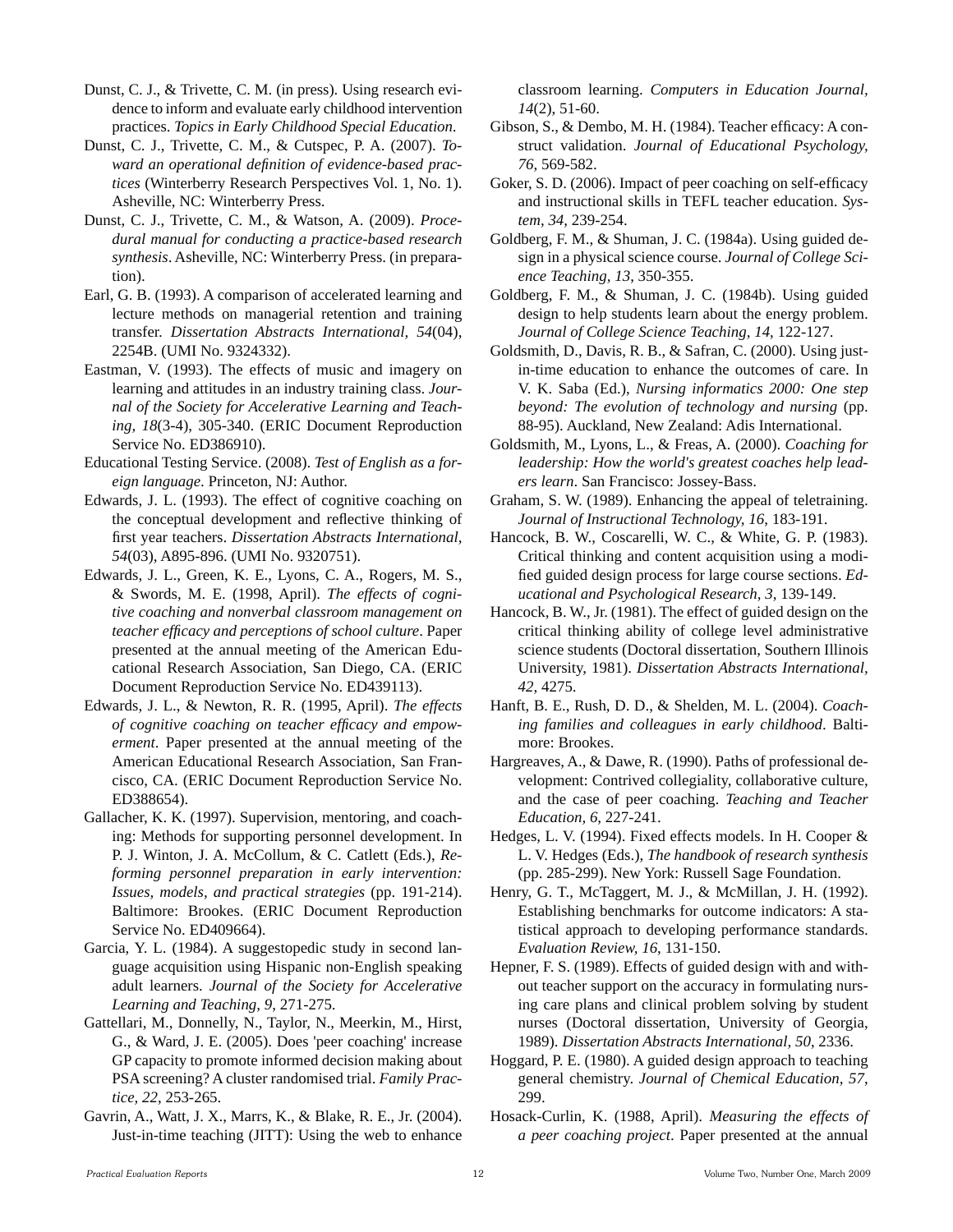meeting of the American Educational Research Association, New Orleans, LA. (ERIC Document Reproduction Service No. ED303883).

- Howard, J. R. (2004). Just-in-time teaching in sociology or how I convinced my students to actually read the assignment. *Teaching Sociology, 32*, 385-390.
- Hunt, D. E., Butler, L. F., Noy, J. E., & Rosser, M. E. (1978). *Assessing conceptual level by the paragraph completion method*. Toronto: Ontario Institute for Studies in Education.
- Hunter, M. (1983). Script taping: An essential supervisory tool. *Educational Leadership, 41*(3), 43.
- Hursh, D. E., VanArsdale, C. B., Medio, F. J., McAvoy, R., & Wales, C. E. (1980). The effects of guided design on decision-making skills. In C. E. Wales (Ed.), *Proceedings for a national conference on teaching decision-making: Guided design* (pp. 6.1-6.5). Morgantown, WV: University of West Virginia.
- Kirschner, P. A., Sweller, J., & Clark, R. E. (2006). Why minimal guidance during instruction does not work: An analysis on the failure of constructivist, discovery, problem-based, experiential, and inquiry-based teaching. *Educational Psychologist, 41*, 75-86.
- Knowles, M. S. (Ed.). (1984). *Andragogy in action*. San Francisco: Jossey-Bass.
- Knowles, M. S., Holton, E. F., III, & Swanson, R. A. (1998). *The adult learner: The definitive classic in adult education and human resource development* (5th ed.). Houston, TX: Gulf.
- Landers, R. R. (1975). Evaluation of guided design in a technology course. *Dissertation Abstracts International, 36*(04), 2122A. (UMI No. 7521928).
- Leat, D., Lofthouse, R., & Wilcock, A. (2006). Teacher coaching: Connecting research and practice. *Teaching Education, 17*, 329-339.
- Lipsey, M. W. (1993). Theory as method: Small theories of treatments. *New Directions for Program Evaluation, 57*, 5-38.
- Loucks, S. F., Newlove, B. W., & Hall, G. E. (1975). *Measuring levels of use of the innovation: A manual for trainers, interviewers, and raters*. Austin: University of Texas, Research and Development Center for Teacher Education.
- Lozanov, G. (1978). *Suggestology and Suggestopedia: Theory and practice*. San Diego, CA: Lozanov Learning Institute of San Diego.
- McGinty, R. L. (1988). *Robert's rules for optimal learning: Model development, field testing, implications!* Unpublished manuscript. (ERIC Document Reproduction Service No. ED296660).
- Meier, D. (2000). *The accelerated learning handbook: A creative guide to designing and delivering faster, more effective training programs*. New York: McGraw Hill.
- Merriam, S. B. (1987). Adult learning and theory building: A review. *Adult Education Quarterly, 37*, 187-198.
- Merriam, S. B. (Ed.). (2001). *The new update on adult learning theory*. San Francisco: Jossey-Bass.
- Metcalf, K. (1989). *An investigation of the efficacy of a research-based regimen of skill development on the instructional clarity of preservice teachers*. Unpublished doctoral dissertation, Ohio State University, Columbus, OH.
- Meyer, J. (1997). Computerized slideshows: A modern extension of accelerated learning techniques. *Journal of Accelerated Learning and Teaching, 22*(3/4), 3-32.
- Miller, W. R., & Mount, K. A. (2001). A small study of training in motivational interviewing: Does one workshop change clinician and client behavior? *Behavioral and Cognitive Psychotherapy, 29*, 457-471.
- Miller, W. R., Yahne, C. E., Moyers, T. B., Martinez, J., & Pirritano, M. (2004). A randomized trial of methods to help clinicians learn motivational interviewing. *Journal of Consulting and Clinical Psychology, 72*, 1050-1062.
- Molnar, D. (2001). *Accelerated learning*. Retrieved July 4, 2001 from http://online.nwtc.tec.wi.us/abyrne/html/courses/ ptsb/accelerated.htm.
- Moreno-Montalvo, M. M. (1987). Developing communicative competence through Suggestopedia techniques: An exploratory project with first year college ESL students. *Dissertation Abstracts International, 49*(01), 0084A. (UMI No. 8804267).
- Newsome, G. G., & Tillman, M. H. (1990). Effects of guided design and lecture teaching strategies on knowledge recall and on problem-solving performance of student nurses. *Nursing Diagnosis, 1*(3), 89-96.
- O'Connor, R., & Korr, W. S. (1996). A model for school social work facilitation of teacher efficacy and empowerment. *Social Work in Education, 18*(1), 45-51.
- Otis-Wilborn, A. K., Winn, J. A., & Ford, A. (2000). Standards, benchmarks, and indicators. *Teaching Exceptional Children, 32*(5), 20-28.
- Ozuah, P. O. (2005). First, there was pedagogy and then came andragogy. *Einstein Journal of Biology and Medicine, 21*, 83-87.
- Peterson, J. E. (1995). A study of accelerated learning techniques in management skills training using videoconferencing as a delivery system (Doctoral dissertation, University of Oklahoma, 1996). *Dissertation Abstracts International, 57*, 1443.
- Pierce, T., & Miller, S. P. (1994). Using peer coaching in preservice practica. *Teacher Education and Special Education, 17*, 215-223.
- Portes, P. R., Best, S. M., Sandhu, D., & Cuentas, T. (1992). Relaxation training effects on anxiety and performance. *Journal of the Society for Accelerative Learning and Teaching, 17*(1&2), 117-148.
- Preziosi, R. C. (1995, December 12). *A study comparing traditional versus accelerated learning instructional methods in productivity management education* (HS12-12- 95). Ft. Lauderdale, FL: Nova Southeastern University.
- Prichard, A. (1990). A SALT pilot study in college developmental mathematics. *Journal of the Society for Accelerative Learning and Teaching, 15*(1,2), 37-44. (ERIC Document Reproduction Service No. ED347789).
- Pugach, M., & Johnson, L. J. (1995). Unlocking expertise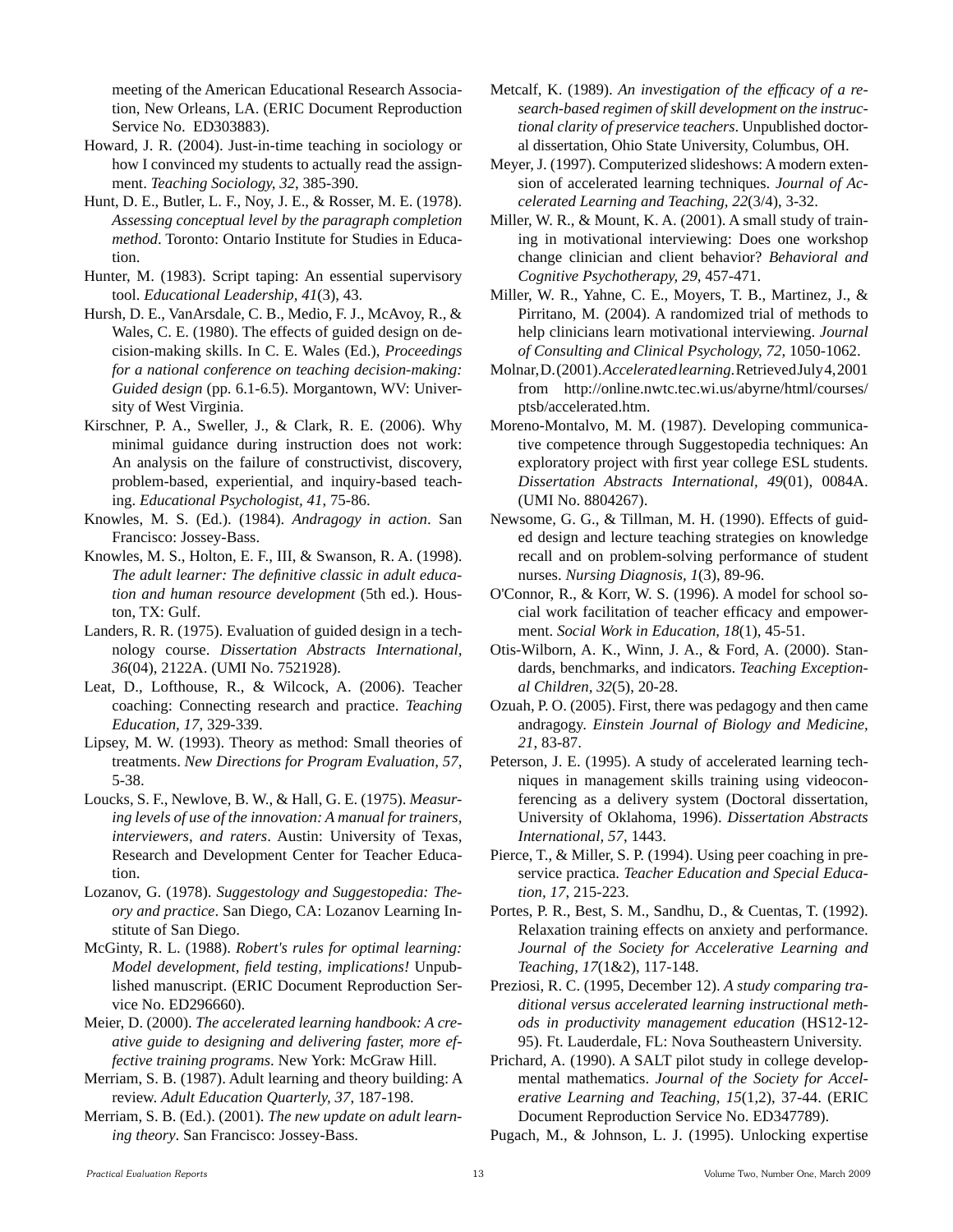among classroom teachers through structured dialogue: Extending research on peer collaboration. *Exceptional Children, 62*, 101-110.

- Purdom, D. M. ( 1984). A design for planning instruction. *Florida Journal for Supervision and Curriculum Development, 2*(2), 5-9.
- Quay, J. (2003). Experience and participation: Relating theories of learning. *Journal of Experiential Education, 26*, 105-116.
- Redding, J. C., & Kamm, R. M. (1999). Just-in-time staff development: One step to the learning organization. *NASSP Bulletin, 83*(604), 28-34.
- Robinett, E. A. (1976). The effects of Suggestopedia in increasing foreign language achievement (Doctoral dissertation, Texas Tech University, 1975). *Dissertation Abstracts International, 36*, 7217A.
- Rosen, D. (2005). Just-in-time instruction: Supporting teacher education candidates developing technology skills. *Technology and Teacher Education Annual, 2*, 1221-1223.
- Schiffler, L. (1986). Music in teaching French by Suggestopaedia. In R. Freudenstein & C. V. James (Eds.), *Confidence through competence in modern language learning: Selection of papers from the world conference of the International Federation of Modern Language Teachers* (CILT Reports and Papers 25) (pp. 117-128). London, UK: Centre for Information on Language Teaching and Research. (ERIC Document Reproduction Service No. ED346733).
- Schuster, D. H. (1976). A preliminary evaluation of the suggestive-accelerative Lozanov method in teaching beginning Spanish. *Journal of Suggestive-Accelerative Learning and Teaching, 1*, 41-47.
- Sears, J. T. (1973, March). *Measurement of affective behavior changes in students in an innovative engineering course: Final report*. Morgantown, WV: West Virginia University (ERIC Document Reproduction Service No. ED073948).
- Shaw, K. D. (1980). Guided design in the microcomputer and accounting systems course: An experimental approach. In C. E. Wales (Ed.), *Proceedings for a national conference on teaching decision-making: Guided design* (pp. 21.1- 21.8). Morgantown, WV: University of West Virginia.
- Showers, B. (1982, December). *Transfer of training: The contribution of coaching*. Eugene: University of Oregon, College of Education, Center for Educational Policy and Management (ERIC Document Reproduction Service No. ED231035).
- Showers, B. (1984, October). *Peer coaching: A strategy for facilitating transfer of training*. Eugene: University of Oregon, College of Education, Center for Educational Policy and Management (ERIC Document Reproduction Service No. ED271849).
- Simkins, S., & Maier, M. (2004). Using just-in-time teaching techniques in the principles of economics course: Draft [Electronic version]. *Social Science Computer Review, 22*, 444-456.
- Simmons, J. M., Sparks, G. M., Starko, A., Pasch, M., & Col-

ton, A. (1989). *Pedagogical language acquisition and conceptual development taxonomy of teacher reflective thought: Interview and questions format*. Ypsilanti, MI: Collaboration for the Improvement for Teacher Education, Eastern Michigan University.

- Slunt, K. M., & Giancarlo, L. C. (2004). Student-centered learning: A comparison of two different methods of instruction. *Journal of Chemical Education, 81*, 985-988.
- Smith, P. L., & Ragan, T. J. (1999). *Instructional design* (2nd ed.). Upper Saddle River, NJ: Prentice-Hall.
- Snyder, S. (1980). Guided design in nursing: An effective teaching process. In C. E. Wales (Ed.), *Proceedings for a national conference on teaching decision-making: Guided design* (pp. 28.1-28.6). Morgantown, WV: University of West Virginia.
- Soodak, L. C., & Podell, D. M. (1996). Teacher efficacy: Toward the understanding of a multi-faceted construct. *Teaching and Teacher Education, 12*, 401-411.
- Sparks, G. M. (1986). The effectiveness of alternative training activities in changing teaching practices. *American Educational Research Journal, 23*, 217-225.
- Spielberger, C. D., Gorusch, R. L., & Lushene, R. E. (1970). *STAI manual for the State-Trait Anxiety Inventory ("selfevaluation questionnaire")*. Tallahassee, FL: Consulting Psychologists Press.
- Stahl, N. A., Brozo, W. G., Smith, B. D., Henk, W. A., & Commander, N. (1991). Effects of teaching generative vocabulary strategies in the college developmental reading program. *Journal of Research and Development in Education, 24*, 24-32.
- Stallings, J. (1979). *How to change the process of teaching reading in secondary schools*. Menlo Park, CA: Stanford Research Institute International.
- Stein, B. L., Hardy, C. A., & Totten, H. L. (1982). The use of music and imagery to enhance and accelerate information retention. *Journal of the Society for Accelerative Learning and Teaching, 7*, 341-355.
- Streufert, E. H. C. (1985). The effects of coaching, a followup component of inservice training, on transfer of training to teacher competency, teacher performance, and student outcomes. *Dissertation Abstracts International, 45*(10), 3044A.
- Trotter, Y. D. (2006). Adult learning theories: Impacting professional development programs. *Delta Kappa Gamma Bulletin, 72*(2), 8-13.
- Turner, S. L., & Bechtel, G. A. (1998). The effectiveness of guided design on ethical decision making and moral reasoning among community nursing students. *Nursing-Connections, 11*(1), 69-74.
- Wales, C. E., & Stager, R. A. (1978). *The guided design approach*. Englewood Cliffs, NJ: Educational Technology Publications.
- Weil, M., Gullion, C., & Cole, D. (1971). *The teacher's innovator skills and strategies interaction system*. Unpublished manuscript.
- Wynn, M. J. (1987). Student teacher transfer of training to the classroom: Effects of an experimental model. *Dis-*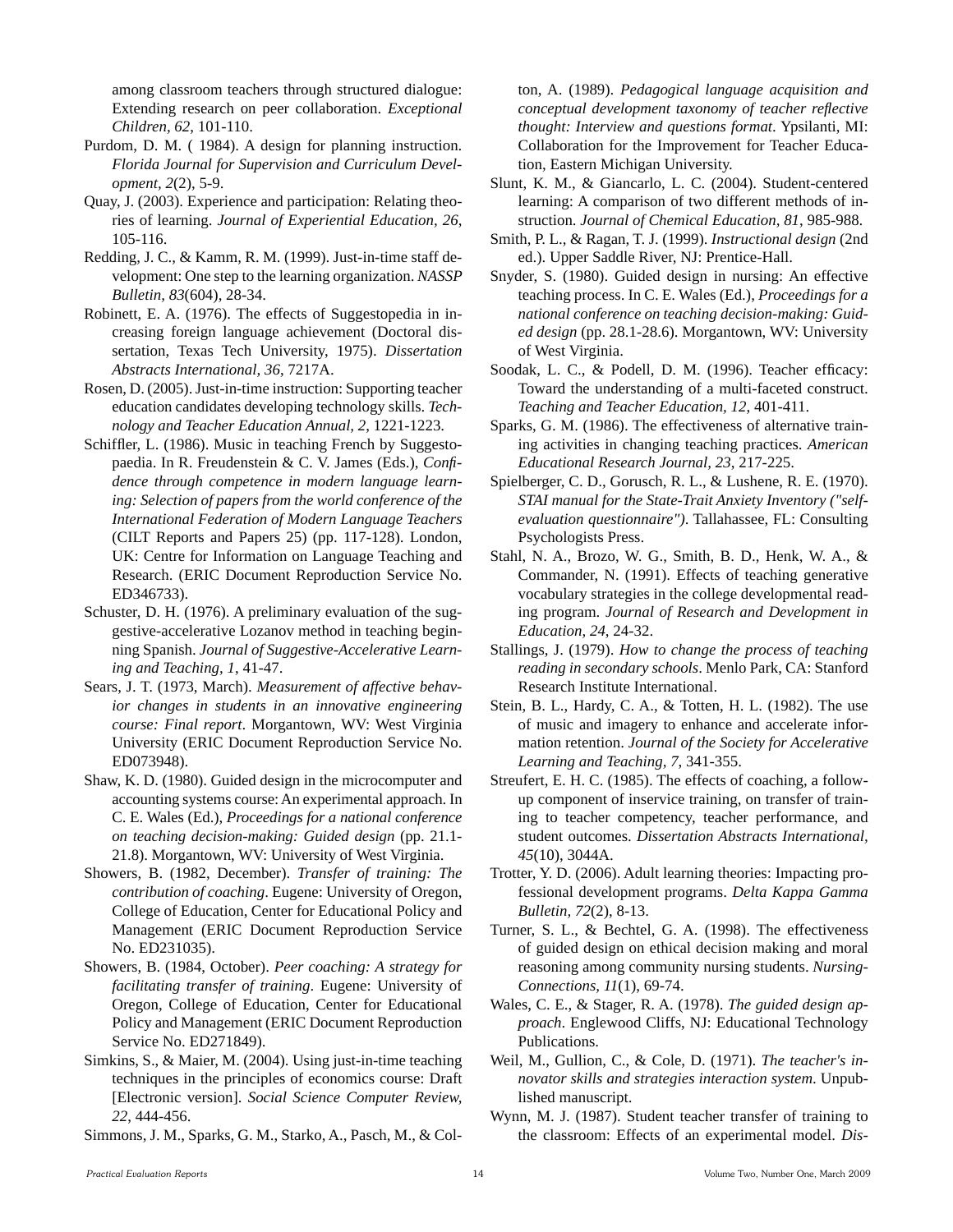*sertation Abstracts International, 47*(08), 3008A. (UMI No. 8627238).

- Yang, B. (2003). Toward a holistic theory of knowledge and adult learning. *Human Resource Development Review, 2*, 106-129.
- Yang, W., He, H., & Drueckhammer, D. G. (2001). Computer-guided design in molecular recognition: Design and synthesis of a glucopyranose receptor. *Angewandte Chemie, 40*, 1714-1718.
- Zeiss, P. A. (1984). A comparison of the effects of Super-Learning techniques on the learning of English as a sec-

ond language. *Journal of the Society for Accelerative Learning and Teaching, 9*(2), 93-101. (ERIC Document Reproduction Service No. ED267610).

#### **Authors**

 Carol M. Trivette, Ph.D., and Carl J. Dunst, Ph.D., are Co-Directors and Research Scientists at the Orelena Hawks Puckett Institute in Morganton and Asheville, North Carolina. Deborah W. Hamby, M.P.H., is a Research Analyst and and Chainey E. O'Herin, B.A., is a Research Assistant at the Puckett Institute.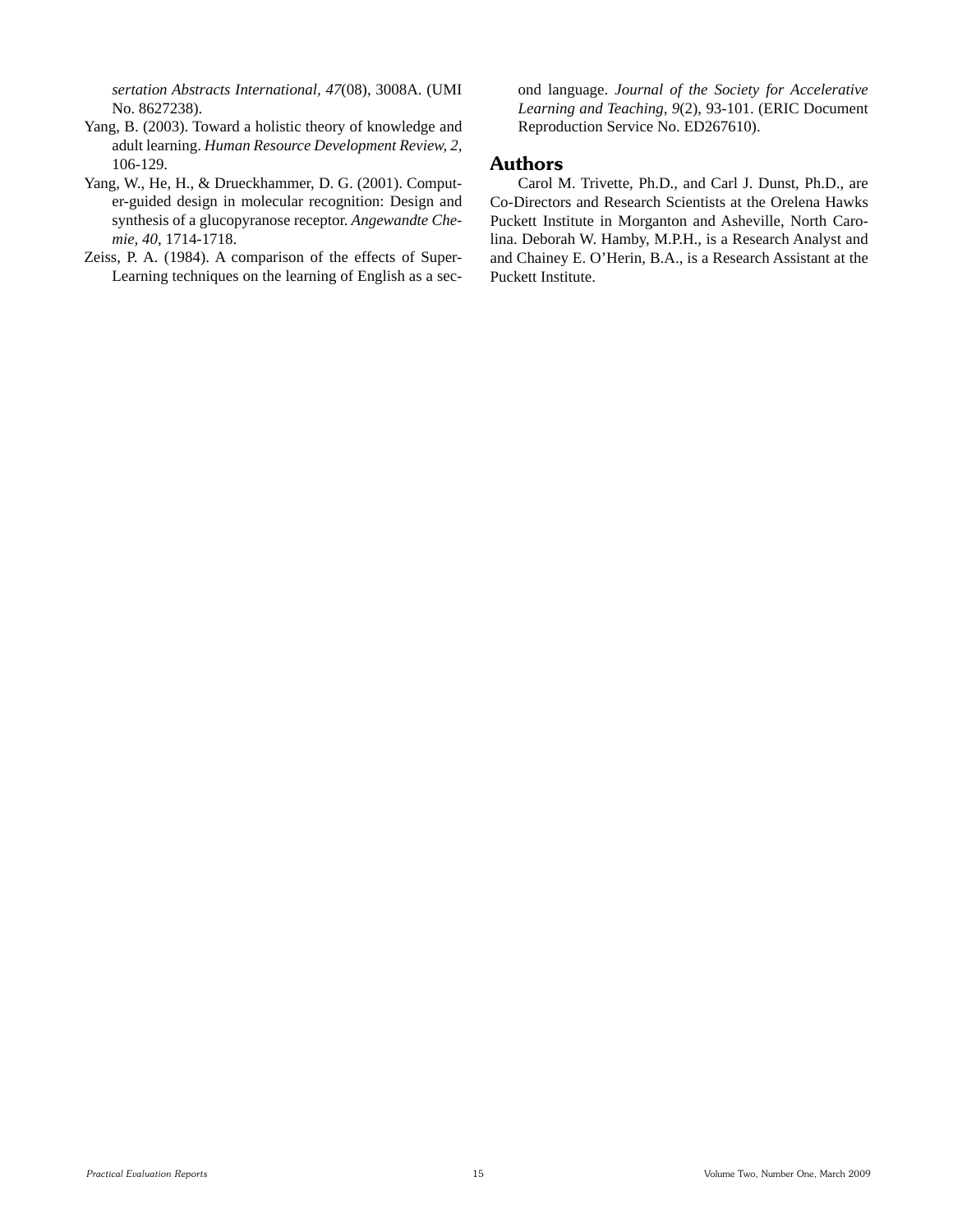## **Appendix A**

## **Number of Study Participants and Learner Characteristics and Outcomes**

|                                                                                                                                              | Adult<br>Sample Size <sup>a</sup><br>Learning<br>Learner |                                                             |                     |                           |                                                              |                                                    |
|----------------------------------------------------------------------------------------------------------------------------------------------|----------------------------------------------------------|-------------------------------------------------------------|---------------------|---------------------------|--------------------------------------------------------------|----------------------------------------------------|
| Study                                                                                                                                        | ${\bf E}$                                                | $\mathbf C$                                                 | Method <sup>c</sup> | Description               | Setting                                                      | Learner Outcome                                    |
| Anderson & Render (1987) Study 1<br>Anderson & Render (1987) Study 2<br>Anderson & Render (1987) Study 3<br>Anderson & Render (1987) Study 4 | 56<br>23<br>26<br>20                                     | 54<br>54 <sup>b</sup><br>54 <sup>b</sup><br>54 <sup>b</sup> | AL                  | Undergraduate<br>students | College classroom                                            | Rare vocabulary                                    |
| Baker (1983)                                                                                                                                 | $\overline{4}$                                           | 7                                                           | <b>CH</b>           | Teachers                  | Junior high school                                           | Teaching models                                    |
| <b>Bartley</b> (1997)                                                                                                                        | 24                                                       | 26                                                          | <b>JIT</b>          | Undergraduate<br>students | College classroom                                            | Microcomputers                                     |
| Bass (1985) Study 1<br>Bass (1985) Study 2                                                                                                   | 19<br>19                                                 | 20<br>20 <sup>b</sup>                                       | AL                  | Undergraduate<br>students | College classroom                                            | Rare vocabulary                                    |
| Benedict & Anderton (2004)                                                                                                                   | 56                                                       | 67                                                          | <b>JIT</b>          | Undergraduate<br>students | College classroom                                            | <b>Statistics</b>                                  |
| Bing-You et al. (1998)                                                                                                                       | 36                                                       | 41                                                          | <b>CH</b>           | Medical<br>students       | Hospital                                                     | Effective feedback<br>from residents/doctors       |
| Bodine (1978)                                                                                                                                | 75                                                       | 62                                                          | GD                  | Undergraduate<br>students | College classroom                                            | Biochemistry                                       |
| Bowman & McCormick (2000)                                                                                                                    | 16                                                       | 16                                                          | <b>CH</b>           | Pre-service<br>teachers   | Elementary school                                            | Instructional strategies<br>and pedagogical models |
| Bradner (1996)                                                                                                                               | 36                                                       | 26                                                          | AL                  | Customer<br>service       | New employee<br>orientation workshop                         | Telephone<br>customer service                      |
| <b>Bullard</b> (1986)                                                                                                                        | 12                                                       | 11                                                          | GD                  | Undergraduate<br>students | College classroom                                            | Electrical<br>engineering                          |
| Cain et al. (2007)                                                                                                                           | 24                                                       | 24                                                          | CH                  | Teachers                  | Preschool                                                    | Joint attention<br>techniques                      |
| Campbell (1984)                                                                                                                              | 18                                                       | 18                                                          | GD                  | Undergraduate<br>students | College classroom                                            | French                                             |
| Campbell (1986)                                                                                                                              | 69                                                       | 61                                                          | GD                  | Undergraduate<br>students | College classroom                                            | Spanish                                            |
| Caux (1995)                                                                                                                                  | 12                                                       | 11                                                          | AL                  | Undergraduate<br>students | College classroom                                            | French                                             |
| Clerici-Arias et al. (2003)                                                                                                                  | 42                                                       | 42                                                          | <b>JIT</b>          | Undergraduate<br>students | College classroom                                            | Economics                                          |
| Coscarelli & White (1982)                                                                                                                    | 321                                                      | 228                                                         | GD                  | Undergraduate<br>students | College classroom                                            | Production/operation<br>management                 |
| Craven (1990) Study 1<br>Craven (1990) Study 2                                                                                               | 9<br>5                                                   | 4<br>4 <sup>b</sup>                                         | CH                  | Teachers                  | Junior high school                                           | <b>Effective</b> instructional<br>practices        |
| Dipamo & Job (1990, 1991)                                                                                                                    | 12                                                       | 12                                                          | AL                  | Undergraduate<br>students | College classroom                                            | Rare vocabulary                                    |
| Du Babcock (1986, 1988) Study 1<br>Du Babcock (1986, 1988) Study 2                                                                           | 20<br>14                                                 | 320<br>320 <sup>b</sup>                                     | AL                  | <b>ESL</b> students       | Community college<br>classroom                               | English as a Second<br>Language                    |
| Earl (1993)                                                                                                                                  | 33                                                       | 31                                                          | ${\rm AL}$          | Managers                  | Managerial workshop                                          | Management skills                                  |
| Eastman (1993)                                                                                                                               | 41                                                       | 40                                                          | AL                  | Accountants               | Industry training class                                      | Tax reporting                                      |
| Edwards (1993)                                                                                                                               | 16                                                       | 19                                                          | CH                  | Teachers                  | Preschool, elementary,<br>junior high or<br>secondary school | Cognitive coaching                                 |
| Edwards et al. (1998)                                                                                                                        | 240                                                      | 100                                                         | <b>CH</b>           | Teachers                  | Elementary, junior<br>high or secondary<br>school            | Cognitive coaching                                 |
| Edwards & Newton (1995)                                                                                                                      | 44                                                       | 88                                                          | <b>CH</b>           | Teachers                  | Public school                                                | Cognitive coaching                                 |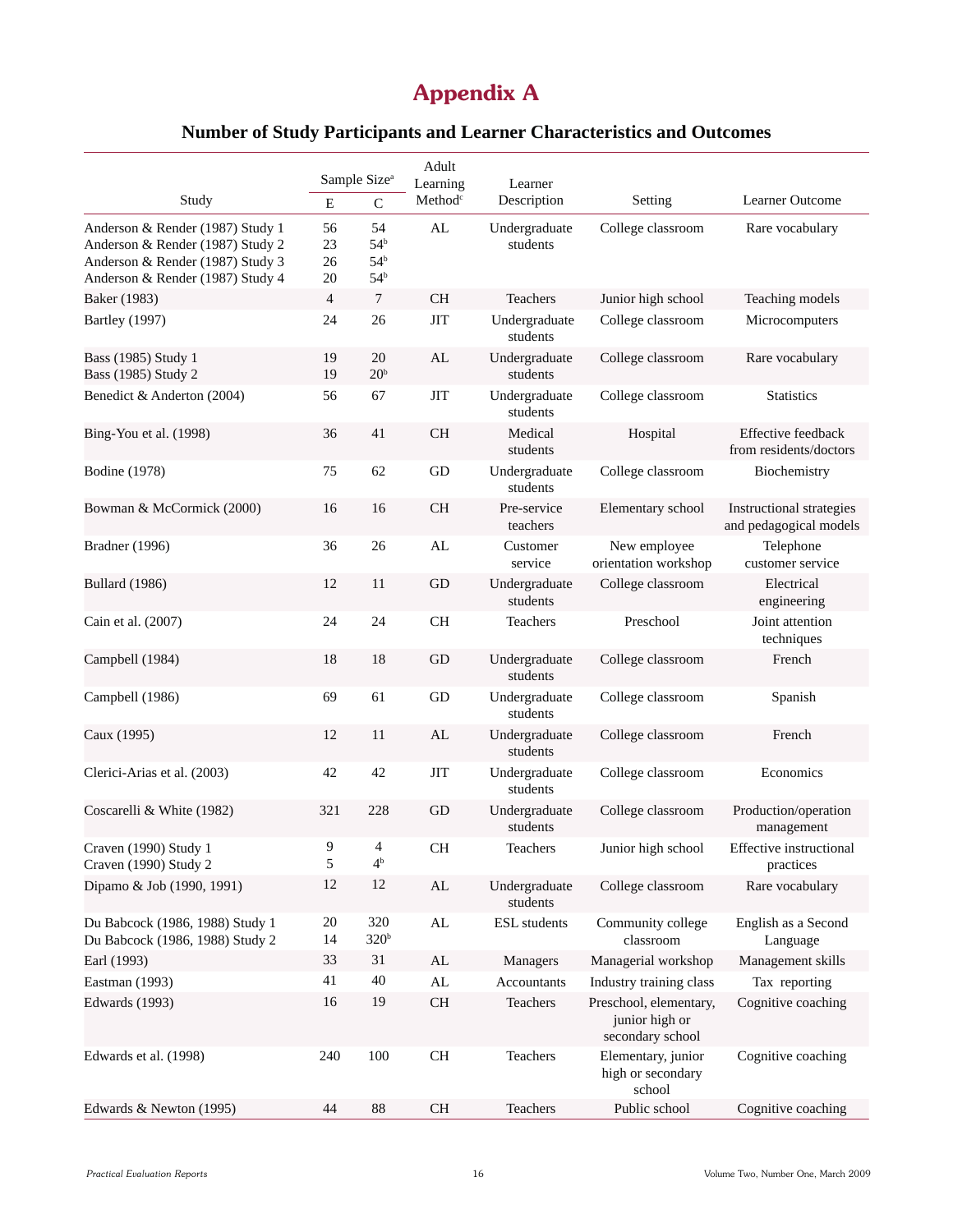| Study                                                                                        | $\mathbf E$    | Sample Size <sup>a</sup><br>$\mathcal{C}$ | Adult<br>Learning<br>Method <sup>c</sup> | Learner<br>Description    | Setting                             | Learner Outcome                                 |
|----------------------------------------------------------------------------------------------|----------------|-------------------------------------------|------------------------------------------|---------------------------|-------------------------------------|-------------------------------------------------|
| Garcia (1984                                                                                 | 40             | 40                                        | AL                                       | <b>ESL</b> students       | Community<br>classroom              | English as a Second                             |
| Gattellari et al. (2005)                                                                     | 135            | 140                                       | <b>CH</b>                                | Physicians                | Medical office                      | Language<br>PSA screening<br>practices          |
| Gavrin et al. (2004)                                                                         | <b>NR</b>      | <b>NR</b>                                 | <b>JIT</b>                               | Undergraduate<br>students | College classroom                   | Physics                                         |
| Goker (2006)                                                                                 | 16             | 16                                        | CH                                       | Teachers                  | Not reported                        | Instructional practice                          |
| Goldberg & Shuman (1984a)                                                                    | 53             | 80                                        | GD                                       | Undergraduate<br>students | College classroom                   | Physical science                                |
| Goldberg & Shuman (1984b)                                                                    | 57             | 41                                        | GD                                       | Undergraduate<br>students | College classroom                   | Physical science                                |
| Goldsmith et al. (2000)                                                                      | 98             | 97                                        | <b>JIT</b>                               | Patients                  | Hospital                            | Pain management                                 |
| Hancock et al. (1981, 1983)                                                                  | 321            | 228                                       | GD                                       | Undergraduate<br>students | College classroom                   | Production<br>management                        |
| Hepner (1989)                                                                                | 21             | 20                                        | GD                                       | Undergraduate<br>students | College classroom                   | Nursing                                         |
| Hoggard (1980)                                                                               | 30             | <b>NR</b>                                 | GD                                       | Undergraduate<br>students | College classroom                   | Chemistry                                       |
| Hosack-Curlin (1988)                                                                         | 12             | 12                                        | <b>CH</b>                                | <b>Teachers</b>           | Elementary school                   | Writing process<br>instruction                  |
| Howard (2004)                                                                                | 60             | 112                                       | <b>JIT</b>                               | Undergraduate<br>students | College classroom                   | Sociology                                       |
| Hursh et al. (1980)                                                                          | 26             | 24                                        | GD                                       | Undergraduate<br>students | College classroom                   | Engineering                                     |
| Landers (1975)                                                                               | 27             | 15                                        | GD                                       | Undergraduate<br>students | College classroom                   | Engineering                                     |
| McGinty (1988)                                                                               | 16             | 19                                        | AL                                       | Undergraduate<br>students | College classroom                   | Administrative policy<br>business               |
| Meyer (1997) Study 1                                                                         | 20             | 11                                        | AL                                       | Undergraduate<br>students | College classroom                   | Criminal justice -<br>American courts<br>system |
| Meyer (1997) Study 2                                                                         | 14             | 6                                         | AL                                       | Undergraduate<br>students | College classroom                   | Research methods<br>and statistics              |
| Miller et al. (2004) Study 1<br>Miller et al. (2004) Study 2<br>Miller et al. (2004) Study 3 | 33<br>34<br>26 | 23<br>$23^{\rm b}$<br>$23^{\rm b}$        | <b>CH</b>                                | Counselors                | Human services and<br>health office | Motivational<br>interviewing technique          |
| Moreno-Montalvo (1987)                                                                       | 31             | $28\,$                                    | AL                                       | <b>ESL</b> students       | College classroom                   | English as a Second<br>Language                 |
| Newsome & Tillman (1990)                                                                     | 25             | 25                                        | $\operatorname{GD}$                      | Undergraduate<br>students | College classroom                   | Nursing                                         |
| O'Connor & Korr (1996)                                                                       | 9              | 9                                         | <b>CH</b>                                | Teachers                  | Elementary school                   | Teacher ability to<br>address students' need    |
| Peterson (1996)                                                                              | 24             | 18                                        | AL                                       | Managers                  | Cost management<br>workshop         | Cost management                                 |
| Pierce & Miller (1994)                                                                       | 14             | 15                                        | <b>CH</b>                                | Pre-service teachers      | Special education<br>classroom      | Teaching practices                              |
| Portes et al. (1992)                                                                         | 81             | 74                                        | AL                                       | Undergraduate<br>students | College classroom                   | Education psychology<br>& mathematics           |
| Preziosi (1995) Study 1<br>Preziosi (1995) Study 2                                           | 33<br>35       | 37<br>34                                  | AL                                       | Graduate<br>students      | College classroom                   | Management<br>productivity/<br>improvement      |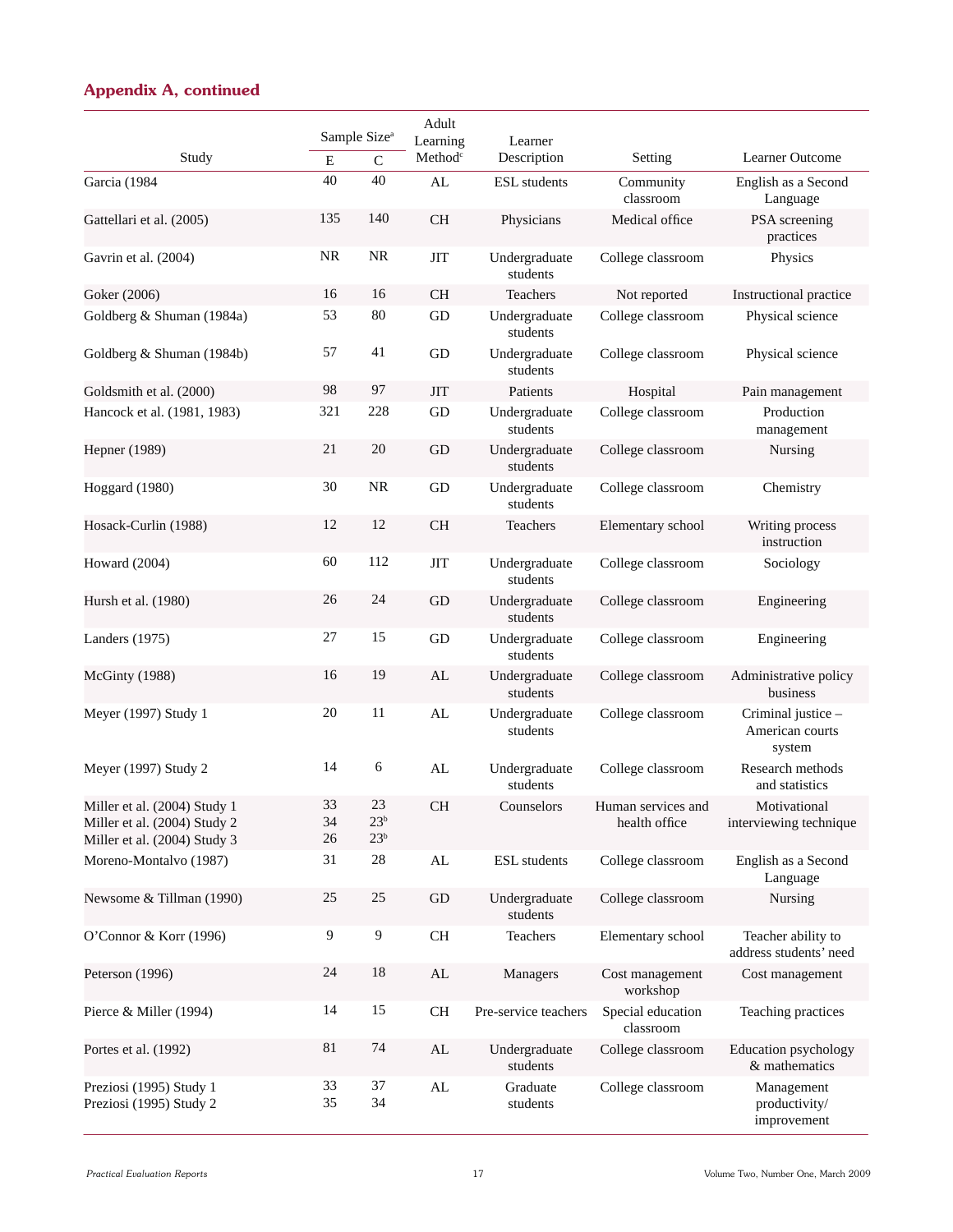|                                                            | Sample Size <sup>a</sup> |                       | Adult<br>Learning   | Learner                   |                    |                                 |
|------------------------------------------------------------|--------------------------|-----------------------|---------------------|---------------------------|--------------------|---------------------------------|
| Study                                                      | ${\bf E}$                | $\mathbf C$           | Method <sup>c</sup> | Description               | Setting            | Learner Outcome                 |
| Prichard (1990)                                            | 28                       | 21                    | AL                  | Undergraduate<br>students | College classroom  | Math                            |
| Pugach & Johnson (1995)                                    | 95                       | 96                    | <b>CH</b>           | Teachers                  | Not reported       | Classroom<br>problem solving    |
| Robinett (1976) Study 1<br>Robinett (1976) Study 2         | 66<br>14                 | 18<br>18 <sup>b</sup> | AL                  | Undergraduate<br>students | College classroom  | Spanish                         |
| Schiffler (1986) Study 1                                   | 18                       | 18                    | AL                  | Undergraduate<br>students | College classroom  | French                          |
| Schiffler (1986) Study 2                                   | 11                       | 11                    | AL                  | Undergraduate<br>students | College classroom  | French                          |
| Schuster (1976)                                            | 19                       | 32                    | AL                  | Undergraduate<br>students | College classroom  | Spanish                         |
| Sears (1973)                                               | 16                       | 19                    | GD                  | Undergraduate<br>students | College classroom  | Thermodynamics<br>kinetics      |
| Shaw (1980)                                                | 21                       | <b>NR</b>             | GD                  | Undergraduate<br>students | College classroom  | Not reported                    |
| <b>Showers</b> (1982)                                      | 9                        | 8                     | <b>CH</b>           | Teachers                  | Junior high school | Teaching models                 |
| Showers (1984)                                             | 10                       | 5                     | <b>CH</b>           | Teachers                  | Junior high school | Teaching models                 |
| Simkins & Maier (2004)                                     | 18                       | 19                    | <b>JIT</b>          | Undergraduate<br>students | College classroom  | Macroeconomics                  |
| Slunt & Giancarlo(2004)                                    | 66                       | 185                   | <b>JIT</b>          | Undergraduate<br>students | College classroom  | Organic chemistry               |
| Snyder (1980)                                              | 33                       | 20                    | GD                  | Undergraduate<br>students | College classroom  | Medical surgical<br>procedures  |
| Sparks (1986)                                              | 6                        | 6                     | <b>CH</b>           | Teachers                  | Junior high school | Time use                        |
| Stahl et al. (1991) Study 1<br>Stahl et al. (1991) Study 2 | 20<br>20                 | 20<br>20 <sup>b</sup> | AL                  | Undergraduate<br>students | College classroom  | Rare vocabulary                 |
| Stein et al. (1982)                                        | 18                       | 24                    | AL                  | Graduate<br>students      | College classroom  | Rare vocabulary                 |
| Streufert (1985)                                           | 13                       | 16                    | <b>CH</b>           | <b>Teachers</b>           | Elementary school  | Reading program<br>refresher    |
| Wynn (1987)                                                | 11                       | 11                    | <b>CH</b>           | Pre-service teachers      | Elementary school  | Teaching methods                |
| Zeiss (1984)                                               | $\overline{7}$           | 7                     | AL                  | <b>ESL</b> students       | College classroom  | English as a Second<br>Language |

 $^{\circ}E =$  Experimental group and C = Control or comparison group.

<sup>b</sup> Indicates that the same control or comparison group was used as the contrast for the different experimental groups.

 $c^2AL$  = Accelerated learning, CH = Coaching, GD = Guided design, and JIT = Just-in-time training.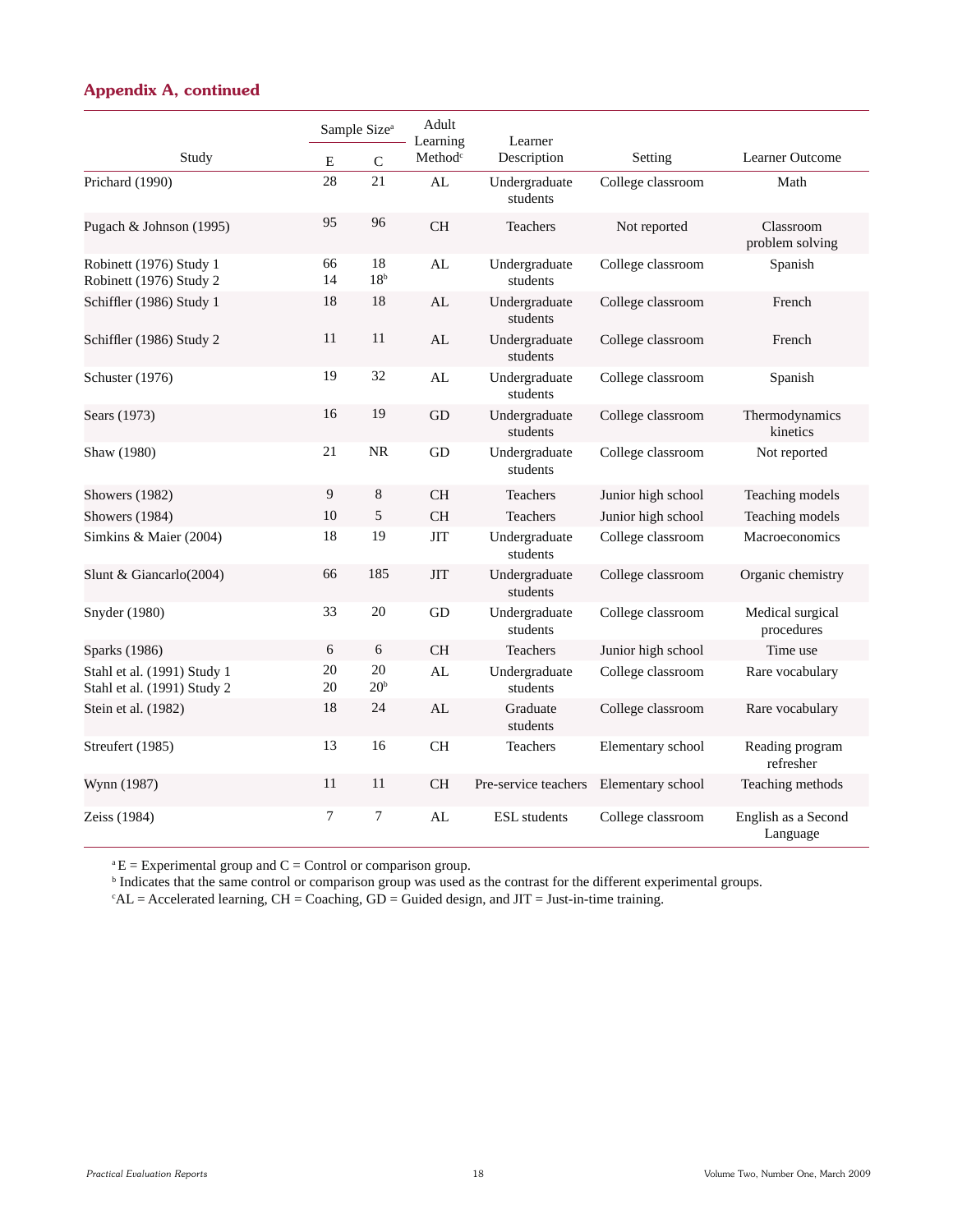## **Appendix B**

|                               | Length of         |                                                         | Planning<br>Application                                           |                                                                  |                                                                                                               |                                    | Understanding                                             |  |
|-------------------------------|-------------------|---------------------------------------------------------|-------------------------------------------------------------------|------------------------------------------------------------------|---------------------------------------------------------------------------------------------------------------|------------------------------------|-----------------------------------------------------------|--|
| Study                         | Training<br>(Hrs) | Introduce                                               | Illustrate                                                        | Practice                                                         | Evaluate                                                                                                      | Reflection                         | Mastery                                                   |  |
| Anderson & Render<br>(1987)   | < 1               | Dramatic<br>reading                                     | $NR^a$                                                            | NR                                                               | <b>NR</b>                                                                                                     | <b>NR</b>                          | NR                                                        |  |
| Baker (1983)                  | 26                | Lecture                                                 | Role play                                                         | Real life                                                        | Discussion of<br>strengths and<br>weaknesses                                                                  | Performance<br>improvement         | <b>NR</b>                                                 |  |
| <b>Bartley</b> (1997)         | 48                | Quizzes<br>to probe<br>knowledge<br>prior to<br>lecture | <b>NR</b>                                                         | <b>NR</b>                                                        | <b>NR</b>                                                                                                     | <b>NR</b>                          | <b>NR</b>                                                 |  |
| Bass (1985)                   | 11                | Imagery and<br>dramatic<br>reading                      | <b>NR</b>                                                         | Learner<br>participation in<br>word games or<br>creative writing | Learners check<br>their own quiz<br>answers                                                                   | <b>NR</b>                          | <b>NR</b>                                                 |  |
| Benedict & Anderton<br>(2004) | 48                | Quizzes<br>to probe<br>knowledge<br>prior to<br>lecture | Answers<br>from quizzes<br>incorporated<br>into class<br>lectures | NR                                                               | <b>NR</b>                                                                                                     | NR                                 | <b>NR</b>                                                 |  |
| Bing-You et al. (1998)        | $\overline{c}$    | Lecture                                                 | Instructional<br>video                                            | Role play and<br>real life                                       | <b>NR</b>                                                                                                     | <b>NR</b>                          | Skills based<br>assessment                                |  |
| <b>Bodine</b> (1978)          | 8                 | Lecture                                                 | NR                                                                | Realistic<br>problem-solving<br>situations                       | Review solution<br>that group<br>or individual<br>provided and<br>make corrections<br>to proposed<br>solution | Group<br>reflection on<br>feedback | Group assesses<br>feedback<br>received from<br>instructor |  |
| Bowman & McCormick<br>(2000)  | 21                | Lecture                                                 | Role play                                                         | Role play<br>and real life                                       | <b>NR</b>                                                                                                     | Performance<br>improvement         | Skills based<br>assessment                                |  |
| Bradner (1996)                | 64                | Dramatic<br>reading and<br>peripherals                  | Real life                                                         | Skits, plays<br>and role play                                    | <b>NR</b>                                                                                                     | <b>NR</b>                          | <b>NR</b>                                                 |  |
| <b>Bullard</b> (1986)         | 16                | Learner self-<br>instruction                            | <b>NR</b>                                                         | Realistic<br>problem-solving<br>situations                       | Review solution<br>that group<br>or individual<br>provided and<br>make corrections<br>to proposed<br>solution | Group<br>reflection on<br>feedback | Group assesses<br>feedback<br>received from<br>instructor |  |
| Campbell (1984)               | 9                 | Learner self-<br>instruction                            | <b>NR</b>                                                         | Realistic<br>problem-solving<br>situations                       | Review solution<br>that group<br>or individual<br>provided and<br>make corrections<br>to proposed<br>solution | Group<br>reflection on<br>feedback | Group assesses<br>feedback<br>received from<br>instructor |  |

## **Adult Learning Method Practice Characteristics**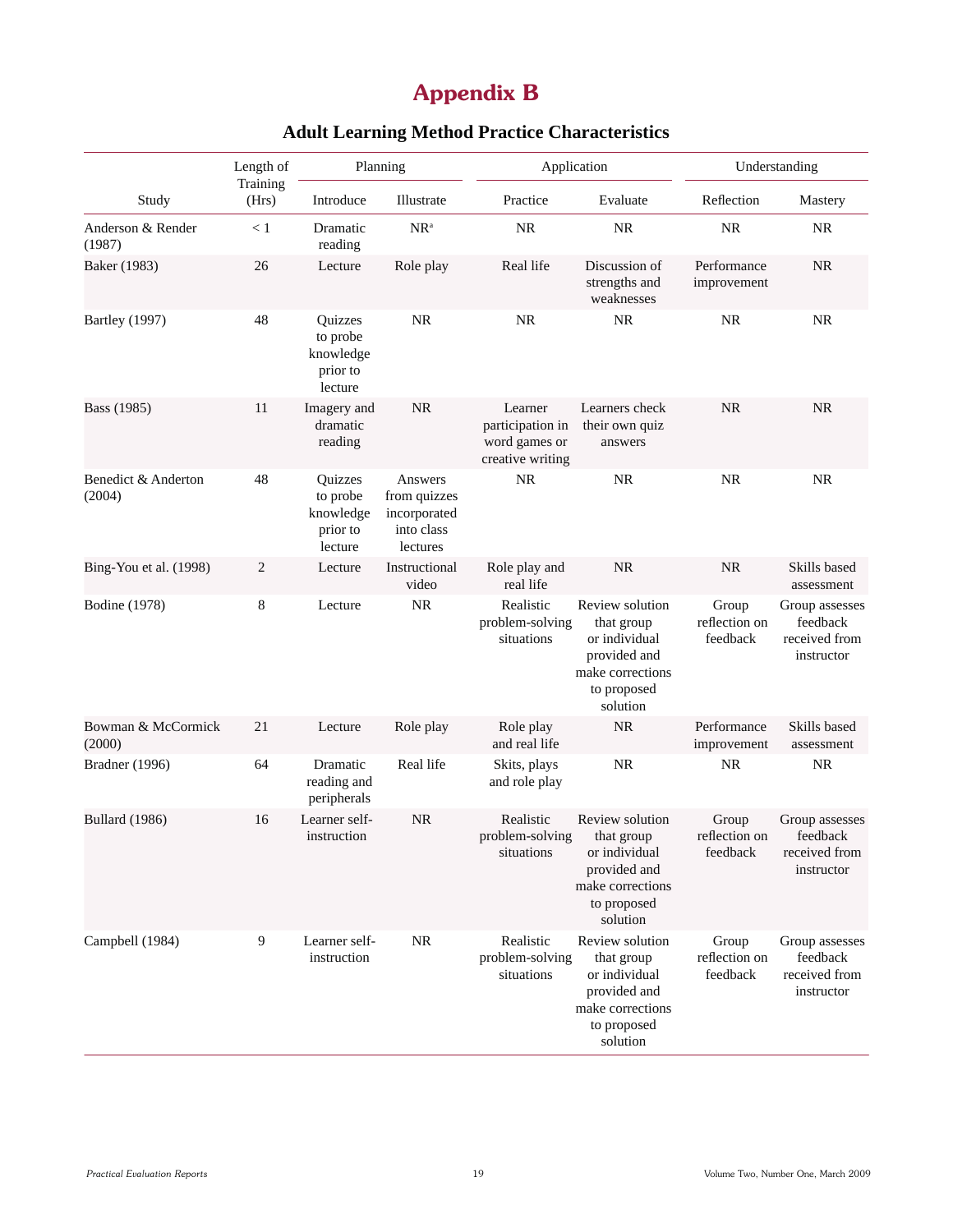|                                | Length of         |                                           | Planning                                                                       |                                                                                                                           | Application                                                                                                   |                                    | Understanding                                             |
|--------------------------------|-------------------|-------------------------------------------|--------------------------------------------------------------------------------|---------------------------------------------------------------------------------------------------------------------------|---------------------------------------------------------------------------------------------------------------|------------------------------------|-----------------------------------------------------------|
| Study                          | Training<br>(Hrs) | Introduce                                 | Illustrate                                                                     | Practice                                                                                                                  | Evaluate                                                                                                      | Reflection                         | Mastery                                                   |
| Campbell (1986)                | 48                | Learner self-<br>instruction              | <b>NR</b>                                                                      | Realistic<br>problem-<br>solving<br>situations                                                                            | Review solution<br>that group<br>or individual<br>provided and<br>make corrections<br>to proposed<br>solution | Group<br>reflection on<br>feedback | Group assesses<br>feedback<br>received from<br>instructor |
| Caux (1995)                    | 80                | Peripherals                               | <b>NR</b>                                                                      | <b>NR</b>                                                                                                                 | <b>NR</b>                                                                                                     | <b>NR</b>                          | <b>NR</b>                                                 |
| Clerici-Arias et al.<br>(2003) | 50                | Activity to<br>submit prior<br>to lecture | Answers<br>complete and from quizzes<br>incorporated<br>into class<br>lectures | Learner<br>participation<br>in guided<br>discussion or<br>activities based<br>on responses<br>to pre-class<br>assignments | Discussions of<br>strengths and<br>weaknesses                                                                 | NR                                 | <b>NR</b>                                                 |
| Coscarelli & White<br>(1982)   | 48                | Learner self-<br>instruction              | Simulation                                                                     | Realistic<br>problem-<br>solving<br>situations                                                                            | Review solution<br>that group<br>or individual<br>provided and<br>make corrections<br>to proposed<br>solution | Group<br>reflection on<br>feedback | Group assesses<br>feedback<br>received from<br>instructor |
| Craven (1990) Study 1          | 16                | Lecture                                   | Instructional<br>video                                                         | Real Life                                                                                                                 | Discussions of<br>strengths and<br>weaknesses                                                                 | <b>NR</b>                          | <b>NR</b>                                                 |
| Craven (1990) Study 2          | 11                | Lecture                                   | Instructional<br>video                                                         | Real life                                                                                                                 | <b>NR</b>                                                                                                     | <b>NR</b>                          | <b>NR</b>                                                 |
| Dipamo & Job (1990,<br>1991)   | < 1               | Imagery                                   | Real life                                                                      | Learner<br>participation in<br>word games or<br>creative writing                                                          | <b>NR</b>                                                                                                     | <b>NR</b>                          | <b>NR</b>                                                 |
| Du Babcock (1986,<br>1988)     | 60                | Dramatic<br>reading and<br>peripherals    | Role play                                                                      | Skits, plays<br>and role play                                                                                             | Instructor<br>provides mild<br>evaluative<br>statement of<br>mistakes                                         | <b>NR</b>                          | <b>NR</b>                                                 |
| Earl (1993)                    | 3                 | Imagery                                   | $\rm NR$                                                                       | $\rm NR$                                                                                                                  | $\rm NR$                                                                                                      | $\rm NR$                           | <b>NR</b>                                                 |
| Eastman (1993)                 | 8                 | Imagery                                   | $\rm NR$                                                                       | $\rm NR$                                                                                                                  | $\rm NR$                                                                                                      | $\rm NR$                           | NR                                                        |
| Edwards (1993)                 | 9                 | $\rm NR$                                  | $\rm NR$                                                                       | Real life                                                                                                                 | $\rm NR$                                                                                                      | Performance<br>improvement         | Skills based<br>assessment                                |
| Edwards et al. (1998)          | 150               | $\rm NR$                                  | $\rm NR$                                                                       | Real life                                                                                                                 | $\rm NR$                                                                                                      | Performance<br>improvement         | Skills based<br>assessment                                |
| Edwards & Newton<br>(1995)     | $\rm NR$          | $\rm NR$                                  | $\rm NR$                                                                       | Real life                                                                                                                 | $\rm NR$                                                                                                      | Performance<br>improvement         | Skills based<br>assessment                                |
| Garcia (1984)                  | 16                | Dramatic<br>reading                       | Role play                                                                      | Skits, plays<br>and role play                                                                                             | $\rm NR$                                                                                                      | $\rm NR$                           | NR                                                        |
| Gattellari et al. (2005)       | 3                 | Lecture                                   | $\rm NR$                                                                       | Real life                                                                                                                 | NR                                                                                                            | <b>NR</b>                          | Skills based<br>assessment                                |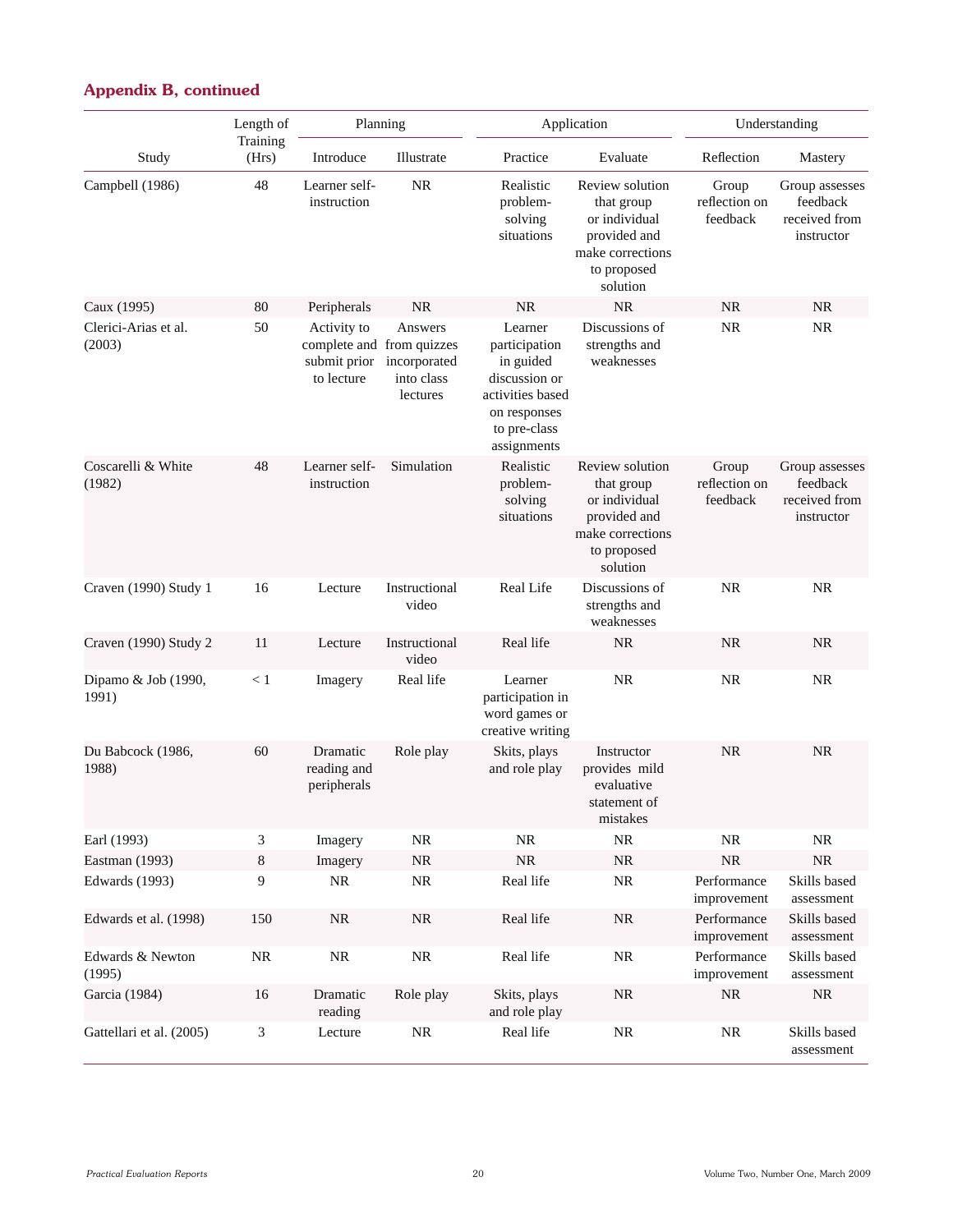|                              | Length of<br>Planning |                                                                             |                                                                   | Application                                                                                                               | Understanding                                                                                                 |                                    |                                                           |
|------------------------------|-----------------------|-----------------------------------------------------------------------------|-------------------------------------------------------------------|---------------------------------------------------------------------------------------------------------------------------|---------------------------------------------------------------------------------------------------------------|------------------------------------|-----------------------------------------------------------|
| Study                        | Training<br>(Hrs)     | Introduce                                                                   | Illustrate                                                        | Practice                                                                                                                  | Evaluate                                                                                                      | Reflection                         | Mastery                                                   |
| Gavrin et al (2004)          | 48                    | Warm up<br>exercise<br>completed<br>less than 12<br>hours prior<br>to class | Answers<br>from quizzes<br>incorporated<br>into class<br>lectures | Learner<br>participation<br>in guided<br>discussion or<br>activities based<br>on responses to<br>pre-class<br>assignments | <b>NR</b>                                                                                                     | <b>NR</b>                          | <b>NR</b>                                                 |
| Goker (2006)                 | 21                    | Lecture                                                                     | Role play                                                         | Real life                                                                                                                 | Discussion of<br>strengths and<br>weakness                                                                    | <b>NR</b>                          | <b>NR</b>                                                 |
| Goldberg & Shuman<br>(1984a) | 96                    | Lecture                                                                     | Simulation                                                        | Realistic<br>problem-solving<br>situations                                                                                | Review solution<br>that group<br>or individual<br>provided and<br>make corrections<br>to proposed<br>solution | Group<br>reflection on<br>feedback | Group assesses<br>feedback<br>received from<br>instructor |
| Goldberg & Shuman<br>(1984b) | 13                    | Lecture                                                                     | Simulation                                                        | Realistic<br>problem-solving<br>situations                                                                                | Review solution<br>that group<br>or individual<br>provided and<br>make corrections<br>to proposed<br>solution | Group<br>reflection on<br>feedback | Group assesses<br>feedback<br>received from<br>instructor |
| Goldsmith et al. (2000)      | $\mathbf{1}$          | Information<br>given to<br>patient by<br>nurse                              | <b>NR</b>                                                         | Access<br>information on<br>website                                                                                       | NR                                                                                                            | <b>NR</b>                          | <b>NR</b>                                                 |
| Hancock (1981, 1983)         | 48                    | Learner self-<br>instruction                                                | <b>NR</b>                                                         | Realistic<br>problem-solving<br>situations                                                                                | Review solution<br>that group or<br>individual<br>provided                                                    | Group<br>reflection on<br>feedback | Group assesses<br>feedback<br>received from<br>instructor |
| Hepner (1989)                | 12                    | Lecture                                                                     | <b>NR</b>                                                         | Realistic<br>problem-solving<br>situations                                                                                | Review solution<br>that group or<br>individual<br>provided                                                    | Group<br>reflection on<br>feedback | Group assesses<br>feedback<br>received from<br>instructor |
| Hoggard (1980)               | 48                    | Lecture                                                                     | <b>NR</b>                                                         | Realistic<br>problem-solving<br>situations                                                                                | Review solution<br>that group<br>or individual<br>provided and<br>make corrections<br>to proposed<br>solution | Group<br>reflection on<br>feedback | Group assesses<br>feedback<br>received from<br>instructor |
| Hosack-Curlin (1988)         | 38                    | Lecture                                                                     | Role play<br>and real life                                        | Role play<br>and real life                                                                                                | Discussion of<br>strengths and<br>weakness                                                                    | Journal<br>writing                 | <b>NR</b>                                                 |
| Howard (2004)                | 48                    | Warm up<br>exercise<br>completed<br>less than 12<br>hours prior<br>to class | Answers<br>from quizzes<br>incorporated<br>into class<br>lectures | <b>NR</b>                                                                                                                 | $\rm NR$                                                                                                      | $\rm NR$                           | <b>NR</b>                                                 |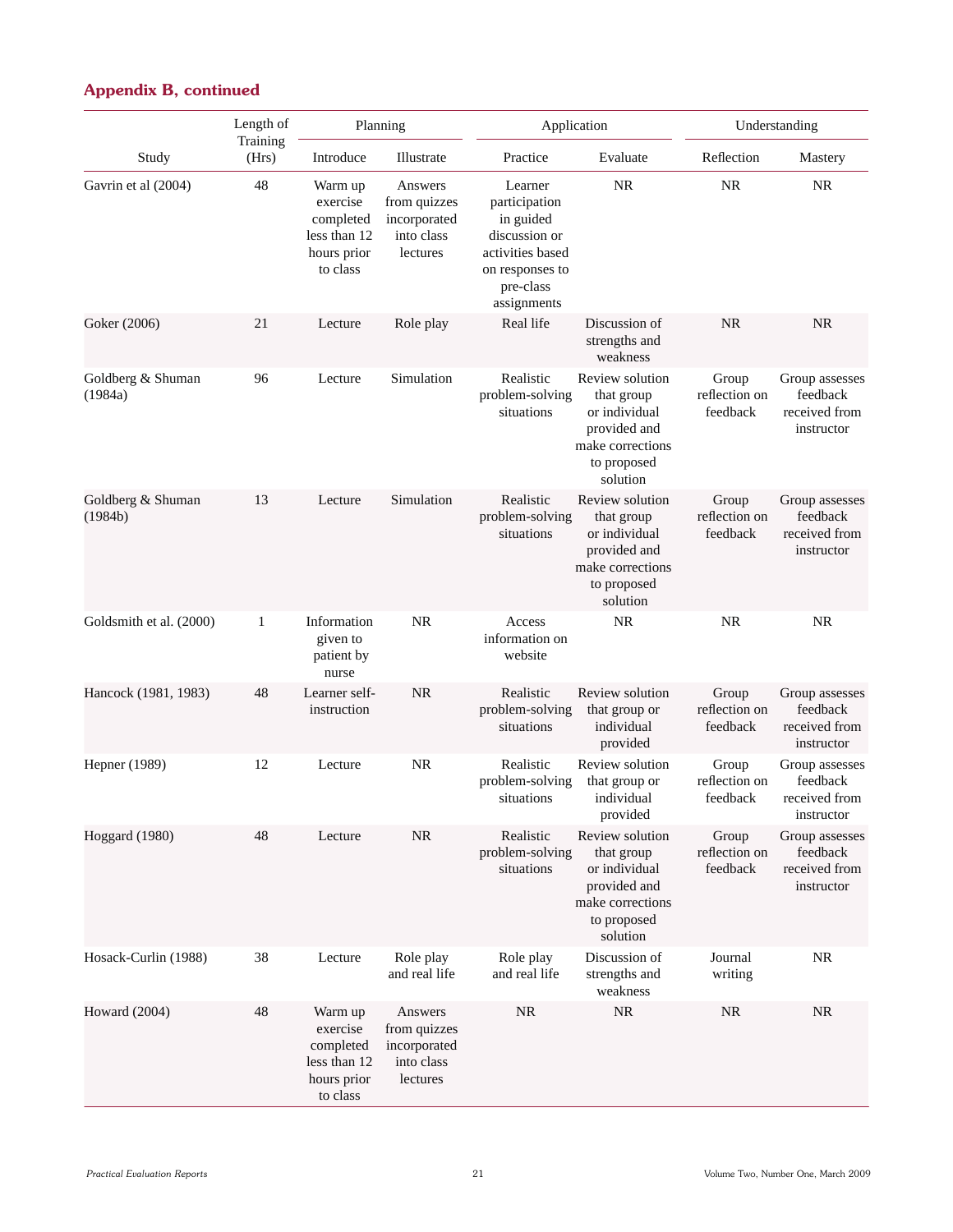| <b>Appendix B, continued</b> |  |
|------------------------------|--|
|------------------------------|--|

|                                 | Length of         | Planning                                           |            |                                                                  | Application                                                                                                   |                                    | Understanding                                             |  |  |
|---------------------------------|-------------------|----------------------------------------------------|------------|------------------------------------------------------------------|---------------------------------------------------------------------------------------------------------------|------------------------------------|-----------------------------------------------------------|--|--|
| Study                           | Training<br>(Hrs) | Introduce                                          | Illustrate | Practice                                                         | Evaluate                                                                                                      | Reflection                         | Mastery                                                   |  |  |
| Hursh et al. (1980)             | 48                | Learner self-<br>instruction                       | <b>NR</b>  | Realistic<br>problem solving<br>situations                       | Review solution<br>that group<br>or individual<br>provided and<br>make corrections<br>to proposed<br>solution | Group<br>reflection on<br>feedback | Group assesses<br>feedback<br>received from<br>instructor |  |  |
| Landers (1975)                  | 30                | Lecture                                            | <b>NR</b>  | Realistic<br>problem-solving<br>situations                       | Review solution<br>that group<br>or individual<br>provided                                                    | Group<br>reflection on<br>feedback | Group assesses<br>feedback<br>received from<br>instructor |  |  |
| McGinty (1988)                  | 36                | Dramatic<br>reading                                | <b>NR</b>  | Skits, plays<br>and role play                                    | <b>NR</b>                                                                                                     | Journal<br>writing                 | <b>NR</b>                                                 |  |  |
| Meyer (1997) Study 1            | $\sqrt{2}$        | Imagery and<br>peripherals                         | Real life  | Learner<br>participation in<br>word games or<br>creative writing | Instructor<br>provides mild<br>evaluative<br>statement of<br>mistakes                                         | <b>NR</b>                          | <b>NR</b>                                                 |  |  |
| Meyer (1997) Study 2            | $\sqrt{2}$        | Imagery and<br>peripherals                         | Real life  | Learner<br>participation in<br>word games or<br>creative writing | Instructor<br>provides mild<br>evaluative<br>statement of<br>mistakes                                         | <b>NR</b>                          | <b>NR</b>                                                 |  |  |
| Miller et al. (2004)<br>Study 1 | 13                | Lecture                                            | Role play  | Role play                                                        | <b>NR</b>                                                                                                     | <b>NR</b>                          | Standards based<br>assessment                             |  |  |
| Miller et al. (2004)<br>Study 2 | 18                | Lecture                                            | Role play  | Role play<br>and real life                                       | <b>NR</b>                                                                                                     | <b>Behavior</b><br>suggestions     | Skills based<br>assessment                                |  |  |
| Miller et al. (2004)<br>Study 3 | 19                | Lecture                                            | Role play  | Role play<br>and real life                                       | <b>NR</b>                                                                                                     | Behavior<br>suggestions            | Standards based<br>assessment                             |  |  |
| Moreno-Montalvo<br>(1987)       | 39                | Imagery,<br>dramatic<br>reading and<br>peripherals | <b>NR</b>  | Skits, plays<br>and role play                                    | NR                                                                                                            | <b>NR</b>                          | <b>NR</b>                                                 |  |  |
| Newsome & Tillman<br>(1990)     | 9                 | Learner self-<br>instruction                       | $\rm NR$   | Realistic<br>problem-solving<br>situations                       | Review solution<br>that group<br>or individual<br>provided                                                    | Group<br>reflection on<br>feedback | Group assesses<br>feedback<br>received from<br>instructor |  |  |
| O'Connor & Korr<br>(1996)       | 10                | Lecture                                            | <b>NR</b>  | Real life                                                        | Discussion of<br>strengths and<br>weaknesses                                                                  | Behavior<br>suggestions            | $\rm NR$                                                  |  |  |
| Peterson (1996)                 | <b>NR</b>         | Imagery,<br>dramatic<br>reading and<br>peripherals | <b>NR</b>  | Skits, plays<br>and role play                                    | <b>NR</b>                                                                                                     | <b>NR</b>                          | <b>NR</b>                                                 |  |  |
| Pierce & Miller (1994)          | 65                | Lecture                                            | $\rm NR$   | Real life                                                        | <b>NR</b>                                                                                                     | Performance<br>improvement         | Skills based<br>assessment                                |  |  |
| Portes et al. (1992)            | $\mathfrak{Z}$    | Imagery                                            | $\rm NR$   | <b>NR</b>                                                        | <b>NR</b>                                                                                                     | <b>NR</b>                          | <b>NR</b>                                                 |  |  |
| Preziosi (1995)                 | 20                | Peripherals                                        | $\rm NR$   | $\rm NR$                                                         | $\rm NR$                                                                                                      | <b>NR</b>                          | <b>NR</b>                                                 |  |  |
| Prichard (1990)                 | 68                | Dramatic<br>reading                                | $\rm NR$   | <b>NR</b>                                                        | $\rm NR$                                                                                                      | <b>NR</b>                          | $\rm NR$                                                  |  |  |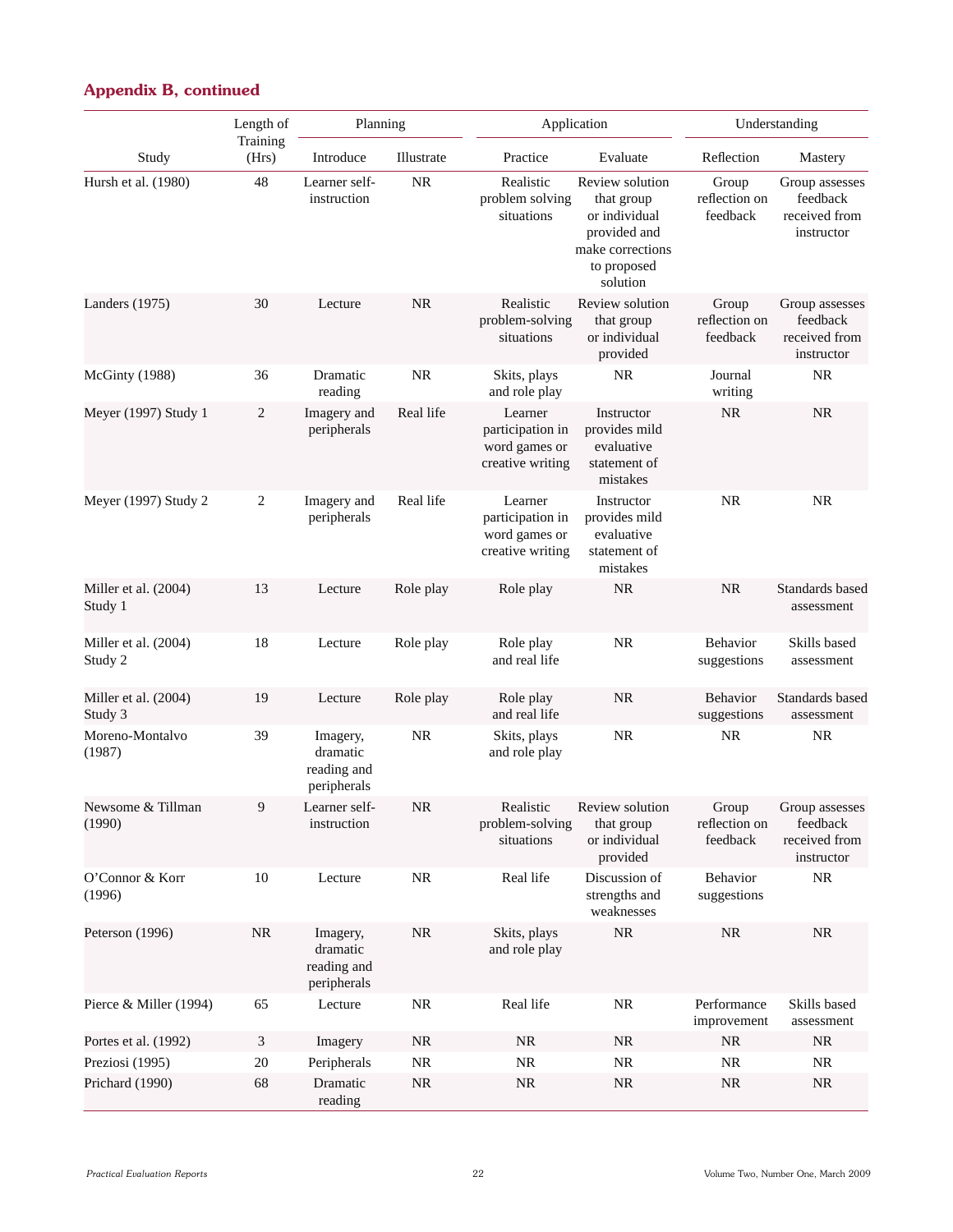|                                | Length of         | Planning                                                                    |                                                                   |                                                                                                                          | Application                                                                                                   |                                    | Understanding                                                              |
|--------------------------------|-------------------|-----------------------------------------------------------------------------|-------------------------------------------------------------------|--------------------------------------------------------------------------------------------------------------------------|---------------------------------------------------------------------------------------------------------------|------------------------------------|----------------------------------------------------------------------------|
| Study                          | Training<br>(Hrs) | Introduce                                                                   | Illustrate                                                        | Practice                                                                                                                 | Evaluate                                                                                                      | Reflection                         | Mastery                                                                    |
| Pugach & Johnson<br>(1995)     | 7                 | Lecture                                                                     | Instructional<br>video                                            | Real life                                                                                                                | <b>NR</b>                                                                                                     | Behavior<br>suggestions            | Skills based<br>assessment                                                 |
| Robinett (1975)                | 25                | Dramatic<br>reading                                                         | NR                                                                | <b>NR</b>                                                                                                                | <b>NR</b>                                                                                                     | NR                                 | <b>NR</b>                                                                  |
| Schiffler (1986) Study 1       | 56                | Dramatic<br>reading                                                         | Role play                                                         | Role play                                                                                                                | <b>NR</b>                                                                                                     | <b>NR</b>                          | <b>NR</b>                                                                  |
| Schiffler (1986) Study 2       | 56                | Dramatic<br>reading                                                         | Role play                                                         | Role play                                                                                                                | <b>NR</b>                                                                                                     | <b>NR</b>                          | <b>NR</b>                                                                  |
| Schuster (1976)                | 32                | Dramatic<br>reading                                                         | Role play                                                         | Role play                                                                                                                | <b>NR</b>                                                                                                     | <b>NR</b>                          | <b>NR</b>                                                                  |
| Sears (1973)                   | 96                | Learner self-<br>instruction                                                | $\rm NR$                                                          | Realistic<br>problem-solving<br>situations                                                                               | Review solution<br>that group<br>or individual<br>provided                                                    | Group<br>reflection on<br>feedback | Group assesses<br>feedback<br>received from<br>instructor                  |
| Shaw (1980)                    | 48                | Learner self-<br>instruction                                                | Simulation                                                        | Realistic<br>problem-solving<br>situations                                                                               | Review solution<br>that group<br>or individual<br>provided and<br>make corrections<br>to proposed<br>solution | Group<br>reflection on<br>feedback | Group assesses<br>feedback<br>received from<br>instructor                  |
| <b>Showers</b> (1982)          | 26                | Lecture                                                                     | Role play                                                         | Real life                                                                                                                | Discussion of<br>strengths and<br>weaknesses                                                                  | Performance<br>improvement         | <b>NR</b>                                                                  |
| Showers (1984)                 | 25                | Lecture                                                                     | Role play                                                         | Real life                                                                                                                | Discussion of<br>strengths and<br>weaknesses                                                                  | Performance<br>improvement         | <b>NR</b>                                                                  |
| Simkins & Maier (2004)         | 48                | Activity to<br>complete and from quizzes<br>submit prior<br>to lecture      | Answers<br>incorporated<br>into class<br>lectures                 | <b>NR</b>                                                                                                                | <b>NR</b>                                                                                                     | <b>NR</b>                          | NR.                                                                        |
| Slunt & Giancarlo<br>(2004)    | 48                | Warm up<br>exercise<br>completed<br>less than 12<br>hours prior to<br>class | Answers<br>from quizzes<br>incorporated<br>into class<br>lectures | Learner<br>participation<br>in guided<br>discussion or<br>activities based<br>on responses to<br>pre-class<br>assignment | <b>NR</b>                                                                                                     | <b>NR</b>                          | <b>NR</b>                                                                  |
| Snyder (1980)                  | 48                | Learner self-<br>instruction                                                | <b>NR</b>                                                         | Realistic<br>problem solving<br>situations                                                                               | Review solution<br>that group<br>or individual<br>provided and<br>make corrections<br>to proposed<br>solution | on feedback                        | Group reflection Group assesses<br>feedback<br>received from<br>instructor |
| Sparks (1986)                  | 12                | Lecture                                                                     | Role play                                                         | Real life                                                                                                                | Discussion of<br>strengths and<br>weaknesses                                                                  | Behavior<br>suggestions            | <b>NR</b>                                                                  |
| Stahl et al. (1991)<br>Study 1 | 18                | Imagery                                                                     | <b>NR</b>                                                         | <b>NR</b>                                                                                                                | <b>NR</b>                                                                                                     | <b>NR</b>                          | <b>NR</b>                                                                  |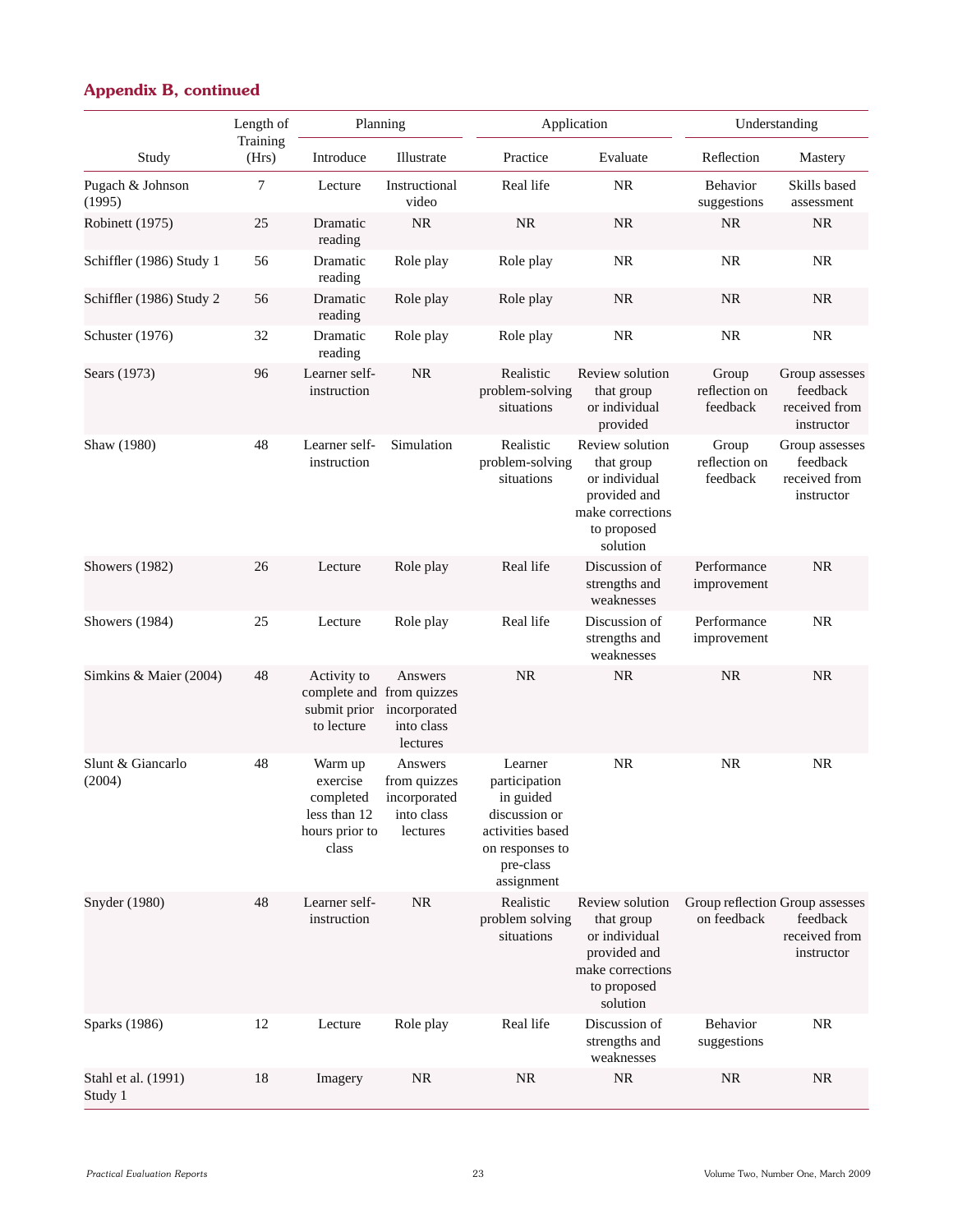| Study                          | Length of         | Planning            |                        | Application |                                              | Understanding              |                            |
|--------------------------------|-------------------|---------------------|------------------------|-------------|----------------------------------------------|----------------------------|----------------------------|
|                                | Training<br>(Hrs) | Introduce           | Illustrate             | Practice    | Evaluate                                     | Reflection                 | Mastery                    |
| Stahl et al. (1991)<br>Study 2 | 18                | Dramatic<br>reading | NR.                    | <b>NR</b>   | Learners check<br>their own quiz<br>answers  | NR.                        | NR.                        |
| Stein et al. (1982)            | < 1               | Dramatic<br>reading | NR.                    | <b>NR</b>   | <b>NR</b>                                    | NR.                        | NR.                        |
| Streufert (1984)               | 7                 | Lecture             | Real life              | Real life   | <b>NR</b>                                    | Performance<br>improvement | Skills-based<br>assessment |
| Wynn (1986)                    | 30                | Lecture             | Instructional<br>video | Real life   | Discussion of<br>strengths and<br>weaknesses | Journal writing            | NR.                        |
| Zeiss (1984)                   | 13                | Dramatic<br>reading | <b>NR</b>              | <b>NR</b>   | NR.                                          | <b>NR</b>                  | NR.                        |

<sup>a</sup> Not reported or described as a characteristic of the adult learning method.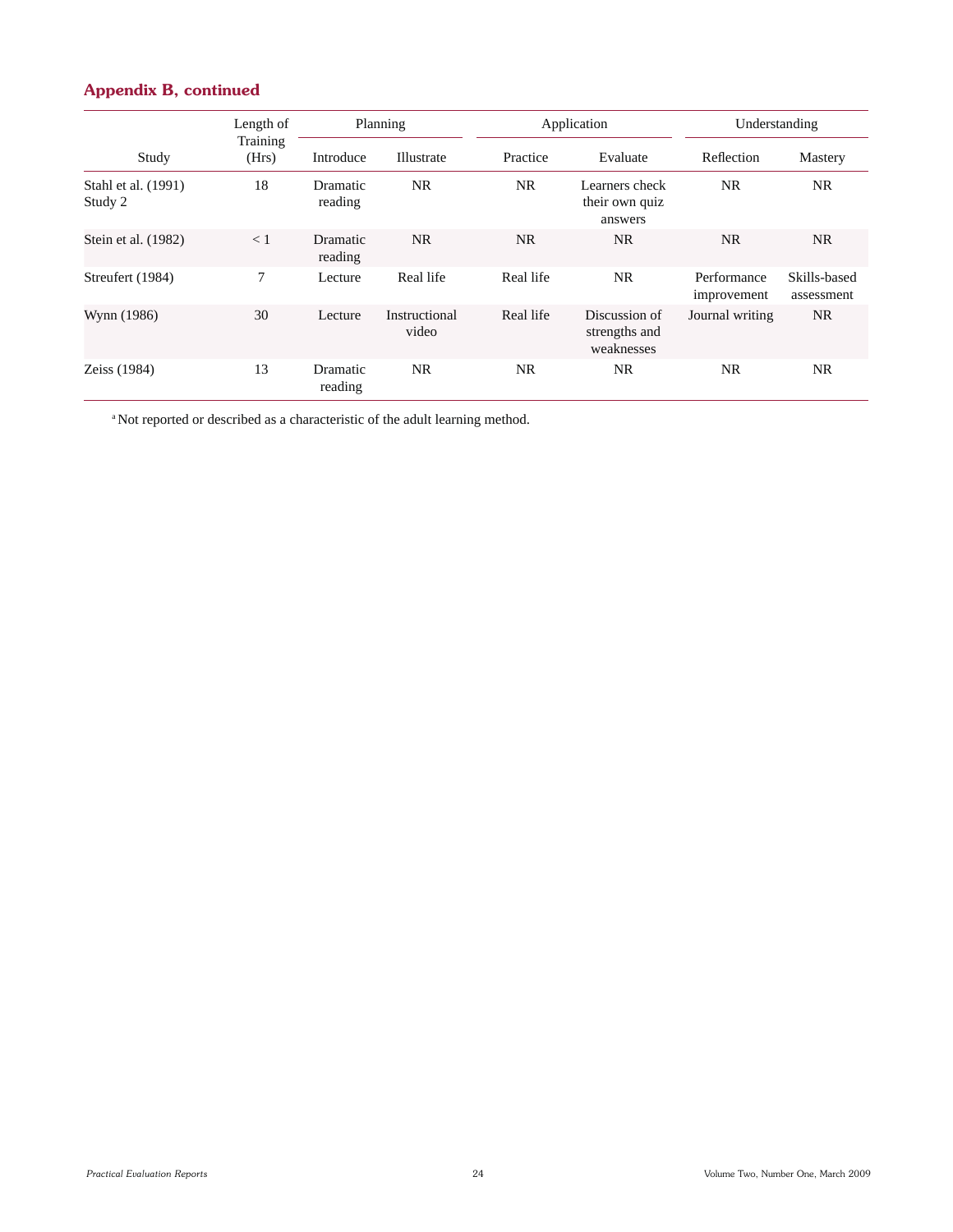## **Appendix C**

|  |  |  |  |  | Major Findings from the Studies of the Adult Learning Methods |
|--|--|--|--|--|---------------------------------------------------------------|
|--|--|--|--|--|---------------------------------------------------------------|

| Study                               | Adult<br>Learning<br>Method <sup>a</sup> | Type of<br>Study <sup>b</sup> | Outcome<br>Construct | Type of<br>Measure                                               | <b>Outcome Measures</b>                                | Cohen's $d$<br><b>Effect Size</b> |
|-------------------------------------|------------------------------------------|-------------------------------|----------------------|------------------------------------------------------------------|--------------------------------------------------------|-----------------------------------|
| Anderson & Render (1987)<br>Study 1 | AL                                       | <b>RCT</b>                    | Knowledge            | Word to definition                                               | Language posttest exam                                 | $-1.14$                           |
| Anderson & Render (1987)<br>Study 2 | AL                                       | <b>RCT</b>                    | Knowledge            |                                                                  | Word to definition Language posttest exam              | $-1.29$                           |
| Anderson & Render (1987)<br>Study 3 | AL                                       | <b>RCT</b>                    | Knowledge            |                                                                  | Word to definition Language posttest exam              | $-1.04$                           |
| Anderson & Render (1987)<br>Study 4 | AL                                       | <b>RCT</b>                    | Knowledge            |                                                                  | Word to definition Language posttest exam              | $-1.07$                           |
| Baker (1983)                        | <b>CH</b>                                | <b>RCT</b>                    | Skills               | Observational                                                    | Transfer of Training: Skills                           | 1.77                              |
|                                     |                                          |                               |                      | rating scale                                                     | Transfer of Training: Appropriateness                  | 1.64                              |
|                                     |                                          |                               |                      |                                                                  | Transfer of Training: Comfort/<br>familiarity          | 1.49                              |
|                                     |                                          |                               |                      |                                                                  | Transfer of Training: Practice/<br>frequency of use    | 1.18                              |
|                                     |                                          |                               | Skills               | Teacher Innovator                                                | Structuring skills                                     | .86                               |
|                                     |                                          |                               |                      | System (Weil,                                                    | Information processing skills                          | 1.05                              |
|                                     |                                          |                               |                      | Gullion, & Cole,<br>1971)                                        | Feedback skills                                        | .41                               |
|                                     |                                          |                               |                      |                                                                  | <b>Factual Information Processing</b>                  | .41                               |
|                                     |                                          |                               |                      |                                                                  | <b>Conceptual Information Processing</b>               | 1.07                              |
|                                     |                                          |                               |                      |                                                                  | Theoretical Information Processing                     | .78                               |
| <b>Bartley</b> (1997)               | <b>JIT</b>                               | <b>RCT</b>                    | Knowledge            | Course content                                                   | Teacher constructed knowledge test                     | 1.15                              |
| Bass (1985) Study 1                 | AL                                       | <b>RCT</b>                    | Attitude             | <b>Listed Thought</b><br>Procedure (Bass,<br>$1985$ <sup>c</sup> | LPT attitude scores                                    | .24                               |
|                                     |                                          |                               | Knowledge            | Word to definition                                               | Language vocabulary exam                               | .45                               |
| Bass (1985) Study 2                 | AL                                       | <b>RCT</b>                    | Attitude             | <b>Listed Thought</b><br>Procedure (Bass,<br>1985)               | LPT attitude scores                                    | .15                               |
|                                     |                                          |                               | Knowledge            | Word to definition                                               | Language vocabulary exam                               | .44                               |
| Benedict & Anderton<br>(2004)       | <b>JIT</b>                               | <b>RCT</b>                    | Knowledge            | Course content                                                   | Final exam                                             | .38                               |
| Bing-You et al. (1998)              | <b>CH</b>                                | <b>RCT</b>                    | Self-efficacy        | Survey                                                           | How I am progressing                                   | .38                               |
|                                     |                                          |                               |                      |                                                                  | Enough information to improve my<br>performance        | .11                               |
|                                     |                                          |                               |                      |                                                                  | How I compare to my peers                              | $-.09$                            |
|                                     |                                          |                               |                      |                                                                  | Enough information to know I am a<br>competent student | .54                               |
|                                     |                                          |                               |                      |                                                                  | Effective in soliciting the feedback I<br>need         | $-.13$                            |
|                                     |                                          |                               |                      |                                                                  | How to develop personal learning goals                 | .24                               |
| <b>Bodine</b> (1978)                | GD                                       | <b>RCT</b>                    | Attitude             | Survey                                                           | Study attitudes toward college courses                 | .39                               |
|                                     |                                          |                               | Knowledge            | Course content                                                   | Content knowledge exam                                 | $-.12$                            |
| Bowman & McCormick<br>(2000)        | <b>CH</b>                                | <b>RCT</b>                    | Skills               | Clarity<br>Observation                                           | Frequency of clarity skills                            | 1.78                              |
|                                     |                                          |                               |                      | Instrument                                                       | Quality of use of clarity skills                       | 2.57                              |
|                                     |                                          |                               |                      | (Metcalf, 1989)                                                  | Overall demonstration of clarity skills                | 2.36                              |
|                                     |                                          |                               | Knowledge            | Observation                                                      | Knowledge of education theory                          | 5.84                              |
|                                     |                                          |                               | Attitude             | <b>Rating Scale</b>                                              | Technical feedback                                     | .79                               |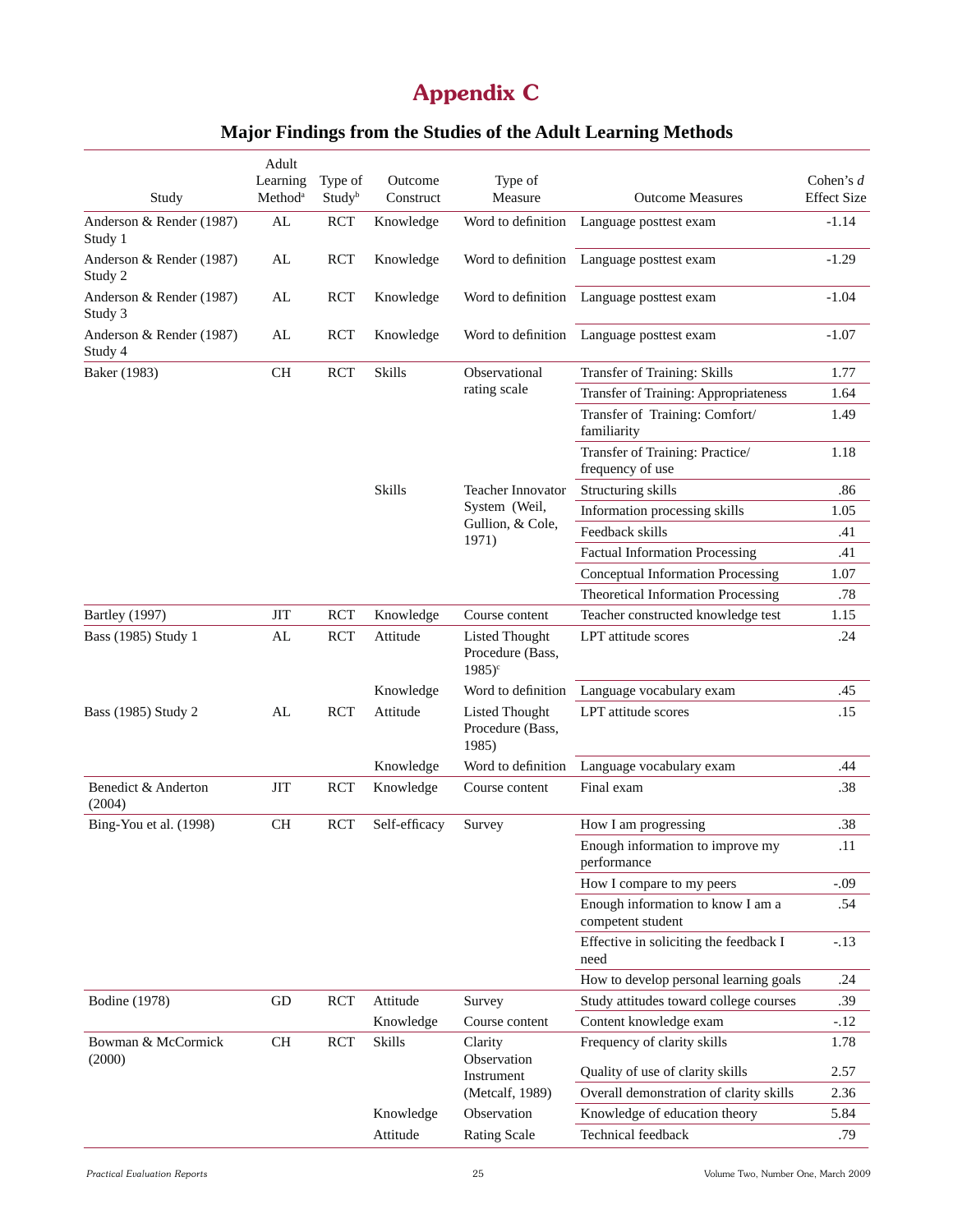#### Study Adult Learning Method<sup>a</sup> Type of **Study**<sup>b</sup> Outcome **Construct** Type of Measure Outcome Measures Cohen's *d* Effect Size Bowman & McCormick (2000), continued CH RCT Attitude Rating Scale Analysis of application 1.12 Adaptation to students .86 Personal facilitation .85 Bradner (1996) AL RCT Knowledge Course content Test of job requirements .77 Observation rating Customer service test .44 Skills Course content Computer usage exam .47 Bullard (1986) GD RCT Knowledge Course content Content laboratory knowledge exam 1.16 Cain et al (2007) CH RCT Skills Joint Attention **Observation** Coding System (Cain, Rudd, & Saxon, 2007) Joint attention engagement bids 1.49 Verbal events -.82 Focus-Follow-Talk™ statements -1.50 Joint attention support statements -.92 Questions .19 Teacher-directed statements 1.90 Campbell (1984) GD NRG Knowledge Course content Content knowledge exam .39 Campbell (1986) GD RCT Knowledge Modern Language Cooperation (Campbell, 1986) Reading test .13 Foreign Language Test (Campbell, 1986) Writing test .51 Course content Content knowledge exam .08 Caux (1995) AL RCT Knowledge Oral Proficiency Interview (Byrnes, Buck, & Thompson, 1989) Oral language interview .93 Clerici-Arias et al. (2003) JIT RCT Knowledge Course content Exam score comparisons .22 Coscarelli & White (1982) GD NRG Knowledge Course content Content knowledge exam .53 Craven (1990) Study 1 CH RCT Skills COKER (Modified) (Coker & Coker, 1982a, 1982b) Students initiate verbal interaction .60 Teacher amplifies and discusses student response 1.43 Students are involved 1.77 Prepares and/or uses various methods and techniques to present subject matter and encourages student participation -.65 Promotes positive self-image in students 2.06 Is consistent and empathetic in the treatment of students .34 Practices good human relations -.58 Exhibits overall positive approach -.03 Stimulates group discussion and individual participation .07 Nurtures creativity and discovery .90 Helps learners develop positive attitude toward self, encourages confidence and self-respect .97 Seeks, accepts and uses student ideas as part of teaching procedures 1.77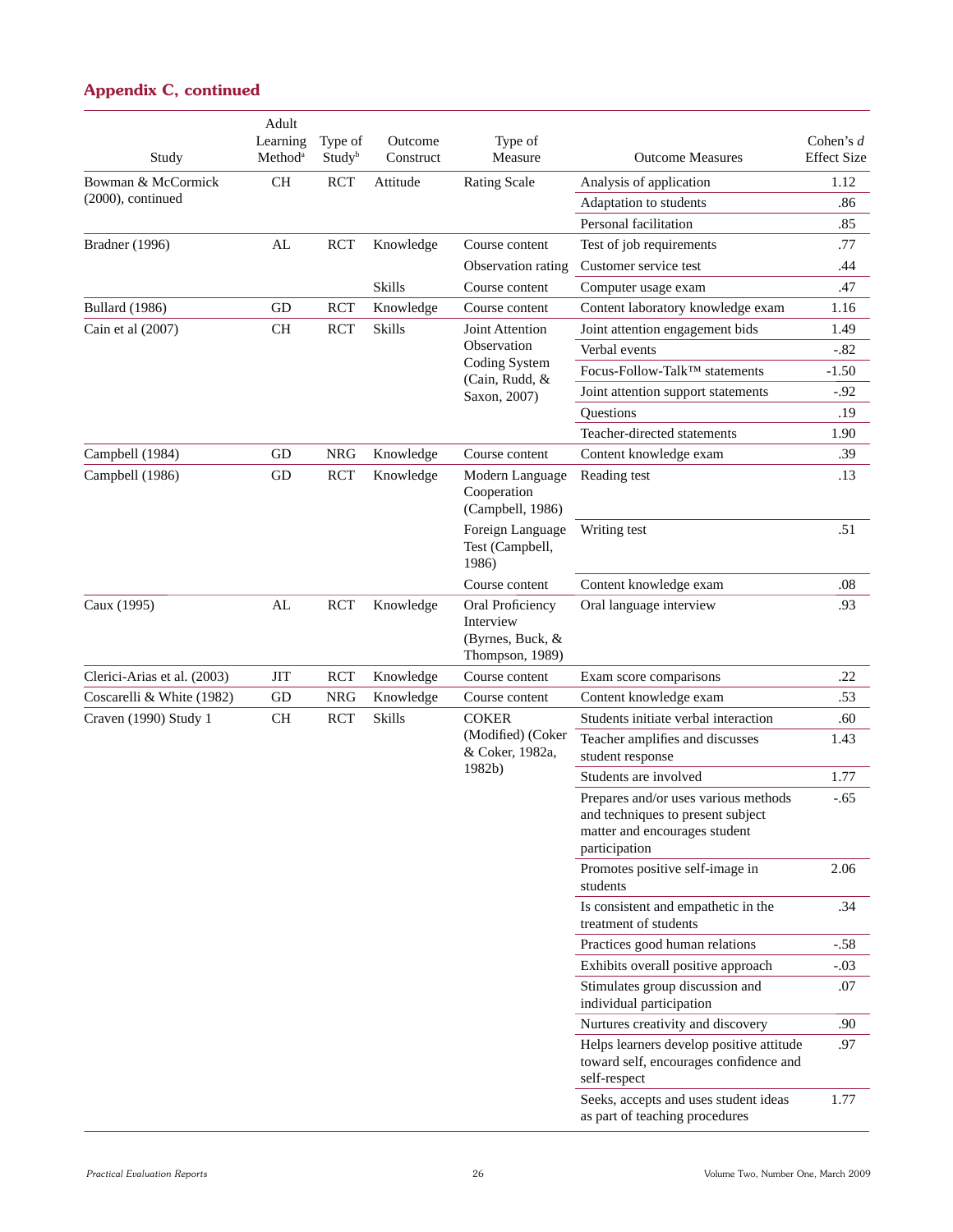| Study                              | Adult<br>Learning<br>Method <sup>a</sup> | Type of<br>Studyb | Outcome<br>Construct | Type of<br>Measure                                      | <b>Outcome Measures</b>                                                                                                     | Cohen's $d$<br><b>Effect Size</b> |
|------------------------------------|------------------------------------------|-------------------|----------------------|---------------------------------------------------------|-----------------------------------------------------------------------------------------------------------------------------|-----------------------------------|
| Craven (1990) Study 1,             | <b>CH</b>                                | <b>RCT</b>        | <b>Skills</b>        | <b>COKER</b>                                            | Motivates students to ask questions                                                                                         | $-.13$                            |
| continued                          |                                          |                   |                      | (Modified) (Coker<br>& Coker, 1982a,                    | Uses questions that lead students to<br>analyze, synthesize and think critically                                            | .09                               |
|                                    |                                          |                   |                      | 1982b)                                                  | Accepts varied student viewpoints and/<br>or asks students to extend or elaborate<br>answers or ideas                       | .68                               |
|                                    |                                          |                   |                      |                                                         | Demonstrates proper listening skills                                                                                        | .84                               |
|                                    |                                          |                   |                      |                                                         | Provides feedback to learners on their<br>cognitive performance                                                             | 1.60                              |
|                                    |                                          |                   |                      |                                                         | Uses positive reinforcement patterns<br>with students                                                                       | .58                               |
| Craven (1990) Study 2              | <b>CH</b>                                | <b>RCT</b>        | Skills               | <b>COKER</b>                                            | Students initiate verbal interaction                                                                                        | .05                               |
|                                    |                                          |                   |                      | (Modified) (Coker<br>& Coker, 1982a,                    | Teacher amplifies and discusses<br>student response                                                                         | $-.20$                            |
|                                    |                                          |                   |                      | 1982b)                                                  | Students are involved                                                                                                       | $-.13$                            |
|                                    |                                          |                   |                      |                                                         | Prepares and/or uses various methods<br>and techniques to present subject<br>matter and encourages student<br>participation | $-.26$                            |
|                                    |                                          |                   |                      |                                                         | Promotes positive self-image in students                                                                                    | $-.71$                            |
|                                    |                                          |                   |                      |                                                         | Is consistent and empathetic in the<br>treatment of students                                                                | $-1.15$                           |
|                                    |                                          |                   |                      |                                                         | Practices good human relations                                                                                              | $-1.22$                           |
|                                    |                                          |                   |                      |                                                         | Exhibits overall positive approach                                                                                          | $-.18$                            |
|                                    |                                          |                   |                      |                                                         | Stimulates group discussion and<br>individual participation                                                                 | $-.58$                            |
|                                    |                                          |                   |                      |                                                         | Nurtures creativity and discovery                                                                                           | $-.71$                            |
|                                    |                                          |                   |                      |                                                         | Helps learners develop positive attitude<br>toward self, encourages confidence and<br>self-respect                          | 2.09                              |
|                                    |                                          |                   |                      |                                                         | Seeks, accepts and uses student ideas<br>as part of teaching procedures                                                     | $-.50$                            |
|                                    |                                          |                   |                      |                                                         | Motivates students to ask questions                                                                                         | $-.48$                            |
|                                    |                                          |                   |                      |                                                         | Uses questions that lead students to<br>analyze, synthesize and think critically                                            | -.48                              |
|                                    |                                          |                   |                      |                                                         | Accepts varied student viewpoints and<br>/ or asks students to extend or elaborate<br>answers or ideas                      | $-.37$                            |
|                                    |                                          |                   |                      |                                                         | Demonstrates proper listening skills                                                                                        | .63                               |
|                                    |                                          |                   |                      |                                                         | Provides feedback to learners on their<br>cognitive performance                                                             | .10                               |
|                                    |                                          |                   |                      |                                                         | Uses positive reinforcement patterns<br>with students                                                                       | .58                               |
| Dipamo & Job (1990, 1991)          | AL                                       | <b>RCT</b>        | Knowledge            | Paired associate<br>nouns test                          | Word acquisition and retention test                                                                                         | $-.64$                            |
| Du Babcock (1986, 1988)<br>Study 1 | AL                                       |                   | NRG Knowledge        | English Language<br>Test (Best & Ilyin,<br>1976)        | Posttest language scroes                                                                                                    | .32                               |
| Du Babcock (1986, 1988)<br>Study 2 | AL                                       |                   | NRG Knowledge        | <b>English Language</b><br>Test (Best & Ilyin,<br>1976) | Posttest language scores                                                                                                    | 1.42                              |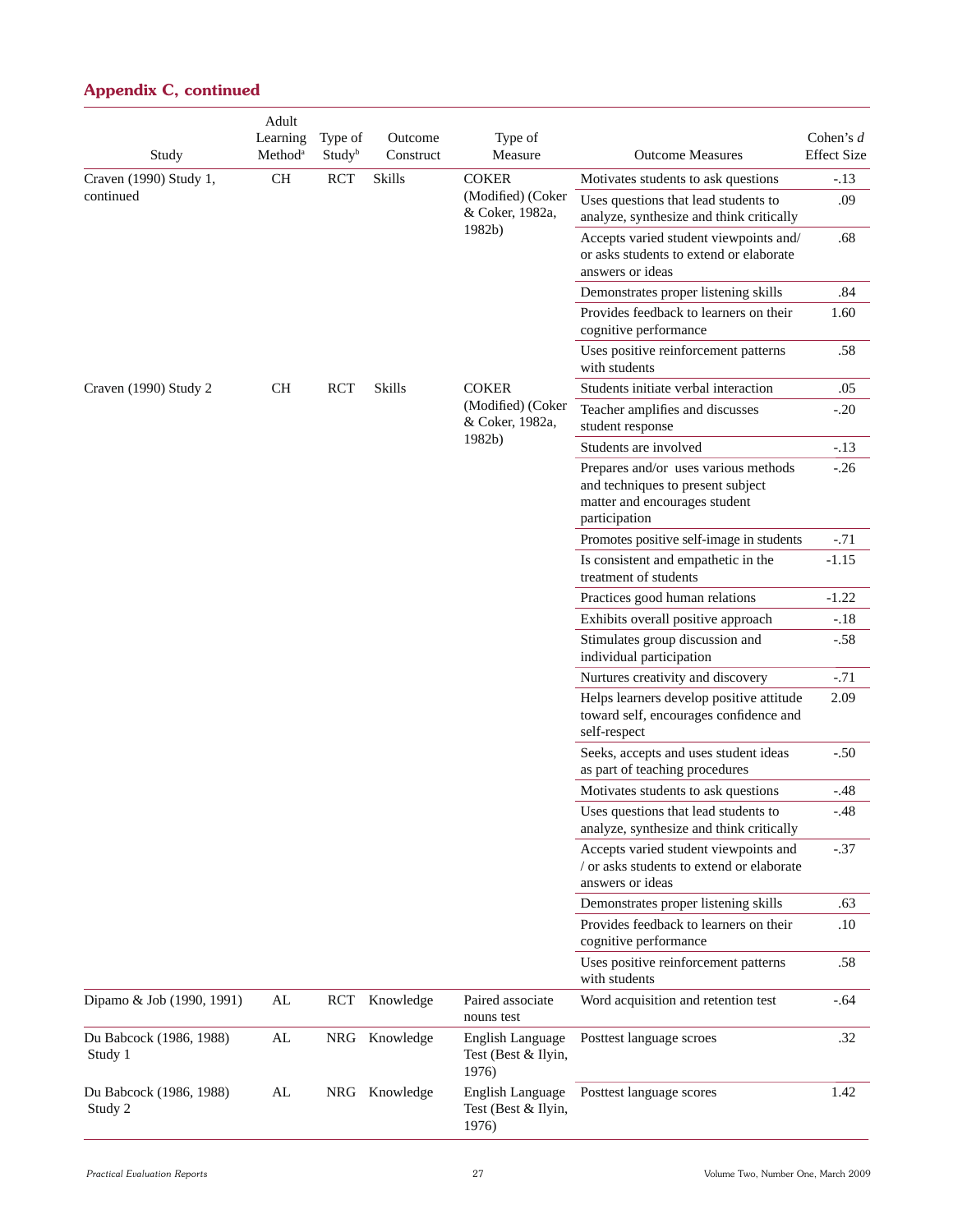| Study                    | Adult<br>Learning<br>Method <sup>a</sup> | Type of<br>Study <sup>b</sup> | Outcome<br>Construct | Type of<br>Measure                                                               | <b>Outcome Measures</b>                                           | Cohen's $d$<br><b>Effect Size</b> |
|--------------------------|------------------------------------------|-------------------------------|----------------------|----------------------------------------------------------------------------------|-------------------------------------------------------------------|-----------------------------------|
| Earl (1993)              | ${\rm AL}$                               | <b>NRG</b>                    | Self-efficacy        | Rating scale                                                                     | Level of confidence score gains                                   | .35                               |
|                          |                                          |                               |                      |                                                                                  | Confidence level after 1 month                                    | .40                               |
|                          |                                          |                               | Attitude             | Rating scale                                                                     | Positive evaluations of the workshop                              | .89                               |
|                          |                                          |                               | Knowledge            | Course content                                                                   | Knowledge score test gains                                        | .16                               |
|                          |                                          |                               |                      | multiple-choice<br>test                                                          | Knowledge score retention after 1<br>month                        | $-.10$                            |
|                          |                                          |                               | <b>Skills</b>        | Case study                                                                       | Accuracy of interpretation of case<br>study posttest exam scores  | .93                               |
| Eastman (1993)           | AL                                       | <b>RCT</b>                    | Knowledge            | Course content                                                                   | Posttest scores (multiple-choice items)                           | .15                               |
|                          |                                          |                               |                      | Hypothetical<br>situation<br>(provided missing<br>information)                   | Transfer task scores                                              | .29                               |
|                          |                                          |                               | Attitude             | Rating scale                                                                     | Evaluation of course content                                      | .58                               |
|                          |                                          |                               |                      |                                                                                  | Overall attitude toward class                                     | .48                               |
|                          |                                          |                               |                      |                                                                                  | Overall rating of class                                           | .52                               |
| Edwards (1993)           | <b>CH</b>                                | <b>NRG</b>                    | Knowledge            | Hunt Paragraph<br>Completion<br>Method (Hunt,<br>Butler, Noy, &<br>Rosser, 1978) | Conceptual growth                                                 | $-.34$                            |
|                          |                                          |                               |                      | Thought<br>(Simmons,<br>Sparks, Starko,<br>Pasch, & Colton,<br>1989)             | Teacher Reflective Reflective pedagogical thinking                | $-.53$                            |
| Edwards et al. (1998)    | <b>CH</b>                                | <b>NRG</b>                    | Self-efficacy        | Teacher Efficacy                                                                 | Teacher efficacy                                                  | 1.26                              |
|                          |                                          |                               |                      | Scale (Soodak &                                                                  | Personal teaching efficacy                                        | .09                               |
|                          |                                          |                               |                      | Podell, 1996)                                                                    | Outcome efficacy                                                  | 1.29                              |
| Edwards & Newton (1995)  | CH                                       | <b>NRG</b>                    | Self-efficacy        | Teacher Efficacy                                                                 | Teacher efficacy                                                  | .70                               |
|                          |                                          |                               |                      | Scale (Gibson &                                                                  | Personal teaching efficacy                                        | .54                               |
|                          |                                          |                               |                      | Dembo, 1984)                                                                     | Outcome efficacy                                                  | .61                               |
| Garcia (1984)            | ${\rm AL}$                               | <b>NRG</b>                    | Knowledge            | Bilingual Syntax<br>Measure II<br>(Garcia, 1984)                                 | Progress in English learning                                      | .70                               |
| Gattellari et al. (2005) | CH                                       | <b>RCT</b>                    | Knowledge            | Survey                                                                           | Questionnaire on evidence base for<br>PSA screening               | 1.33                              |
|                          |                                          |                               |                      |                                                                                  | Questionnaire on steps to help patient<br>make informed decisions | 1.04                              |
|                          |                                          |                               | Self-efficacy        | Survey                                                                           | Rating of confidence in promoting<br>informed decision making     | 1.20                              |
|                          |                                          |                               |                      | Provider<br><b>Decision Process</b><br>Assessment<br>Instrument<br>(Dolan, 1999) | Level of confidence in conflict<br>situations                     | .42                               |
| Gavrin et al (2004)      | <b>JIT</b>                               | NRG                           | Attitude             | Attrition                                                                        | Student attrition rate                                            | 1.76                              |
| Goker (2006)             | CH                                       | <b>RCT</b>                    | <b>Skills</b>        | Clarity<br>Observation<br>Instrument<br>(Metcalf, 1989)                          | Clarity of instructional skills                                   | 5.84                              |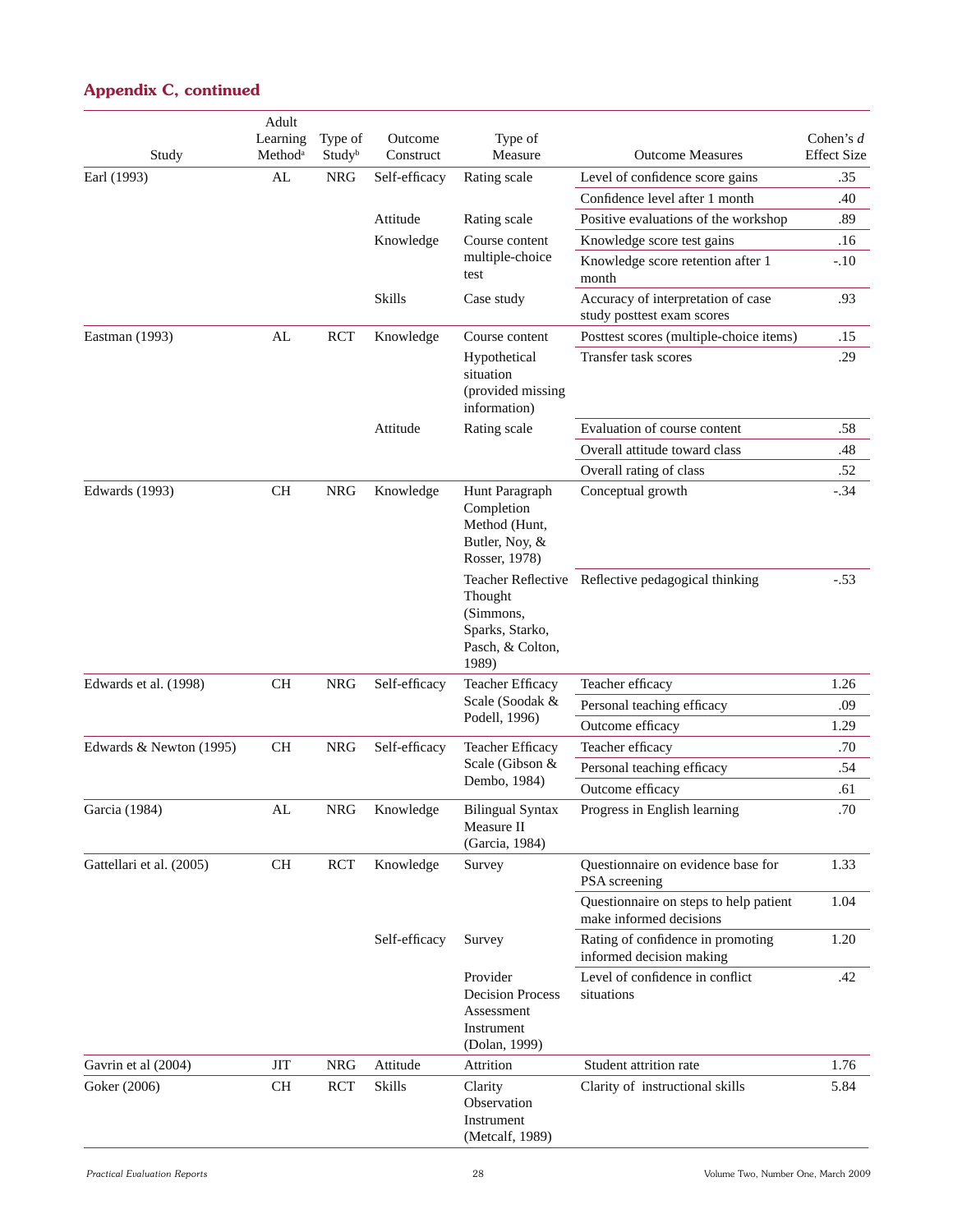| Study                        | Adult<br>Learning<br>Method <sup>a</sup> | Type of<br>Study <sup>b</sup> | Outcome<br>Construct | Type of<br>Measure                                        | <b>Outcome Measures</b>                                                      | Cohen's $d$<br><b>Effect Size</b> |
|------------------------------|------------------------------------------|-------------------------------|----------------------|-----------------------------------------------------------|------------------------------------------------------------------------------|-----------------------------------|
| Goker (2006), continued      | CH                                       | <b>RCT</b>                    | Attitude             | Rating scale                                              | Satisfaction with coaching                                                   | 2.58                              |
| Goldberg & Shuman<br>(1984a) | GD                                       | <b>RCT</b>                    | Self-efficacy        | Survey                                                    | Perceptions of decision making ability                                       | .42                               |
| Goldberg & Shuman<br>(1984b) | GD                                       | <b>RCT</b>                    | Knowledge            | <b>Rating Scale</b>                                       | Knowledge of causes and solutions to<br>energy problem                       | .05                               |
|                              |                                          |                               | Self-efficacy        | <b>Rating Scale</b>                                       | Confidence in the ability to understand<br>information about energy problems | $-.04$                            |
| Goldsmith et al. (2000)      | ЛT                                       | <b>RCT</b>                    | <b>Skills</b>        | <b>Rating Scale</b>                                       | Level of pain                                                                | .37                               |
| Hancock (1981, 1983)         | GD                                       | <b>RCT</b>                    | Knowledge            | Course content                                            | Content knowledge exam                                                       | .56                               |
| Hepner (1989)                | GD                                       | <b>RCT</b>                    | Knowledge            | Course content                                            | Content recall exam                                                          | $-.05$                            |
|                              |                                          |                               | <b>Skills</b>        | Course content                                            | Nursing plans exam                                                           | 2.34                              |
|                              |                                          |                               |                      |                                                           | Application test exam                                                        | .85                               |
| Hoggard (1980)               | GD                                       | <b>RCT</b>                    | Attitude             | Frequency count                                           | Dropout rate                                                                 | 1.42                              |
| Hosack-Curlin (1988)         | CH                                       | RCT                           | <b>Skills</b>        | Observational<br>rating scale                             | Teacher implementation of writing<br>skills process                          | .37                               |
|                              |                                          |                               |                      | Levels of<br>Use (Loucks,<br>Newlove, & Hall,<br>1975)    | Interview/writing process                                                    | 1.11                              |
| Howard $(2004)$              | <b>JIT</b>                               | <b>NRG</b>                    | Knowledge            | Frequency count                                           | Participation in reading of required<br>material                             | 1.10                              |
| Hursh et al. (1980)          | GD                                       | <b>RCT</b>                    | Knowledge            | Course content                                            | Course performance exam                                                      | 2.98                              |
|                              |                                          |                               | Attitude             | Survey                                                    | Student attitudes towards course<br>experience                               | .74                               |
|                              |                                          |                               |                      |                                                           | Student attitudes towards course<br>process                                  | .35                               |
| Landers (1975)               | GD                                       | <b>RCT</b>                    | Knowledge            | Course content                                            | Content knowledge exam                                                       | .35                               |
|                              |                                          |                               | <b>Skills</b>        | Application                                               | Performance projects                                                         | $-.01$                            |
| McGinty (1988)               | AL                                       | <b>RCT</b>                    | Knowledge            | Cumulative class<br>points                                | Participation, mid-term, and final exam                                      | 1.04                              |
|                              |                                          |                               |                      |                                                           | Overall class grade Numerical course grade                                   | .38                               |
| Meyer (1997) Study 1         | AL                                       | <b>NRG</b>                    | Knowledge            | Open-ended<br>questions exam                              | Course posttest scores                                                       | 1.29                              |
| Meyer (1997) Study 2         | ${\rm AL}$                               | <b>NRG</b>                    | Knowledge            | Open-ended<br>questions exam                              | Course posttest scores                                                       | 1.17                              |
| Miller et al. (2004) Study 1 | $\rm CH$                                 | <b>RCT</b>                    | Skills               | Motivational                                              | Overall MI Spirit                                                            | .78                               |
|                              |                                          |                               |                      | Interviewing (MI)<br>Skill Code (Miller<br>& Mount, 2001) | Percent MI consistent behaviors                                              | .83                               |
| Miller et al. (2004) Study 2 | <b>CH</b>                                | <b>RCT</b>                    | <b>Skills</b>        | Motivational                                              | Overall MI Spirit                                                            | .68                               |
|                              |                                          |                               |                      | Interviewing (MI)<br>Skill Code (Miller<br>& Mount, 2001) | Percent MI consistent behaviors                                              | .59                               |
| Miller et al. (2004) Study 3 | <b>CH</b>                                | <b>RCT</b>                    | Skills               | Motivational                                              | Overall MI Spirit                                                            | 1.12                              |
|                              |                                          |                               |                      | Interviewing (MI)<br>Skill Code (Miller<br>& Mount, 2001) | Percent MI consistent behaviors                                              | .91                               |
| Moreno-Montalvo (1987)       | ${\rm AL}$                               | RCT                           | Knowledge            | Oral interview                                            | Language post-interview exam scores                                          | .71                               |
|                              |                                          |                               |                      | Observation                                               | Language skit presentation scores                                            | 1.37                              |
|                              |                                          |                               |                      | Course content                                            | Course post test scores                                                      | .36                               |
|                              |                                          |                               |                      |                                                           |                                                                              |                                   |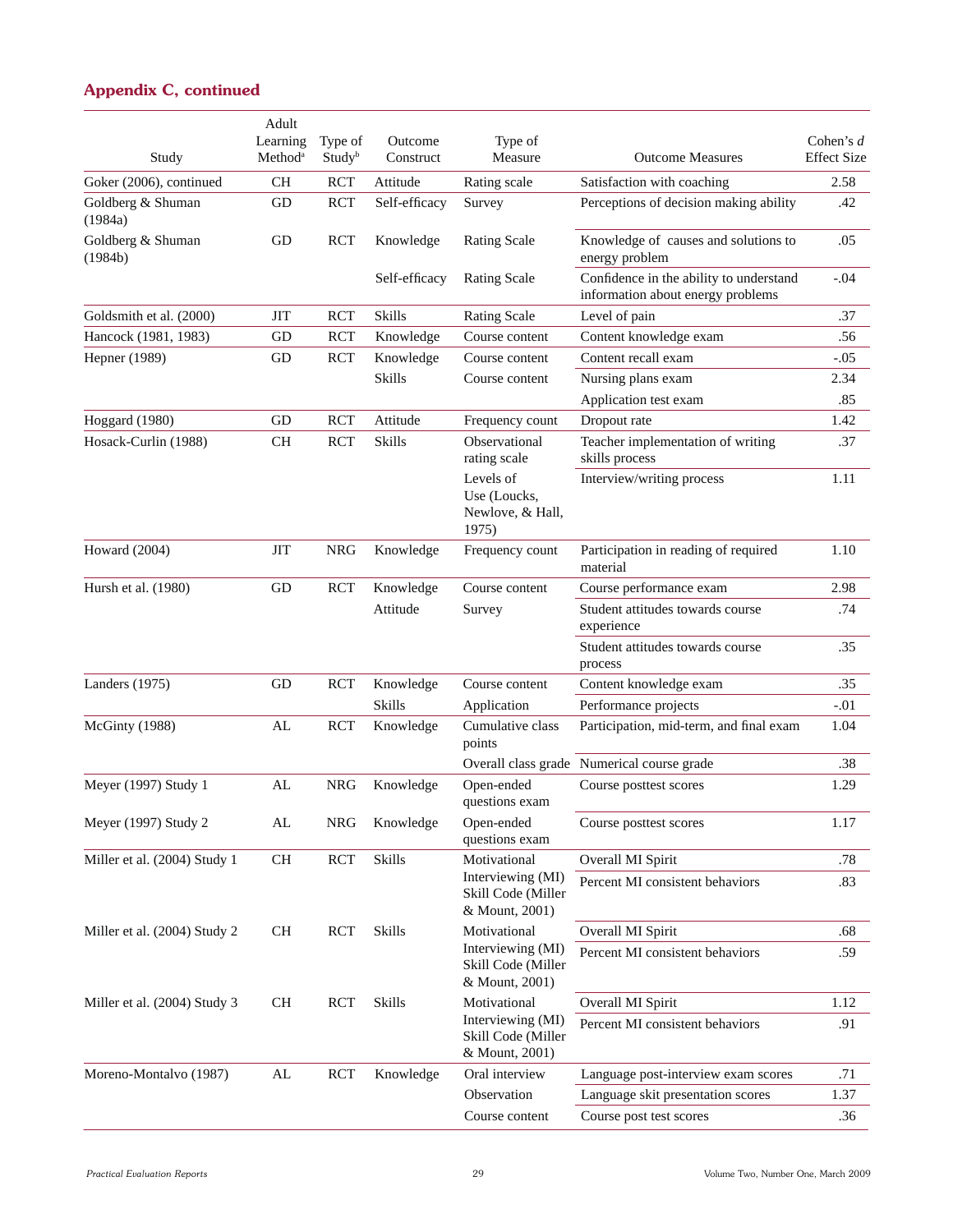| Study                    | Adult<br>Learning<br>Method <sup>a</sup> | Type of<br>Study <sup>b</sup> | Outcome<br>Construct | Type of<br>Measure                                                                       | <b>Outcome Measures</b>                           | Cohen's $d$<br><b>Effect Size</b> |
|--------------------------|------------------------------------------|-------------------------------|----------------------|------------------------------------------------------------------------------------------|---------------------------------------------------|-----------------------------------|
| Newsome & Tillman (1990) | GD                                       | <b>RCT</b>                    | Knowledge            | Course content                                                                           | Content knowledge exam                            | .32                               |
|                          |                                          |                               | <b>Skills</b>        | Application                                                                              | Accuracy of care plans                            | 1.89                              |
|                          |                                          |                               |                      |                                                                                          | Simulated preparing a care plan                   | 1.25                              |
| O'Connor & Korr (1996)   | <b>CH</b>                                | <b>NRG</b>                    | Self-efficacy        | Survey                                                                                   | Self-efficacy                                     | .36                               |
| Peterson (1996)          | AL                                       | <b>RCT</b>                    | Knowledge            | Course content                                                                           | Application of concepts                           | $-0.99$                           |
|                          |                                          |                               |                      |                                                                                          | Knowledge of cost management<br>principles        | $-1.10$                           |
|                          |                                          |                               |                      |                                                                                          | Comprehension of concepts                         | $-.01$                            |
|                          |                                          |                               | Attitude             | Rating scale                                                                             | Attitude about the learning method                | $-.04$                            |
| Pierce & Miller (1994)   | <b>CH</b>                                | <b>RCT</b>                    | <b>Skills</b>        | Observational<br>measure                                                                 | Effective teaching behaviors                      | .03                               |
| Portes et al. (1992)     | AL                                       | <b>RCT</b>                    | Knowledge            | Course content                                                                           | Course final exam                                 | $-.02$                            |
|                          | AL                                       | <b>RCT</b>                    | Attitude             | State-Trait<br><b>Anxiety Inventory</b><br>(Spielberger,<br>Gorusch, &<br>Lushene, 1970) | Trait anxiety                                     | $-.35$                            |
| Preziosi (1995) Study 1  | AL                                       | <b>NRG</b>                    | Knowledge            | Course content                                                                           | Course posttest scores                            | 1.16                              |
| Preziosi (1995) Study 2  | AL                                       | <b>NRG</b>                    | Knowledge            | Course content                                                                           | Course posttest scores                            | 1.69                              |
| Prichard (1990)          | AL                                       | <b>RCT</b>                    | Knowledge            | Course content                                                                           | Course final exam (multiple-choice<br>items test) | .66                               |
| Pugach & Johnson (1995)  | <b>CH</b>                                | <b>NRG</b>                    | <b>Skills</b>        | Frequency count                                                                          | Frequency of referrals to special<br>education    | .47                               |
|                          |                                          |                               | Self-efficacy        | <b>Teacher Efficacy</b><br>Scale (Gibson &<br>Dembo, 1984)                               | Personal and professional self-efficacy           | .48                               |
|                          |                                          |                               |                      | Survey                                                                                   | Confidence                                        | .65                               |
| Robinett (1976) Study 1  | AL                                       | <b>RCT</b>                    | Knowledge            | Foreign language<br>achievement                                                          | Course posttest exam scores                       | .64                               |
|                          |                                          |                               | Attitude             | Frequency count                                                                          | Class absences                                    | .63                               |
| Robinett (1976) Study 2  | AL                                       | <b>RCT</b>                    | Knowledge            | Foreign language<br>achievement                                                          | Course posttest exam scores                       | .85                               |
|                          |                                          |                               | Attitude             | Frequency count                                                                          | Class absences                                    | $-.18$                            |
| Schiffler (1986) Study 1 | AL                                       | <b>RCT</b>                    | Knowledge            | Language exam                                                                            | Language vocabulary score at 7th yr               | .20                               |
|                          |                                          |                               |                      |                                                                                          | Language structure score at 7th yr                | .00                               |
|                          |                                          |                               |                      |                                                                                          | Language vocabulary score at 8th yr               | .00.                              |
|                          |                                          |                               |                      |                                                                                          | Language structure score at 8th yr                | .08                               |
|                          |                                          |                               |                      | Language C-Test                                                                          | Language proficiency                              | .93                               |
|                          |                                          |                               |                      | (Schiffler, 1986)                                                                        | Language Translation from new<br>language         | .97                               |
|                          |                                          |                               |                      |                                                                                          | Language Translation into new<br>language         | .55                               |
|                          |                                          |                               |                      |                                                                                          | Language Oral communication                       | .07                               |
| Schiffler (1986) Study 2 | AL                                       | <b>RCT</b>                    | Knowledge            | Language exam                                                                            | Language vocabulary score at 8th yr               | .00.                              |
|                          |                                          |                               |                      |                                                                                          | Language structure score at 8th yr                | .20                               |
|                          |                                          |                               |                      |                                                                                          | Language vocabulary score at 9th yr               | .63                               |
|                          |                                          |                               |                      |                                                                                          | Language structure score at 9th yr                | .61                               |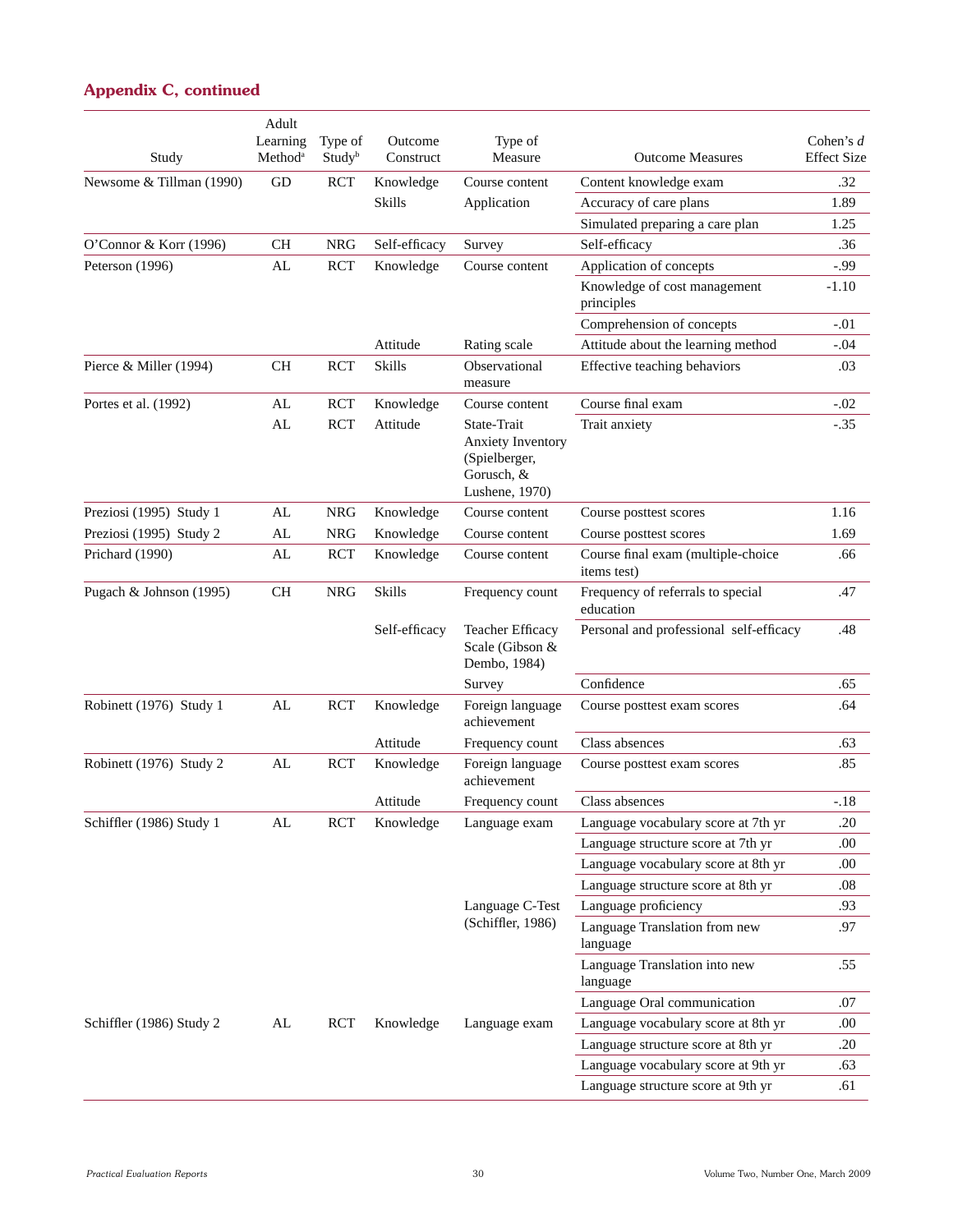| Study                       | Adult<br>Learning<br>Method <sup>a</sup> | Type of<br>Study <sup>b</sup> | Outcome<br>Construct | Type of<br>Measure                                                              | <b>Outcome Measures</b>                                        | Cohen's $d$<br><b>Effect Size</b> |
|-----------------------------|------------------------------------------|-------------------------------|----------------------|---------------------------------------------------------------------------------|----------------------------------------------------------------|-----------------------------------|
| Schiffler (1986) Study 2,   |                                          |                               |                      | Language C-Test                                                                 | Language proficiency                                           | .71                               |
| continued                   |                                          |                               |                      | (Schiffler, 1986)                                                               | Language translation from new<br>language                      | .18                               |
|                             |                                          |                               |                      |                                                                                 | Language translation into new<br>language                      | .49                               |
|                             |                                          |                               |                      |                                                                                 | Language oral communication                                    | 1.79                              |
| Schuster (1976)             | AL                                       | <b>RCT</b>                    | Knowledge            | Course content<br>exam                                                          | Oral language final exam scores                                | .12                               |
|                             |                                          |                               |                      | Course content<br>exam                                                          | Written language final exam scores                             | $-.58$                            |
| Sears (1973)                | GD                                       | <b>NRG</b>                    | Attitude             | Achievement                                                                     | Debilitating Anxiety                                           | .50                               |
|                             |                                          |                               |                      | <b>Anxiety Test</b><br>(Sears, 1973)                                            | <b>Facilitating Anxiety</b>                                    | .30                               |
|                             |                                          |                               | <b>Skills</b>        | Course content                                                                  | Engineering Function Instrument exam                           | .33                               |
| Shaw (1980)                 | GD                                       | <b>RCT</b>                    | Attitude             | Frequency count                                                                 | Course drop-out rate                                           | 1.07                              |
| Showers (1982)              | <b>CH</b>                                | <b>RCT</b>                    | Skills               | Observational<br>rating scale                                                   | Transfer of training overall                                   | 1.40                              |
| Showers (1984)              | <b>CH</b>                                | <b>NRG</b>                    | <b>Skills</b>        | Observational<br>rating scale                                                   | Transfer of training overall                                   | 1.80                              |
|                             |                                          |                               |                      | Teacher Innovator                                                               | Factual information processing                                 | .04                               |
|                             |                                          |                               |                      | System (Showers,                                                                | Conceptual information processing                              | .50                               |
|                             |                                          |                               |                      | 1984a)                                                                          | Theoretical information processing                             | .34                               |
| Simkins & Maier (2004)      | <b>JIT</b>                               | <b>RCT</b>                    | Knowledge            | Course content                                                                  | Exam scores                                                    | 1.27                              |
| Slunt & Giancarlo (2004)    | <b>JIT</b>                               | <b>RCT</b>                    | Knowledge            | Frequency count                                                                 | Student taking chemistry pre-class<br>quizzes                  | .64                               |
| Snyder (1980)               | GD                                       | <b>RCT</b>                    | Knowledge            | Frequency count                                                                 | Course "A" Grades                                              | .72                               |
| Sparks (1986)               | $\rm CH$                                 | <b>NRG</b>                    | <b>Skills</b>        | <b>Stallings</b><br>Secondary<br>Observation<br>Instrument<br>(Stallings, 1979) | Teaching behavior and academic<br>interactions                 | $-14$                             |
| Stahl et al. (1991) Study 1 | AL                                       | <b>RCT</b>                    | Knowledge            | <b>Basic Word</b>                                                               | Language immediate learning scores                             | $-.04$                            |
|                             |                                          |                               |                      | Vocabulary Test<br>(Stahl, Brozo,<br>Smith, Henk,<br>& Commander,<br>1991)      | Language delayed recall scores                                 | .03                               |
| Stahl et al. (1991) Study 2 | AL                                       | RCT                           | Knowledge            | <b>Basic Word</b>                                                               | Language immediate learning scores                             | .11                               |
|                             |                                          |                               |                      | Vocabulary Test<br>(Stahl et al., 1991)                                         | Language delayed recall scores                                 | .14                               |
| Stein et al. (1982)         | AL                                       | <b>RCT</b>                    | Knowledge            | Vocabulary word<br>to definition                                                | Language immediate vocabulary<br>retention exam                | .47                               |
|                             |                                          |                               |                      |                                                                                 | Language 1 week delayed retention<br>exam                      | 1.17                              |
| Streufert (1985)            | <b>CH</b>                                | <b>NRG</b>                    | <b>Skills</b>        | Interpretive<br>Discussion<br>Questionnaire<br>(Streufert, 1985)                | Teacher knowledge comprehension of<br>specific reading program | .91                               |
|                             |                                          |                               |                      | Observational<br>measure (Hunter,<br>1983)                                      | Teacher performance                                            | .85                               |